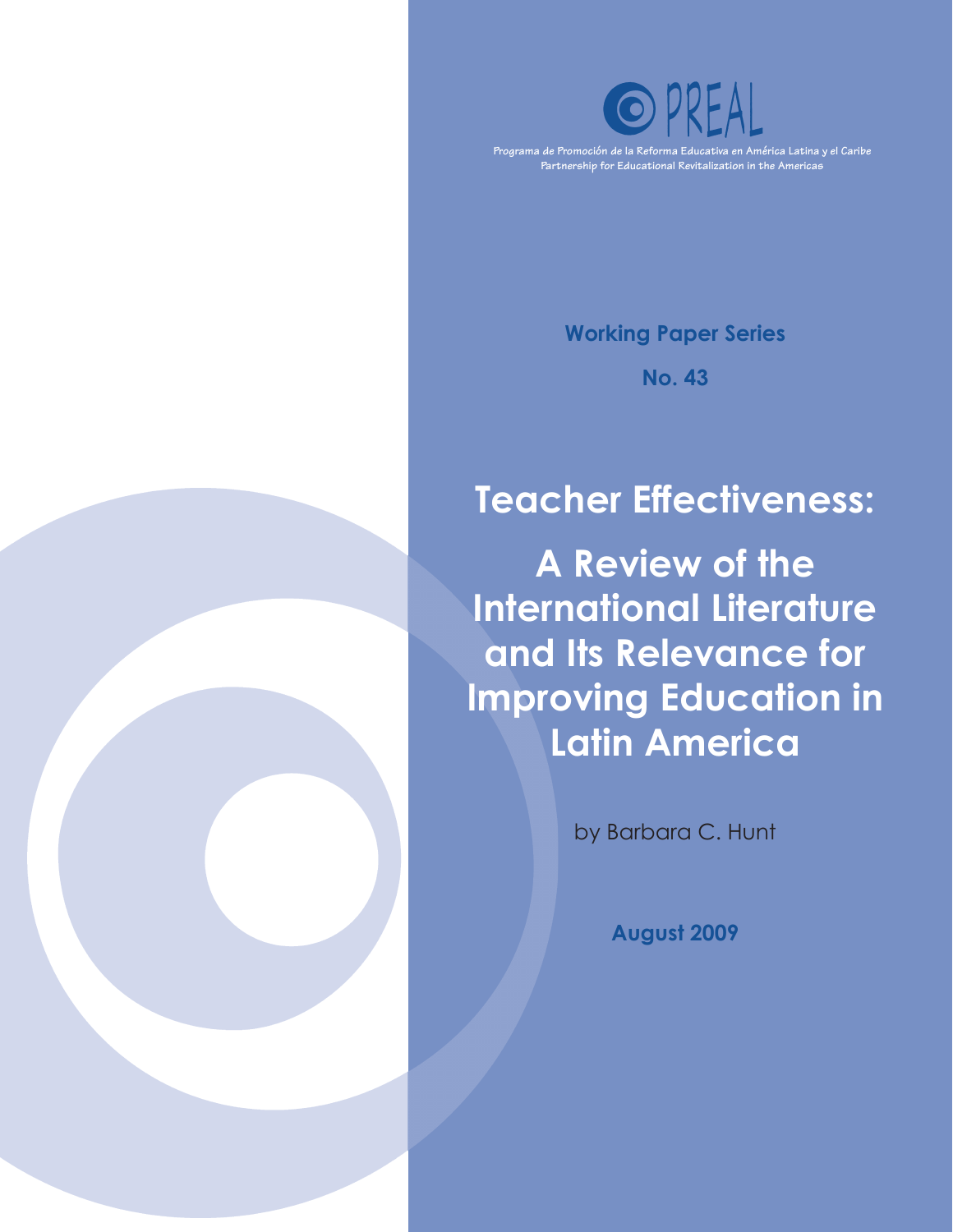The author is a member of the PREAL Working Group on the Teaching Profession, a specialist in international educational evaluation, and a former school principal. The opinions expressed in this study are those of the author and do not necessarily reflect the positions of PREAL or its sponsoring institutions.

©2009 Partnership for Educational Revitalization in the Americas (PREAL). All rights reserved.

For additional copies, contact PREAL at the Inter-American Dialogue. This report can be downloaded from www.preal.org/publicacion.asp.

Inter-American Dialogue 1211 Connecticut Avenue, NW, Suite 510 Washington, DC 20036 202-822-9002 iad@thedialogue.org www.thedialogue.org and www.preal.org

Citation: Hunt, Barbara C., *Teacher Effectiveness: A Review of the International Literature and Its Relevance for Improving Education in Latin America* (Washington, DC: PREAL, 2009).

ISBN: 978-0-9800777-7-3 First edition Published in the USA

Book design: Nita Congress Cover design: Studio Grafik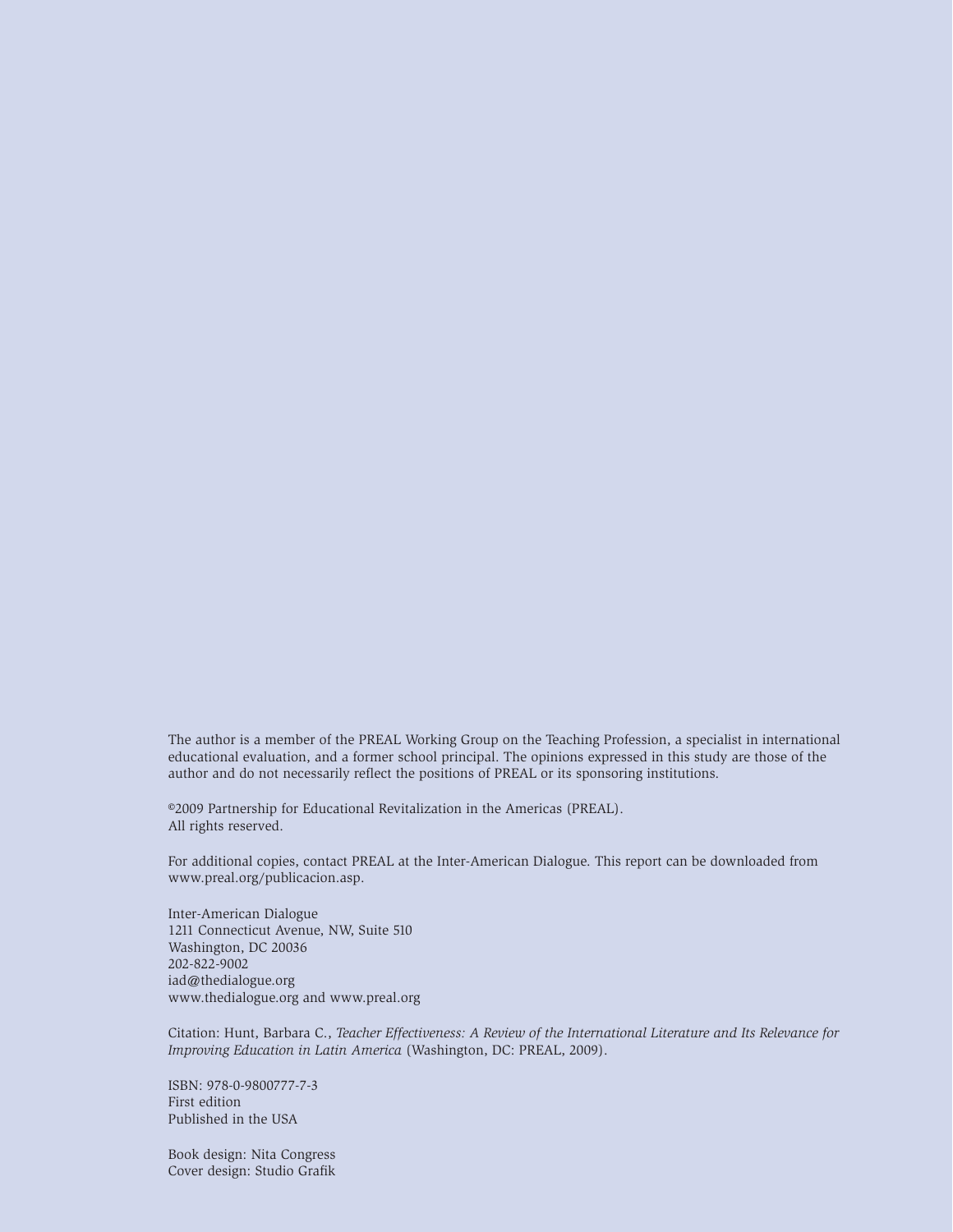## **Contents**

#### **1. [Introduction](#page-4-0) 1**

- 1.1 [Organization](#page-4-0)  $\blacksquare$  1
- 1.2 [A Working Definition of Teacher Effectiveness](#page-4-0)  $\blacksquare$  1

#### **2. [Background: Educational Needs in Latin America](#page-4-0)  1**

- 2.1 [Levels of Student Achievement](#page-4-0)  $\blacksquare$  1
- 2.2 [The Teachers](#page-5-0)  $\blacksquare$  2
- 2.3 [Preservice Teacher Education](#page-5-0)  $\Box$  2

#### **3. [Studies of Teacher Effectiveness and Its Evaluation](#page-6-0) 3**

- 3.1 [Variables That Contribute to Teacher Effectiveness](#page-6-0) **3**
- 3.2 [Validity of Assessments of Teacher Effectiveness](#page-7-0)  $\blacksquare$  4
- 3.3 [Controversy over Teacher Effectiveness](#page-7-0) 4
- 3.4 [Literature on the Characteristics of Effective Teachers](#page-7-0)  $\blacksquare$  4
- 3.5 [Research on the Effectiveness of Teachers](#page-10-0)  $\blacksquare$  7

#### **4. [How to Improve Teacher Effectiveness](#page-21-0)  18**

- 4.1 [School Climate, Leadership, and Supervision](#page-21-0) **18**
- 4.2 [Improving Teacher Education](#page-23-0)  20
- 4.3 [The Process of Change](#page-24-0)  21

#### **5. [Applicability of Findings to Latin America](#page-27-0) 24**

- 5.1 [The Importance of Effective Teachers](#page-27-0)  $\blacksquare$  24
- 5.2 [Effects of Teacher Characteristics on Student Learning](#page-27-0) 24
- 5.3 [Teacher Education](#page-30-0) 27
- 5.4 [Incentives and Merit Pay](#page-31-0) 28
- 5.5 [Value-Added Methodologies: Useful in Latin America?](#page-31-0)  28
- 5.6 [Leadership and Supervision](#page-32-0)  $\blacksquare$  29

#### **6. A Proposed Definition of Teacher [Effectiveness](#page-33-0) 30**

#### **[Bibliography](#page-34-0) 31**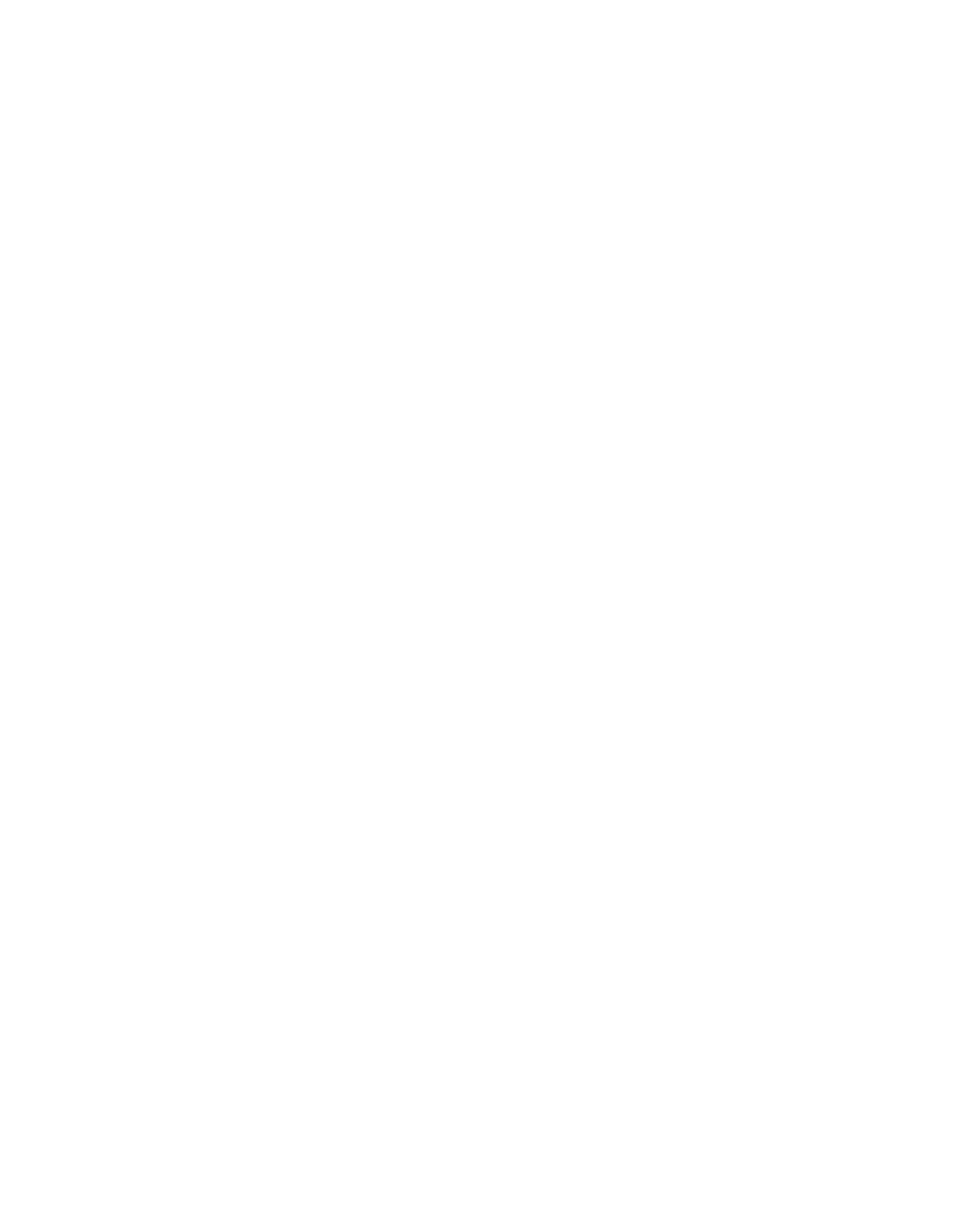### <span id="page-4-0"></span>**1. Introduction**

#### **1.1 Organization**

This working paper contains a review of recent international literature on themes related to teacher effectiveness. The first section presents a working definition of the term as used in this review. Section 2 covers general educational needs, the state of the teaching profession, and the status of teacher training in Latin America.<sup>1</sup> Section 3 presents several different approaches to defining and measuring teacher effectiveness. Section 4 reviews findings from the literature on how to improve teacher effectiveness, and section 5 applies this information to the Latin American context. The paper concludes with a proposed definition of teacher effectiveness.

#### **1.2 A Working Definition of Teacher Effectiveness**

This paper aims to develop a definition of teacher effectiveness that is appropriate and workable in the Latin American context. A review of the literature on this theme provides various approaches to crafting this definition:

- Medley and Shannon (1994) recommended that all evaluations of teachers be based on information about teacher effectiveness but noted that "because direct information about teacher effectiveness is not available, many teacher evaluations are based on information about teacher competence or teacher performance" (p. 616).
- Anderson (1991) stated that "…an effective teacher is one who quite consistently achieves goals which either directly or indirectly focus on the learning of their students" (p. 18).
- Dunkin (1997) considered that teacher effectiveness is a matter of the degree to which a teacher achieves the desired effects upon students. He defined teacher competence as the extent to which the teacher possesses the requisite knowledge and skills, and teacher performance as the way a teacher behaves in the process of teaching.
- $\blacksquare$  In many studies reviewed here, especially in the "value-added" research, "effectiveness" is defined either implicitly or explicitly by the gains made by teachers' students on achievement tests.

Throughout this review, the term "teacher effectiveness" is used broadly, to mean the collection of characteristics, competencies, and behaviors of teachers at all educational levels that enable students to reach desired outcomes, which may include the attainment of specific learning objectives as well as broader goals such as being able to solve problems, think critically, work collaboratively, and become effective citizens.

### **2. Background: Educational Needs in Latin America**

#### **2.1 Levels of Student Achievement**

A recent World Bank publication (Vegas and Petrow 2008) pointed out that in Latin American countries, educational performance "is not only weak; it is also declining relative to other countries with similar income levels. In 1960, 7 percent of adults in Latin America and 11 percent of adults in East Asia had completed upper-secondary school. Forty years later, this figure had quadrupled to 44 percent in East Asia and risen to just 18 percent in Latin America and the Caribbean."

Vegas and Petrow presented data from international assessments such as the Programme for International Student Assessment (PISA), the Trends in International Mathematics and Science Study (TIMSS), and

<sup>1</sup> As used here, "Latin America" refers to countries in South and Central America as well as the Dominican Republic and, in some instances, Cuba.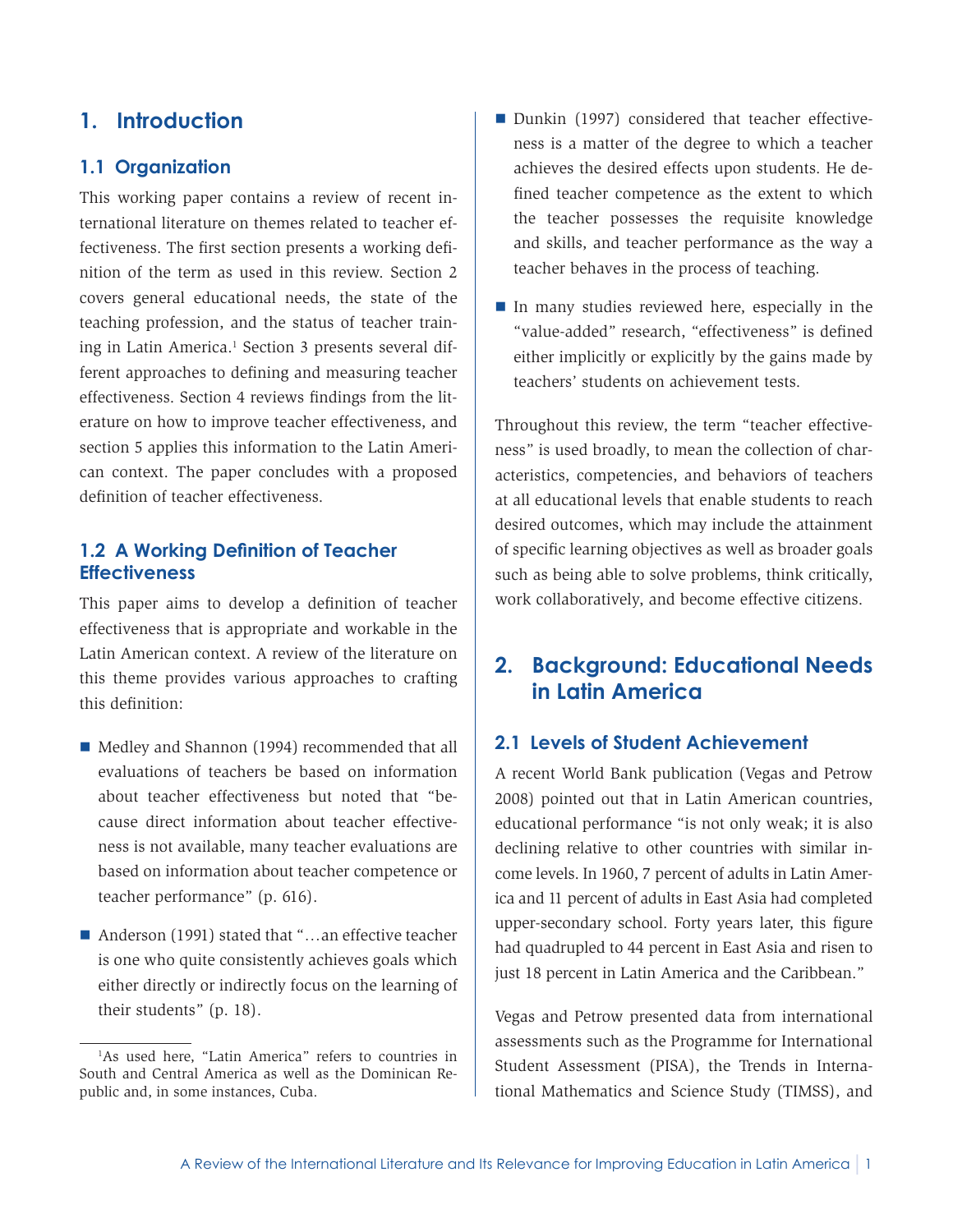<span id="page-5-0"></span>the Progress in International Reading Literacy Study (PIRLS) showing that the few participating Latin American countries consistently scored last or near last in comparison to other countries in the broad international samples.<sup>2</sup> Also, the results for some Latin American countries tended to indicate a high degree of inequality between urban and rural samples. However, even white students of high socioeconomic status in Latin America scored lower on these tests than did their counterparts in Organisation for Economic Co-operation and Development (OECD) countries, "dispelling the myth that the region's most privileged students receive a good education" (Vegas and Petrow 2008, p. xxi).

#### **2.2 The Teachers**

In 1996, there were approximately 6 million teachers in Latin America and the Caribbean; these comprised about 10 percent of the teachers in the world (Villegas-Reimers and Reimers 1996). Following are some summary observations about the Latin American teaching force:

- $\blacksquare$  The percentage of women in the teaching force ranges from about 63 percent in Honduras to 85 percent in Paraguay.
- The teachers are quite young, from an average age of 26 in Venezuela to about 42 in Uruguay.
- $\blacksquare$  In public schools, teachers increasingly come from poorer sectors of the population and are poorly educated; some have limited basic skills. Public school teachers receive poor education in teacher education institutions and are poorly paid (Arregui, Díaz, and Hunt 1996; Vaillant 2004b).
- In most public schools in urban areas, teachers have relatively limited time with their students, because these schools must run double sessions.
- $\blacksquare$  The status of the teaching profession is low in most Latin American countries, and too much emphasis is placed on "the old face-to-face teaching models originally learnt by the teachers" (Vaillant 2004a, p. 5).
- The salary scale for teachers prioritizes years of experience; with some exceptions, the only way to earn more is by leaving the classroom and becoming a principal or supervisor (Vaillant 2004a).
- It is common practice in most countries that the newest, least qualified (or, in many instances, completely unqualified) teachers are posted to remote areas, where housing and general living situations are most often inadequate and teachers have little or no contact with peers. As soon as they have enough experience, these teachers usually transfer to more desirable schools in more highly populated areas, thereby ensuring a steady stream of inexperienced teachers to serve the neediest students (Montero et al. 2001).
- Teachers in much of Latin America receive almost no supervision. The principal is not commonly expected to be an instructional leader, and the local and district supervisors rarely visit classes. When they do, the visits are more likely to deal with administrative than with pedagogical issues (Culver, Hunt, and Linan-Thompson 2006).

### **2.3 Preservice Teacher Education**

Teachers in the region receive their preservice education at a variety of institutions and levels; these include normal schools, which provide teacher education at the secondary level, and universities. There is a tendency in Latin America to move preservice

<sup>2</sup> The PISA tests 15-year-olds on a number of competencies, including reading; the TIMSS tests fourth and eighth graders in math and science, and the PIRLS tests fourth graders in reading.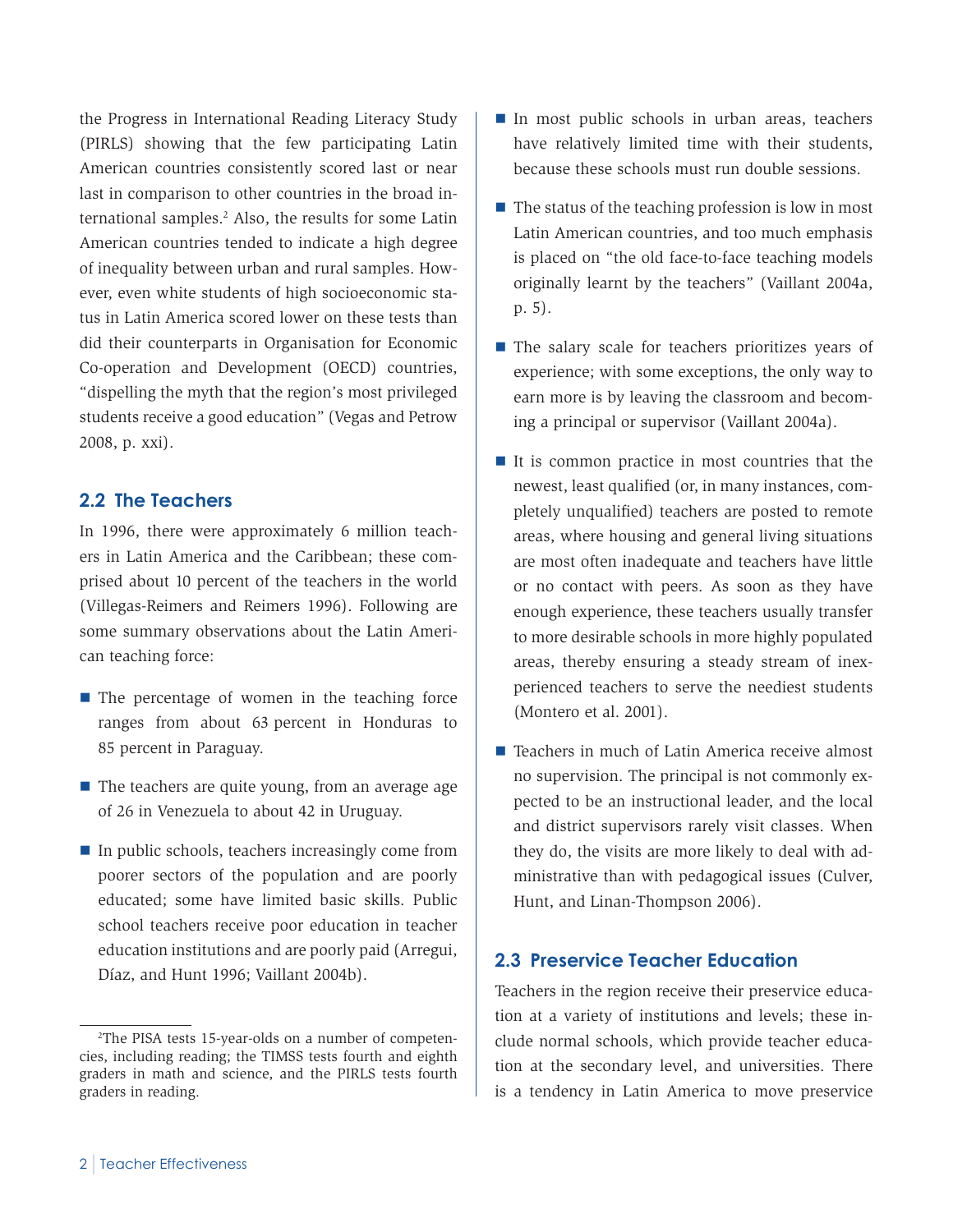<span id="page-6-0"></span>education from the secondary to higher levels of education (Vaillant 2004b).

Only Guatemala, Honduras, and Panama still prepare primary teachers at the lower secondary level;<sup>3</sup> the remaining Latin American countries prepare their teachers at the upper secondary level. However, the number of years required to complete the programs varies. For example, in Brazil, preparation for preschool and primary teachers for grades one through four is two years of upper secondary. Entrance exams are required at most levels in all but five countries (Vegas and Petrow 2008, table 6.1).

In Peru, an ethnographic study by Patricia Oliart of students in preservice education programs found that for many of them teaching was not their first choice; rather, they chose teaching because it was the cheapest and easiest career in which to gain admission (Arregui, Díaz, and Hunt 1996). Professors of education in Latin America have very low status and usually no special preparation for their role (Vaillant 2004b). Some actually lack classroom experience because they moved into their professorships directly upon completion of their programs in the same institution. Many professors still teach in the manner in which they were instructed: relying on dictation and lecture, using few books, and providing future teachers with little practical experience of effective teaching methods.

Although there have been many efforts to provide in-service professional development for teachers, too often such courses have been brief lectures or workshops, providing teachers with little opportunity or support for the application of new methodologies in their classrooms (Hunt 2004).

In recent years, Peru has undertaken two enterprising assessments to learn how much practicing teachers actually know. In 2004, about 94 percent of teachers volunteered to take the same national test that was given to their students. The Ministry of Education reported that, on the reading assessment, the majority of the teachers could answer literal questions or those requiring minimal inferences but could not answer questions requiring evaluation or more global inferences. In mathematics, most teachers could solve simple, clearly defined algorithms but had difficulty solving problems of two or three steps that required extracting information from multiple sources. The ministry further reported that there was "a clear association" between the performance of the teachers and the performance of their students on the same items (Ministerio de Educación 2004).

Although comparable data are not presented here, results are likely similar in other Latin American countries.

### **3. Studies of Teacher Effectiveness and Its Evaluation**

### **3.1 Variables That Contribute to Teacher Effectiveness**

Vegas and Petrow (2008) categorized the variables that influence teacher effectiveness as follows:

- **Student characteristics and behaviors.** These include health and nutrition, preschool experience, age of entry into school, support from parents and siblings, socioeconomic status, and home language.
- School and teacher characteristics and behav**iors.** School characteristics include infrastructure,

<sup>3</sup> Vaillant and Rossel (2006) noted that Honduras now requires a university-level education for primary teachers.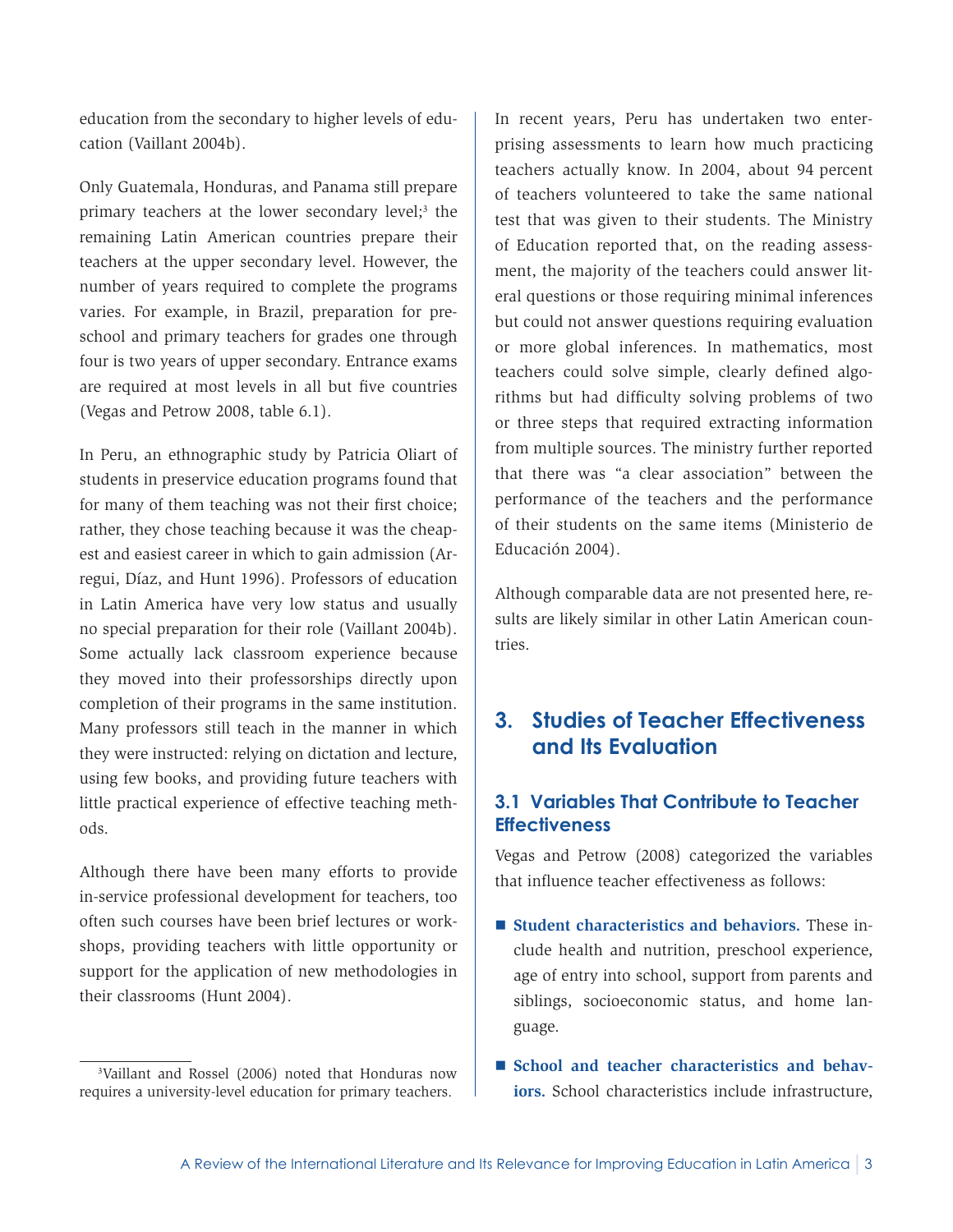<span id="page-7-0"></span>materials and textbooks, class size, peer group and school climate, and the amount of time in the school day and year. Teacher characteristics include motivation, knowledge/education, pedagogy, time in the profession/experience, rotation and turnover, and sense of professional calling.

**Organizational factors.** These factors include teacher salaries and special incentives; level of decision-making authority; technical assistance and financing; curriculum and standards; national assessment; and involvement of teachers' unions, parents, and community. In some countries, voucher and school-choice programs are also variables to consider.

Each of the studies presented in the following section has its own underlying assumptions about the variables that may affect teaching effectiveness. In evaluating this body of research, it was essential to consider which variables may be intertwined and whether those associated variables have been appropriately handled in any given study.

### **3.2 Validity of Assessments of Teacher Effectiveness**

Many of the concerns surrounding the effort to measure teacher effectiveness focus on the validity of the measurements. Medley and Shannon (1994) stated "…there is no question that the validity of an evaluation depends on the accuracy and relevance of the information upon which it is based" (p. 6016). Dunkin (1997) and Medley and Shannon (1994) expressed concerns about the validity of trying to evaluate teacher performance by using an instrument intended to test student learning; Medley and Shannon pointed out, "The fact that the achievement test used to measure student achievement…is valid is no guarantee that measures of teacher effectiveness based on that test will also be valid" (p. 6019).

### **3.3 Controversy over Teacher Effectiveness**

Although many experts feel they can easily identify excellent teachers, it has proven extraordinarily difficult to determine exactly which teacher characteristics contribute to desired student outcomes (Medley and Shannon 1994). Imig and Imig (2006) clarified some of the controversy that surrounds this area of research, especially in the United States. They identified two movements in U.S. education: the "essentialists" and "the progressives." Essentialists, they said, focus on content and on student learning. "Teachers are responsible for leading whole classes of students and for the setting of high expectations and directing student learning toward measurable ends" (p. 168). In contrast, the progressives advocate child-centered curricula, constructivist approaches, and the consensus of experts to define high-quality education.

### **3.4 Literature on the Characteristics of Effective Teachers**

Leu (2005) reviewed literature on quality education, finding that there is little agreement on the meaning of the term. However, "Research has shown that one important feature of quality is that it be locally defined, at the school and community level, not just at the district and national level" (Leu 2005, p. iii). Despite vast cultural differences in the world regarding what is desired from schooling and school outcomes, "Teachers and classroom process are now front and center, and they are generally agreed to be key to education quality" (p. 2). Based on her review of the literature, Leu provided a list of qualities to be found in good teachers. (See box 1.)

Nuthall (2004), seeking to find out exactly how teaching relates to learning, reviewed research on teaching effectiveness. He cited research by Hopkins and Stern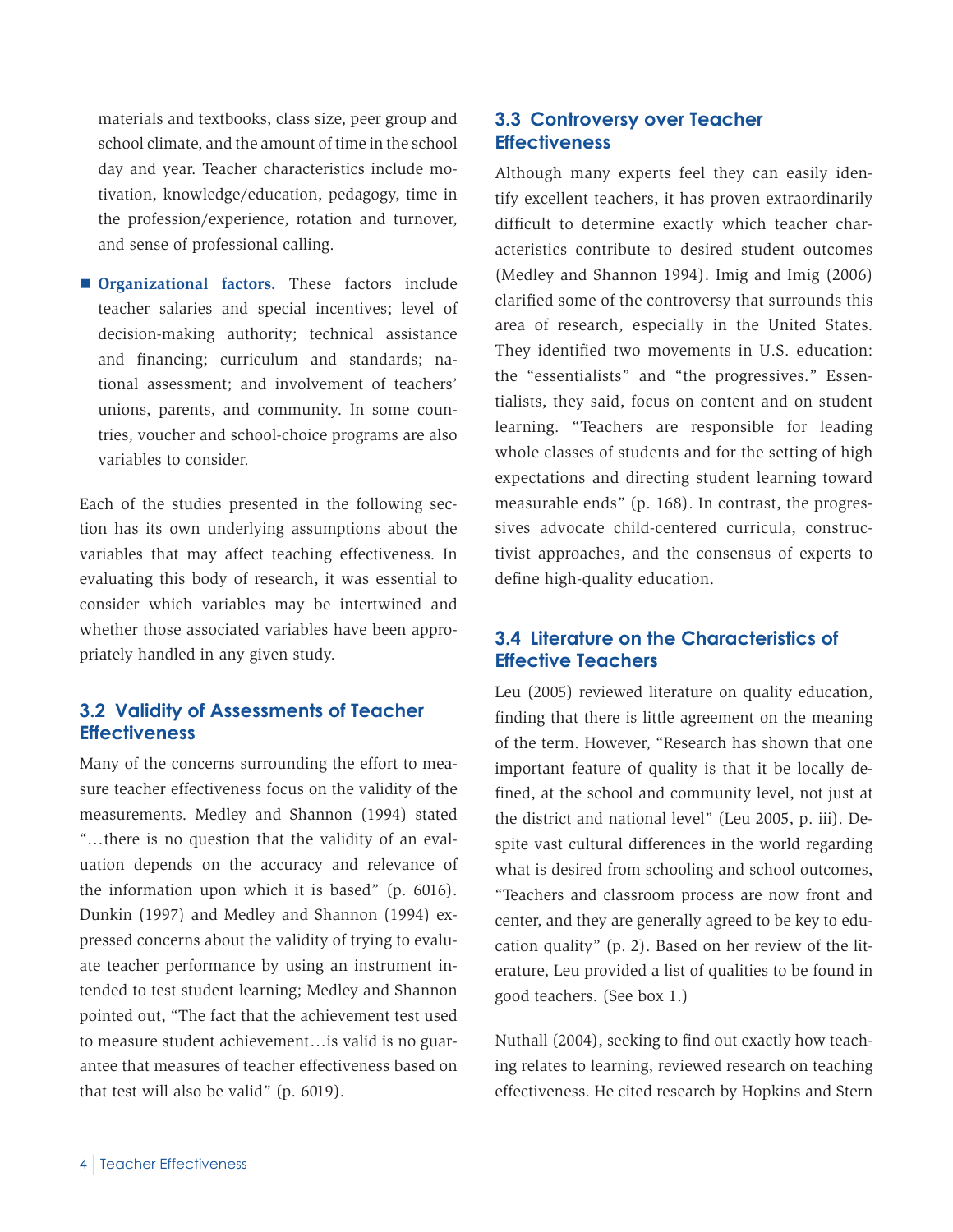#### *Box 1: Qualities of Good Teachers (Leu)*

- Sufficient knowledge of subject matter to teach with confidence
- Knowledge and skills in a range of appropriate and varied teaching methodologies
- Knowledge of the language of instruction
- Knowledge of, sensitivity to, and interest in young learners
- Ability to reflect on teaching practice and children's responses
- Ability to modify teaching/learning approaches as a result of reflection
- Ability to create and sustain an effective learning environment
- Understanding of the curriculum and its purposes, particularly when reform programs and new paradigms of teaching and learning are introduced
- General professionalism, good morale, and dedication to the goals of teaching
- Ability to communicate effectively
- Ability to communicate enthusiasm for learning to students
- $\blacksquare$  Interest in students as individuals, sense of caring and responsibility for helping them learn and become good people, and a sense of compassion
- Good character, sense of ethics, and personal discipline
- Ability to work with others and to build good relationships within the school and community

Source: Leu 2005, p. 23.

(1996) yielding this list of characteristics of excellent teachers:

- **Passionate commitment to doing the best for stu**dents
- Love of children enacted in warm, caring relationships
- **Pedagogical content knowledge**
- Use of a variety of models of teaching and learning
- Collaborative working style with colleagues
- Reflective practice

However, Nuthall pointed out that such lists are not sufficient to tell us exactly which teacher behaviors lead to student learning in any given situation. He added that teachers are not always able to tell when students are learning, citing research showing that teachers are not as concerned with student learning as they are with student behavior and motivation, managing activities and resources, and completing activities within the time available.

Another characteristic of effective teachers is their provision of opportunity to learn (OTL). Anderson (1991, p. 27) defined OTL "as the extent to which students are given instruction on the knowledge and skills which are (1) related to the primary curricular goals and objectives, or (2) important enough to be included on outcome measures of student learning." OTL is closely related to use of time, though other variables are included in the concept. Students are not likely to learn something unless it is taught, and learning depends not only on the quality of the teaching but also on the time devoted to a subject in the school day, as well as the availability of necessary texts and supplies. OTL is a factor that obviously will influence not only a child's learning, but also his or her achievement on a standardized test.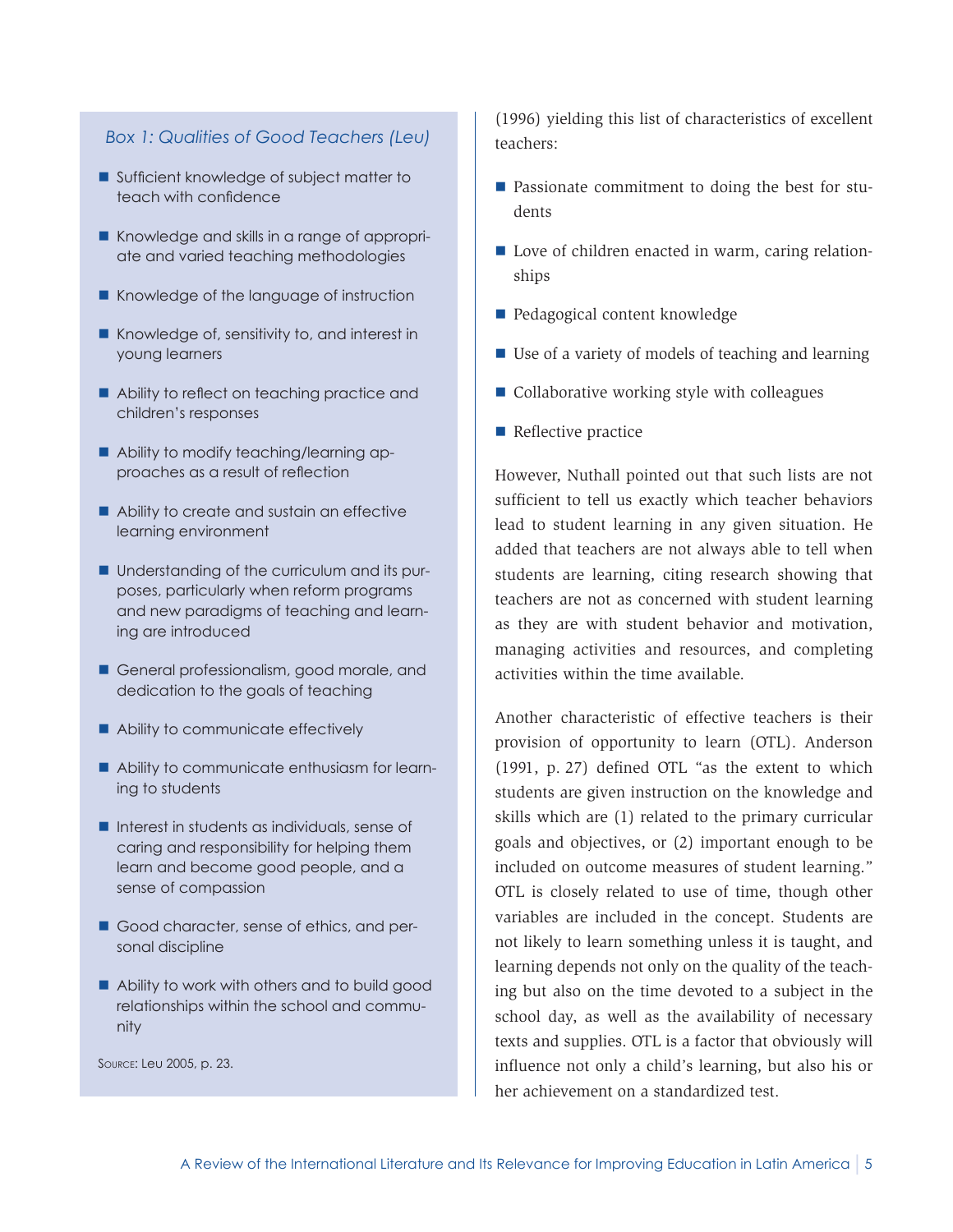There has been a variety of efforts in Latin America to define effective teaching. "Teacher profiles," or lists of desired characteristics and abilities of teachers, have been developed in several countries (Arregui, Díaz, and Hunt 1996; Vaillant and Rossel 2006). Chile has developed uniform standards for preservice teacher education that address aspects such as how teachers conduct their classes and the way in which students are evaluated (Vaillant 2004b). Vaillant and Rossel (2006), reviewing curriculum proposals in case studies from seven Latin American countries, summed these up as follows: "In general, five areas are mentioned: specific intellectual abilities, mastery of content to be taught, teaching competencies, professional identity and ethics, and the capacity to perceive and respond to the needs of the students and the climate of the school."

Cochran-Smith (2001) maintained that the key question of the current era in U.S. teacher education is "the outcomes question" and that the current emphasis on measuring outcomes threatens the work done by organizations devoted to improving teacher professionalism. "I suggest that the outcomes question in teacher education is being conceptualized and constructed in quite different ways depending on the policy, research, and practice contexts in which the question is posed as well as on the political and professional motives of the posers" (p. 2).

With regard to teacher testing as a condition for certification or employment, Cochran-Smith stated, "There is little evidence that large-scale implementation of statewide teacher testing programs is affecting the actual classroom performance of teachers…although there is some evidence that testing has an impact on the 'quality' of those entering and remaining in teaching where 'quality' is defined as other test scores, grade point averages, and similar measures" (p. 20). She suggested that outcome measures currently used respond to market forces rather than democratic ones, and stated that teachers are needed who will think critically and question the system. "In short, what I am suggesting here is that we need outcomes measures that—ironically—make teaching harder and more complicated for teacher candidates (rather than easier and more straight-forward)…Linear models of teaching will not suffice here, nor will constructions of outcomes that push only for clarity and certainty" (p. 36).

In the United States, educational decisions about curriculum, budget, and teacher hiring have always been made at the local level, although states are in control of establishing criteria for teacher education and certification. For this reason, it was particularly notable when the National Board of Professional Teaching Standards (NBPTS) was formed in 1987. The NBPTS established a process in which practicing teachers from any state may apply to become a National Board Certified Teacher (NBCT).<sup>4</sup> The performance-based assessment process takes a year; it includes evaluation of portfolios submitted by the candidates and a series of assessments. The portfolios include videotapes of a candidate's teaching, evidence of student learning, and samples of student work. The assessments include written responses to questions specific to the applicant's area of teaching. Approximately 40 percent of the candidates who apply complete the process to become NBCTs in the first year, while 65 percent do so by the end of three years. The process currently costs \$2,500. Some states have begun to assist with the cost, and many now provide an increase in salary or a one-time bonus to NBCTs. For example, NBCTs in North Carolina receive a 12 percent increase in their base pay; in California, NBCTs who teach in "highpriority" schools for four years may receive a \$20,000

<sup>4</sup> Applicants must have a bachelor's degree, hold a state teaching license, and have taught for three years prior to submitting their application.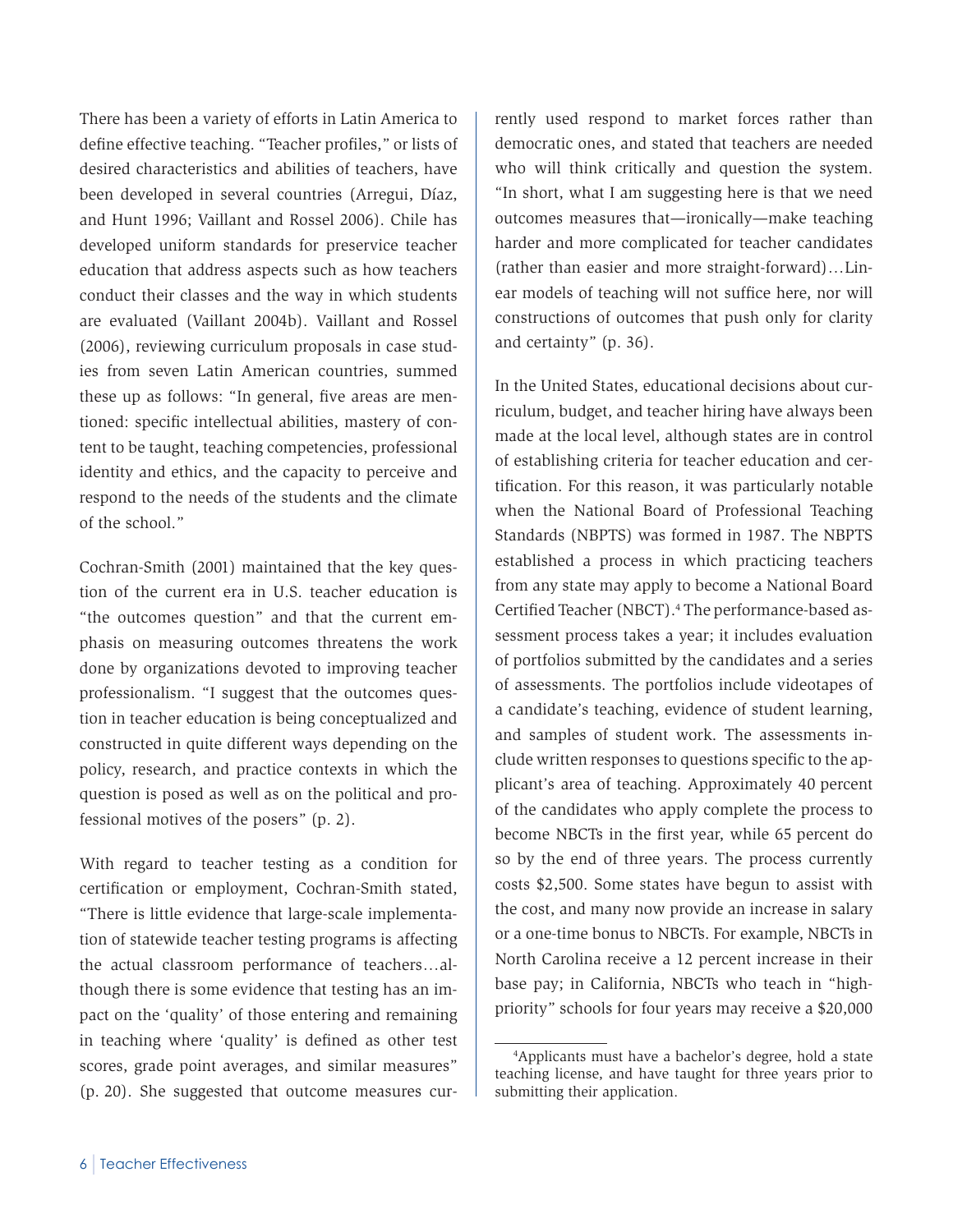<span id="page-10-0"></span>merit award. According to Goldhaber and Anthony (2005, p. 2), "In both its scope and expense, NBPTS is arguably the most significant national development in teacher policy in the last two decades." Although the NBPTS certified fewer than 200 teachers in 1993– 94, more than 55,000 teachers obtained board certification by June 2008 (NBPTS 2008).

NBPTS assessments are based on a set of standards called "What Teachers Should Know and Be Able to Do" (NBPTS 1989). According to Cavaluzzo (2004, p. 6), "The standards themselves are widely accepted in the education community and, since their introduction, have led to a realignment of standards by other accrediting agencies." The standards are as follows:

- Teachers are committed to students and their learning.
- $\blacksquare$  Teachers know the subjects they teach and how to teach those subjects to students.
- Teachers are responsible for managing and monitoring student learning.
- $\blacksquare$  Teachers think systematically about their practice and learn from experience.
- $\blacksquare$  Teachers are members of learning communities.

There is relatively little in the current literature about students' views of teacher effectiveness. Although student input is often considered at the college level, Burnett and Meacham (2002) argued that younger students should not be forgotten and suggested the creation of an instrument to be used with elementary students that would include the dimensions of warmth, fairness, flexibility, and clarity.

Darling-Hammond and Sykes (2003) made several suggestions about how to provide quality teachers in the face of growing teacher shortages. Because distributional problems, as well as shortages of qualified teachers in certain fields, are the main difficulties, lowering standards is not the way to meet the problem. Alternative certification programs vary, but some quality programs have actually strengthened licensure requirements. Innovative approaches for motivating teachers to move away from home to work in undesirable situations are needed; these might include scholarships, salary incentives, and better working conditions. Attrition is also a major problem; support for teachers in service, especially new teachers, is essential.

### **3.5 Research on the Effectiveness of Teachers**

Studies in this section are divided into three general groups: those using traditional methods of research; those using value-added approaches; and those using observations, interviews, or ethnographic approaches. Note that these loose categories frequently overlap somewhat.

### *3.5.1 Studies Using Traditional Statistical Methodologies*

In a classic study, Avalos and Haddad (1981) summarized reviews of teacher effectiveness research in seven regions of the world, noting, "There is little or no agreement about what to expect from teachers, even within any one setting. Quality has meant different things at different times and expectations range over a wide spectrum" (p. 7). In the study, teacher effectiveness "was loosely defined in terms of the changes which take place in the knowledge, attitudes, and behaviors of individuals and communities as a result of teacher involvement" (p. 14).

Avalos and Haddad divided the reviews according to factors relating to the teaching situation: teacher factors such as age, ability, knowledge, and experience; and school system characteristics, such as location,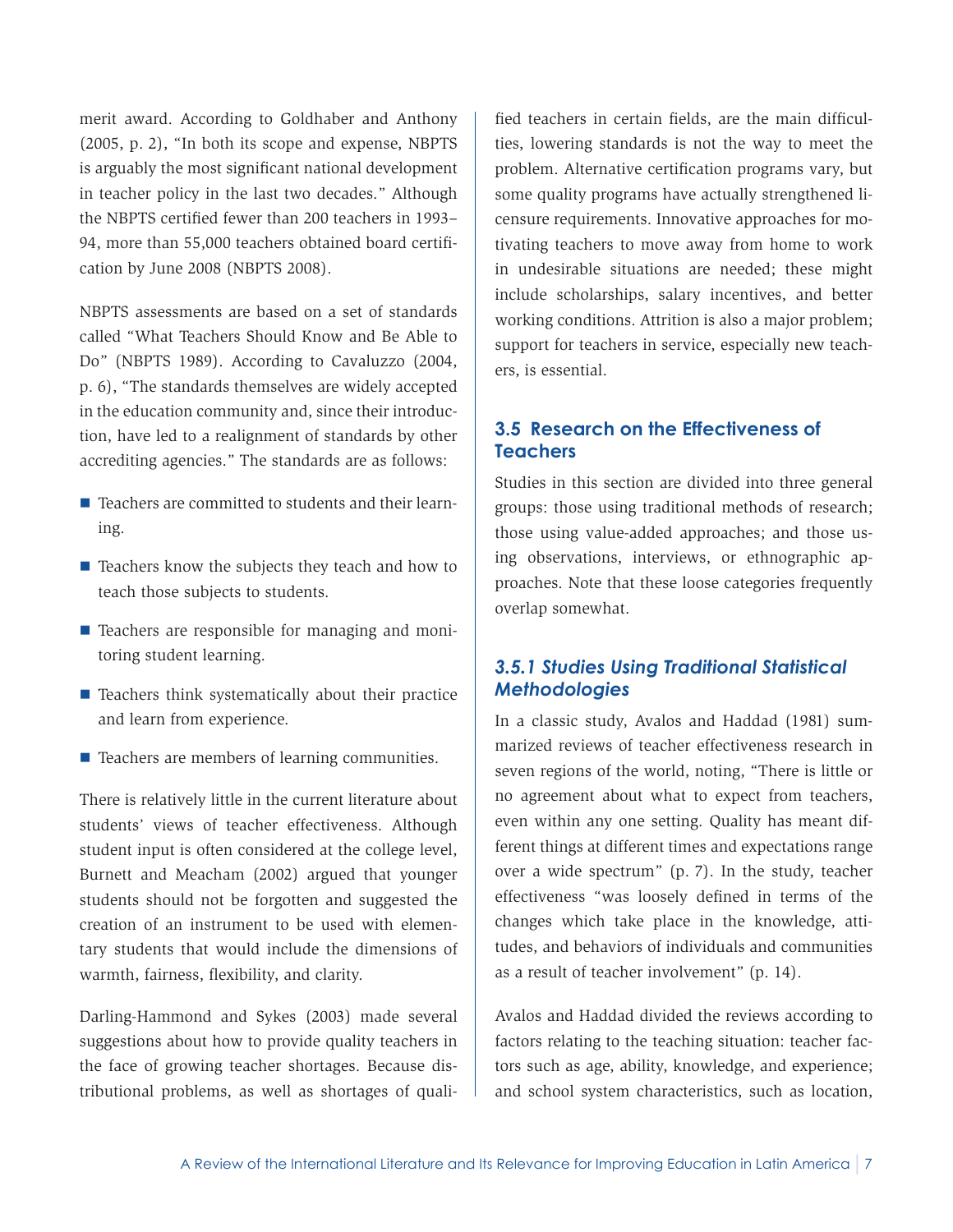management, resources, syllabus, and salary. They reported that most research related teacher variables to the teaching situation and that "All studies assumed relationships to be unidirectional, from teacher to pupils, as well as linear" (p. 32). A few of their key findings are summarized below:

- Training and certification were found to have an effect on student achievement, and "training was also found to be important in producing teacher behavioral changes assumed or empirically attested to be positively related to achievement" (p. 2).
- $\blacksquare$  The effect of higher qualifications (university graduates versus teachers with fewer years of study) was not clear, with well-designed studies finding a positive effect in some countries and not in others.
- Some methods of teacher training—including microteaching,<sup>5</sup> simulation, role playing, and the use of case studies—were consistently reported to be effective in promoting changes in teaching techniques.
- **Female teachers were generally reported to be** "better-adjusted and more job-satisfied" (p. 34).
- Among teacher attitudes, the impact of negative teacher expectations was noted.
- The "discovery-inquiry" method proved in many cases to be superior for promoting higher levels of cognitive skills.
- $\blacksquare$  In some countries, the "indirect" mode of teaching was related to achievement, and in others not. In this respect, the authors mentioned the desirability

of studying the interaction between different cultural variables and teaching methods.

Among the authors who emphasized teachers' professionalism, Rizvi and Elliott (2005) identified four dimensions: teacher efficacy, teacher practice, teacher leadership, and teacher collaboration. Cheung's research reported on the measurement of teacher efficacy in Hong Kong and defined it as the extent to which teachers believe they will be successful in influencing how well students learn. "Efficacious teachers are more likely to stay in teaching, put more time into teaching and show greater effort in classroom planning and organization and greater enthusiasm for teaching" (Cheung 2006, p. 436). Cheung found that female teachers were significantly more efficacious than male teachers, that years of experience were weakly but significantly related to levels of efficacy, and that educational level did not have a significant effect on the efficacy level of this group of teachers.

### *3.5.2 Research Using Value-Added Models*

Value-added methodologies are designed to assist in learning what part of a student's performance on a standardized test can be attributed to the effect of the teacher.6 This kind of methodology has two key characteristics:

**The use of gain scores rather than absolute scores.** It has always been difficult to interpret test scores for individual students or groups of students because they do not give information about characteristics of the students' backgrounds, socioeconomic status, family interactions, etc. In addition, it cannot be discerned from a single score whether

<sup>5</sup> Microteaching is a method of evaluation by which a teacher prepares a short lesson that is videotaped and then analyzed in detail by the teacher and colleagues. The term is used to indicate that it provides an "under the microscope" view of the teaching.

<sup>6</sup> The definition of value-added used in this paper is provided by Harris and Sass (2007a, p. 4, footnote 3): "the teacher's marginal product with respect to student achievement."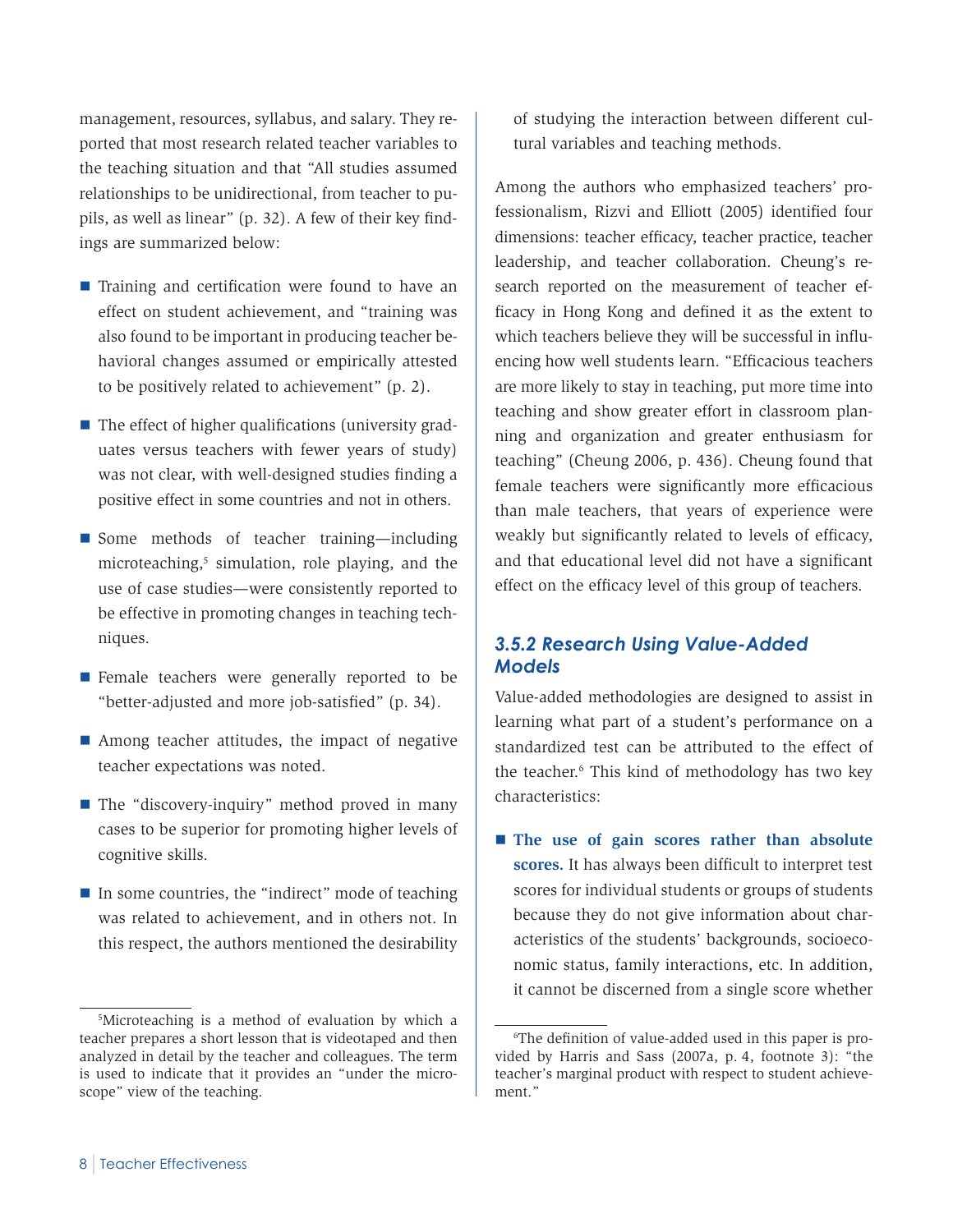a given student has shown any growth since the previous year. Value-added approaches commonly compare the score obtained by the student the previous year to the score obtained in the present year to produce a gain score. Use of the gain score assists in controlling for many of the student and school variables that may influence achievement, as well as in indicating the growth the student has made between the two test administrations. Thus, this approach makes it possible to separate the impact of a teacher in a given grade on student test performance from the influence of teachers in previous grades.

■ The use of complex statistical procedures to assist **in isolating the effect of the teacher.** Value-added methodologies use the gain score concept, but in most instances also add complex statistical methodologies to control for as many of the variables that are influencing the student's gain score as possible.

Braun (2005) explained value-added models in nonstatistical language in a small handbook for the Educational Testing Service. The handbook includes many cautions for the lay reader.

#### **The Effect of Teachers on Student Learning**

One of the key questions addressed in value-added models is whether teachers and schools can be shown to have any influence at all on student learning. Although parents and those who have worked in schools have never doubted this, it has been an open question among researchers in the United States since the Coleman report in the 1960s pointed out the strong effects of socioeconomic background and the home environment of the child (Coleman et al. 1966). Since the Coleman report found relatively small effects of differences in the measured attributes of schools on student achievement, this finding has frequently been interpreted as meaning that schools,

and therefore teachers, do not make a difference. Studies such as the one by Rivkin, Hanushek, and Kain (2005) have begun to provide data that lay this concept to rest. Rivkin and his colleagues used data on more than half a million students in grades three to seven in over 3,000 Texas schools to obtain estimates of teacher and school effects on student learning. "The results reveal large differences among teachers in their impacts on achievement and show that high quality instruction throughout primary school could substantially offset disadvantages associated with low socioeconomic background" (Rivkin, Hanushek, and Kain 2005, p. 419). Goldhaber and Anthony (2005, p. 4), citing an earlier study, pointed out that, "Hanushek [1992], for instance finds that, all else equal, a student with a very high-quality teacher will achieve a learning gain of 1.5 grade level equivalents, while a student with a low-quality teacher achieves a gain of only .5 grade level equivalents. Thus, the quality of a teacher can make the difference of a full year's learning growth."

### **The Impact of Teacher Education on Student Learning**

The impact of teacher education on student performance in standardized achievement has perhaps generated the most controversy, as findings have been contradictory.

Goldhaber and Brewer (1997) used data for 5,149 10thgraders in public schools from the 1988 National Educational Longitudinal Study (NELS) to estimate the impact of school characteristics on student learning as measured by a 10th grade mathematics test. Commenting on earlier production function studies done by economists,<sup>7</sup> they noted that the variables

<sup>7</sup> A production function study is one that relates inputs to outputs. The process intervening between the inputs and outputs is referred to as a production function.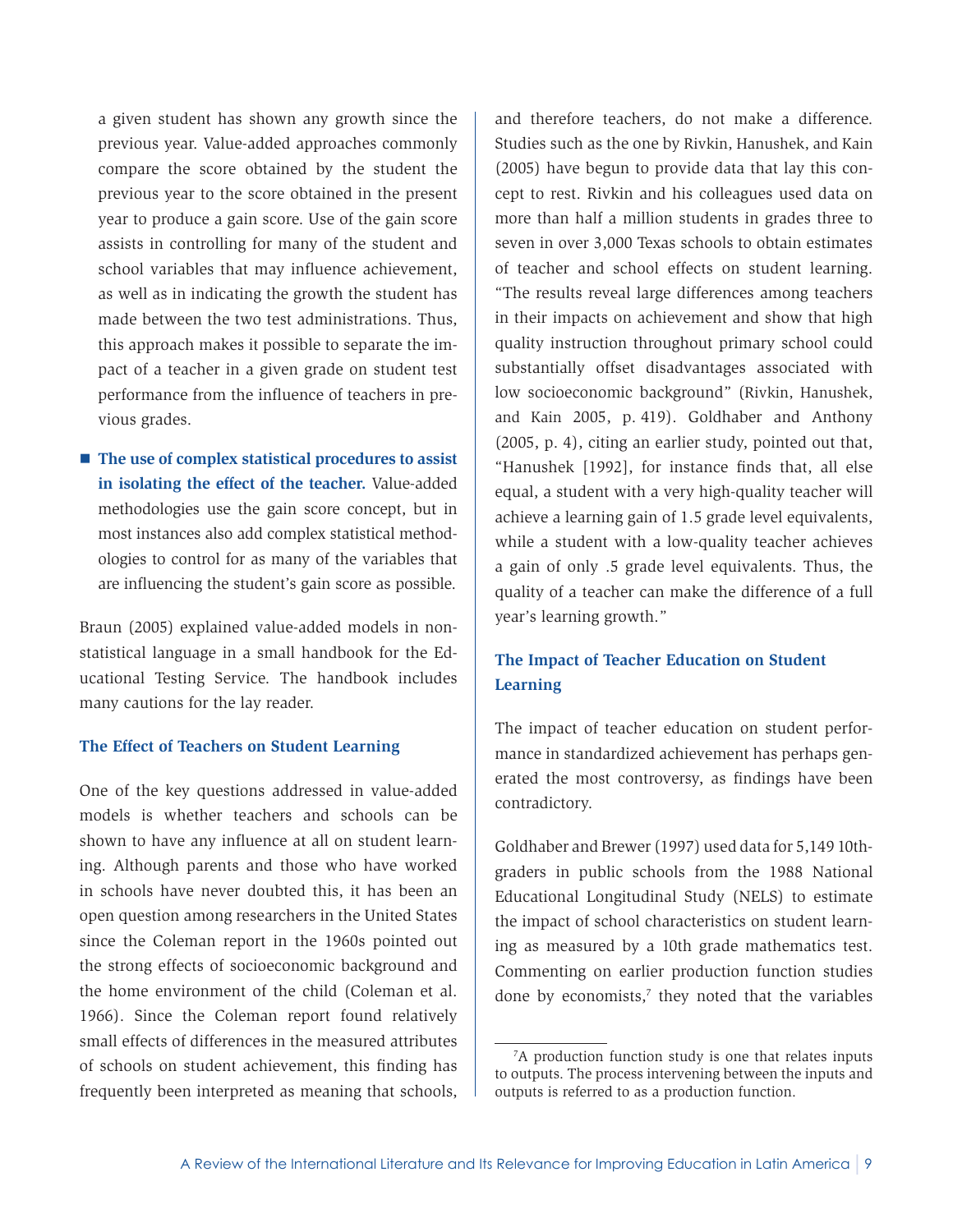were typically "very crude. Degree level alone does not distinguish between colleges of differing quality, nor when the degree was granted, nor does it convey any information about college major, certification requirement fulfilled, or subsequent professional development. Teacher motivation, enthusiasm, and skill at presenting class materials are likely to influence students' achievement, but are difficult traits to accurately measure and are thus omitted from standard regression analyses" (p. 5). Further, "The conventional view that observable school inputs, and teachers in particular, do not positively impact student achievement rests on somewhat shaky empirical grounds. The main problem is likely to be omitted variable bias arising from inadequate data and extremely crude proxies for teacher skill found in most educational production functions" (p. 5).

Goldhaber and Brewer found that students of teachers with a certification, bachelor's degree, or master's degree in mathematics were more likely to obtain higher test scores. They pointed out that the impact of teacher degree level was statistically insignificant when the subject of that degree or certification was not taken into account—a finding in line with the previous literature. However, when degree subject was considered, the model showed that students clearly scored higher on mathematics tests when their teachers had mathematics degrees. Some aspects of teacher behavior also were found to influence student achievement. For example, using data from the NELS surveys completed by the teachers, Goldhaber and Brewer found that teachers who reported having little or no control over their teaching technique were linked to significantly lower test scores.

Wenglinsky (2002, p. 2) noted that "A possible reason for the lack of large school effects in quantitative research is the failure of such research to capitalize on an insight from qualitative research: the central

importance of the classroom practices of teachers." He investigated how math and science achievement levels of more than 7,000 eighth graders on the 1996 National Assessment of Educational Progress (NAEP) were related to measures of teaching quality, teacher characteristics, and student social class background.8 With regard to teacher characteristics, he found that student achievement was influenced by both teacher content background (such as a degree in math or math education) and professional development coursework. Professional development in how to work with diverse student populations (including students with limited English proficiency and students with special needs) had especially significant effects. Teacher classroom practices had the strongest impact on achievement, showing that students performed better when the teacher provided hands-on learning opportunities and focused on higher order thinking skills. The total impact of the teacher variables was greater than that of the students' socioeconomic status.

The Abell Foundation (2001) reviewed many studies on the impact of teacher certification. It concluded that there was little evidence to support the certification process, although "there is credible evidence pointing to a link between teachers' verbal skills and academic success." It suggested dropping licensing requirements in favor of requiring prospective teachers to take a vocabulary test. Darling-Hammond, noting that the Abell Foundation "has an ideological agenda rather than a research agenda," defended the certification process as "the one lever we have to say that teachers will know certain things before they go into the classroom" (Archer 2001).

In 2005, Darling-Hammond et al. studied the effects of teacher certification status for 4,400 teachers on

<sup>8</sup> The NAEP is administered every year or two in various subjects to a sample of U.S. students in grades 4, 8, and 12.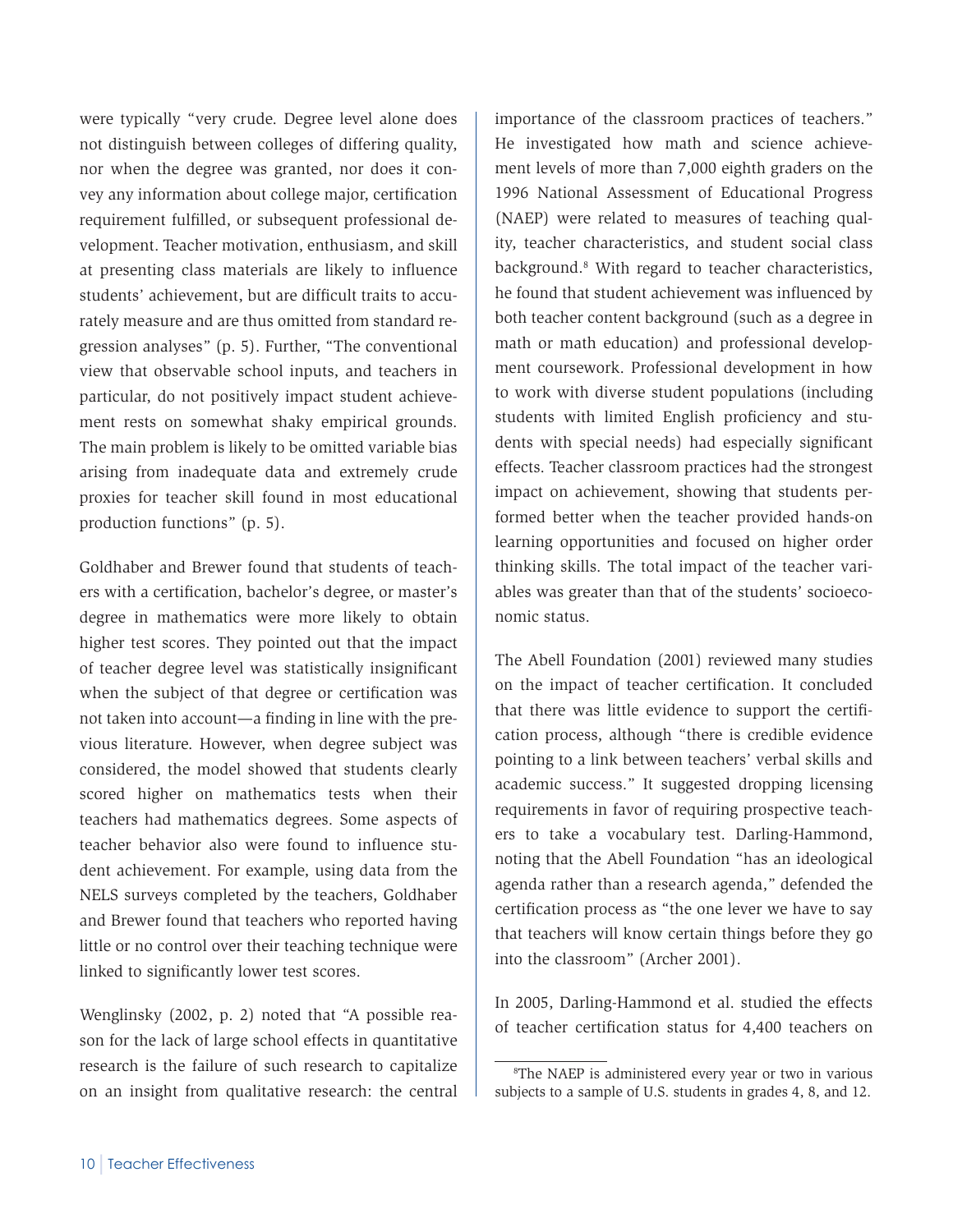achievement gains of 132,000 fourth and fifth graders from 1995 to 2002 in the Houston, Texas, public schools. They found a positive correlation between student characteristics and achievement to teachers' certification status, experience, and degree levels.

The study included alternative certification pathways such as Teach for America (TFA), a program that attracts many non-education graduates from highquality colleges. Selected applicants participate in a summer training program and commit to teach in high-needs public schools for at least two years.

Overall, the study found that "teachers with standard certification were found to be significantly more effective in raising student test scores than teachers without certification or with substandard certification" (Darling-Hammond et al. 2005, p. 21). Regarding TFA, the researchers found "There is no instance where uncertified Teach for America teachers perform as well as standard certified teachers" (p. 25).<sup>9</sup> However, students of the small group of TFA teachers with standard certification performed about as well as those of other certified teachers and achieved significantly better results in mathematics on the Texas Assessment of Basic Skills.

The authors commented that "Certification is, of course, only a proxy for the real variables of interest that pertain to teachers' knowledge and skills. These include knowledge of the subject matter content to be taught and knowledge of how to teach that content to a wide range of learners, as well as the ability to manage a classroom, design and implement instruction and work skillfully with students, parents, and other professionals" (Darling-Hammond et al. 2005, p. 24).

Two studies in New York City also studied the effects of different pathways to teaching. Kane, Rockoff, and Staiger (2006) used data from the city's Department of Education covering the 1998–99 to 2004–05 school years, in grades four through eight. The study sample included about 10,000 teachers classified as certified, uncertified, TFA, New York City Teaching Fellow (an alternative certification program), or international hire (certified teacher from another country). In reading, students of certified teachers did better than those of teaching fellows. In contrast, no difference was found between certified teachers and teaching fellows or uncertified teachers in their impact on math achievement. Students of international hires scored lower in math than those assigned to certified teachers, while students of TFA teachers achieved higher scores in math.

Teaching effectiveness was found to improve during the first few years of experience. Teaching fellows and traditionally certified teachers left teaching at similar rates; in contrast, TFA teachers usually left after completing their two-year commitment. Kane, Rockoff, and Staiger estimated that the relatively higher gains of TFA students, at least in math, compensate for the cost of higher TFA turnover. A key finding is the extremely large variation within groups, as compared with the relatively small differences between them. The authors concluded by recommending that greater attention be given to attracting and keeping high-quality teachers, and to evaluating them carefully in their first few years in order to remove ineffective teachers from the teaching force before they are given tenure.

Boyd et al. (2006) undertook a similar study in New York City. They pointed out that "the distinction between alternative and traditional routes can be quite blurry" (p. 182), noting some interesting differences between entrance qualifications of the groups on var-

<sup>9</sup> Wendy Kopp of Teach for America responded to this study with a critique on its website (Trei 2005).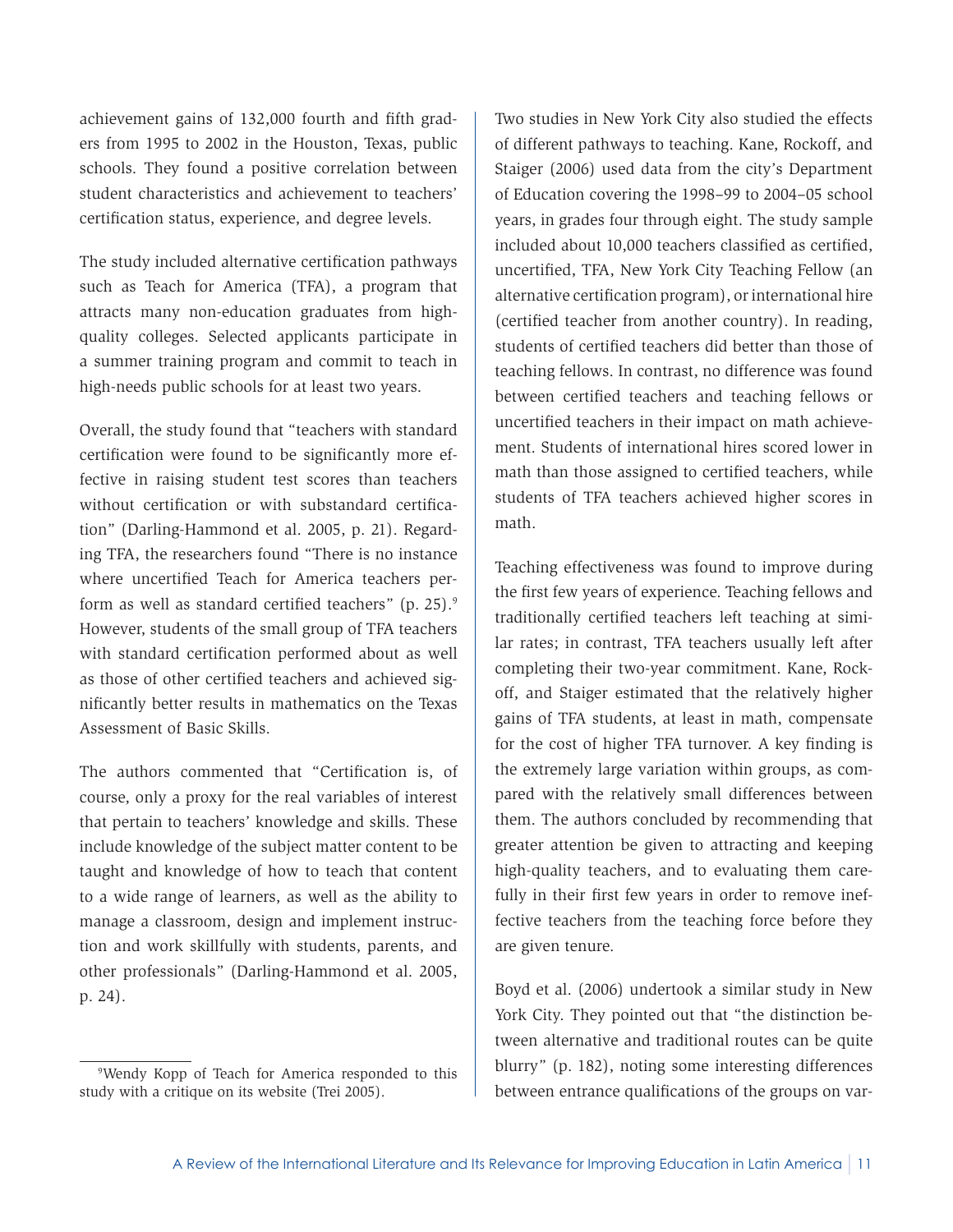ious pathways. For example, in the 2003–04 school year, none of the new TFA candidates and less than 2 percent of the teaching fellows had failed the general knowledge certification exam the first time they took it, compared with 16 percent of certified teachers and 23 percent of temporary license teachers. Similarly, 44 percent of teaching fellows and 70 percent of TFAs had graduated from highly competitive colleges, as compared with 11 percent of college-recommended teachers.10

The study yielded results for English/language arts similar to those of the Kane, Rockoff, and Staiger study, with students of teaching fellows and TFA teachers showing lower gains. However, whereas students of TFA teachers had scored higher in math in the Kane, Rockoff, and Staiger study, Boyd et al. found that their math test scores were similar to those of college-recommended teachers; students of teaching fellows and the other groups showed the smallest gains. As in other studies cited, student test scores improved with teacher experience in the first few years regardless of teacher certification, and the differences within groups of teachers were much greater than the differences between them.

Gordon, Kane, and Staiger (2006), writing for the Brookings Institution's Hamilton Project, presented data from another value-added study with similar findings: the students of noncertified teachers perform as well as those of certified teachers, but teacher quality varies widely within each group. The researchers cited five thought-provoking recommendations:

1. Reduce barriers to entry into teaching for those without traditional certification (not only because of the study findings, but also because an enormous teacher shortage is looming in the United States).

- 2. Make it harder to promote the least effective teachers to tenured positions. Teachers with the lowest 25 percent of student test scores (using valueadded models) should not be eligible to receive tenure, although principals could receive permission to override this provision.
- 3. Provide bonuses to highly effective teachers who are willing to teach in schools with a high proportion of low-income students.
- 4. Evaluate individual teachers using various measures of teacher performance on the job.
- 5. Provide federal grants to help states that link student performance with the effectiveness of individual teachers over time.

The authors recommended keeping the current certification system and provided an interesting discussion of some problems and pitfalls inherent in their recommendations. For example, they noted that testing is not typically mandated in every grade, and standardized tests are rarely administered in kindergarten and grade 1, so value-added methodology is not possible in those grades. They also asked if the value-added statistics should control for race and socioeconomic status, which would implicitly lower expectations, and if teachers should be compared only within schools or within districts.

### **The Influence on Student Learning of Performance on Teacher Tests**

Goldhaber (2007) addressed a more specific aspect of teacher certification: the relationship between teachers' scores on tests required for certification and their students' achievement scores. Using data from North Carolina, he found positive relationships between

<sup>&</sup>lt;sup>10</sup>College-recommended teachers are those who, by virtue of having completed a state-approved teacher training program, are automatically qualified for certification in that state.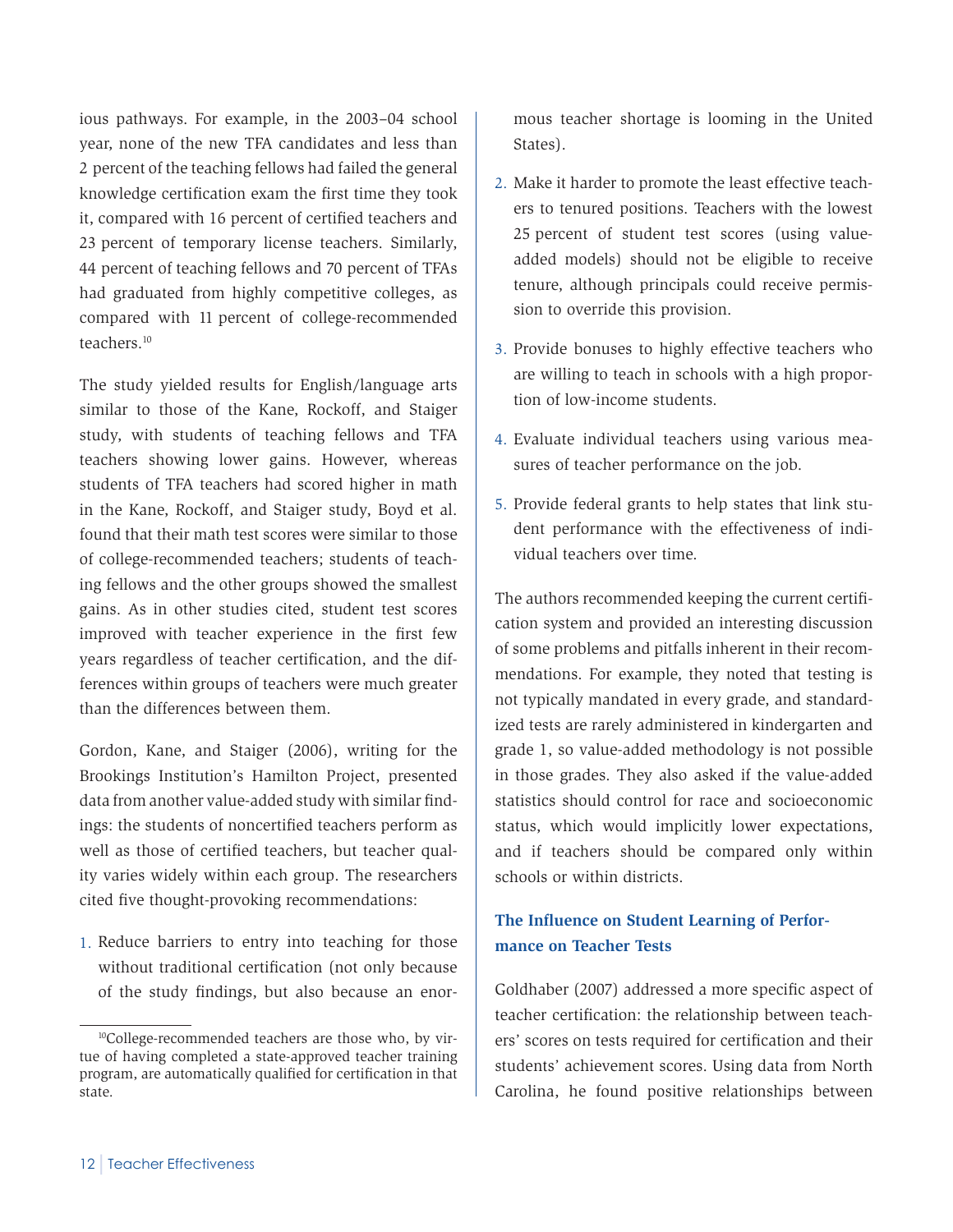some teacher licensure tests and student achievement. The findings indicate that states face a tradeoff in setting cutoff scores on tests: if the cutoffs are set low, ineffective teachers can enter the labor force; if they are set too high, some people who would have been excellent teachers may be lost to the system. "The research presented here suggests that licensure test performance is clearly not a 'silver bullet' credential that can be used to predict teacher effectiveness. If anything, the findings speak to the need for districts to be selective when hiring teachers" (p. 31).

Harris and Sass (2007a) used nine years of data from Florida, linking students' achievement scores to their classroom teachers and studying the effects of teachers' college coursework, precollege entrance exam scores, and in-service training. They found "no evidence that teachers with higher college entrance exam scores or who receive undergraduate degrees in the subject they teach are more effective than other teachers" (p. 28).

### **The Effect of NBPTS Certification on Student Learning**

Ballou (1998) and Podgursky (2001), among others, have criticized the NBPTS. Ballou questioned whether the NBPTS was able to identify superior teachers, and Podgursky asked whether the states should be subsidizing national certification, saying, "We have no evidence that this costly and time-consuming process is actually any better at identifying superior teachers than assessments from supervisors, principals or parents" (p. 1). Several studies have subsequently been undertaken using value-added models to learn whether teachers with board certification are associated with better student test scores.

Vandevoort, Amrein-Beardsley, and Berliner (2004) compared the academic performance of teachers with and without NBPTS certification in 15 Arizona school districts, using four years of results from the Stanford Achievement Tests (SATs) in reading, mathematics and language arts, in grades three through six. They found that students of NBCTs scored higher than students of non-NBCTs (teachers in the same school districts). The effect across grades and subject areas was the equivalent of 1.2 months' achievement, and was greater in math and reading than in language arts, possibly because the SAT is not as closely related to the Arizona curriculum in language arts (Arizona language standards place an emphasis on production of writing samples, whereas the SAT uses a multiplechoice format).

The Vandevoort, Amrein-Beardsley, and Berliner study included online surveys of teachers and principals. Principals rated 85.4 percent of their NBCTs as "one of the best teachers" they had known, although one principal stated that his NBCT was one of the worst teachers he had known. The authors stated that "false positives" and "false negatives" in the NBCT pool are likely.11 In the NBCTs' response to a question about the ways in which certification had made them better teachers, nearly two-thirds cited the process of reflection inherent in many of the certification requirements. About one-fourth thought that participation in the certification process had resulted in improved student achievement, while another 14 percent reported that they had become more analytical in their approach to teaching.

Cavaluzzo (2004) examined the association between student gains in math in grades 9 and 10 and NBPTS certification, using 108,000 student records from Miami-Dade County for the 1999–2000 and 2002–03 school years. Controlling for a number of indicators

 $<sup>11</sup>A$  false positive would be a teacher who passed the</sup> NBPTS certification but is not actually a good teacher; a false negative would be an excellent teacher who did not pass.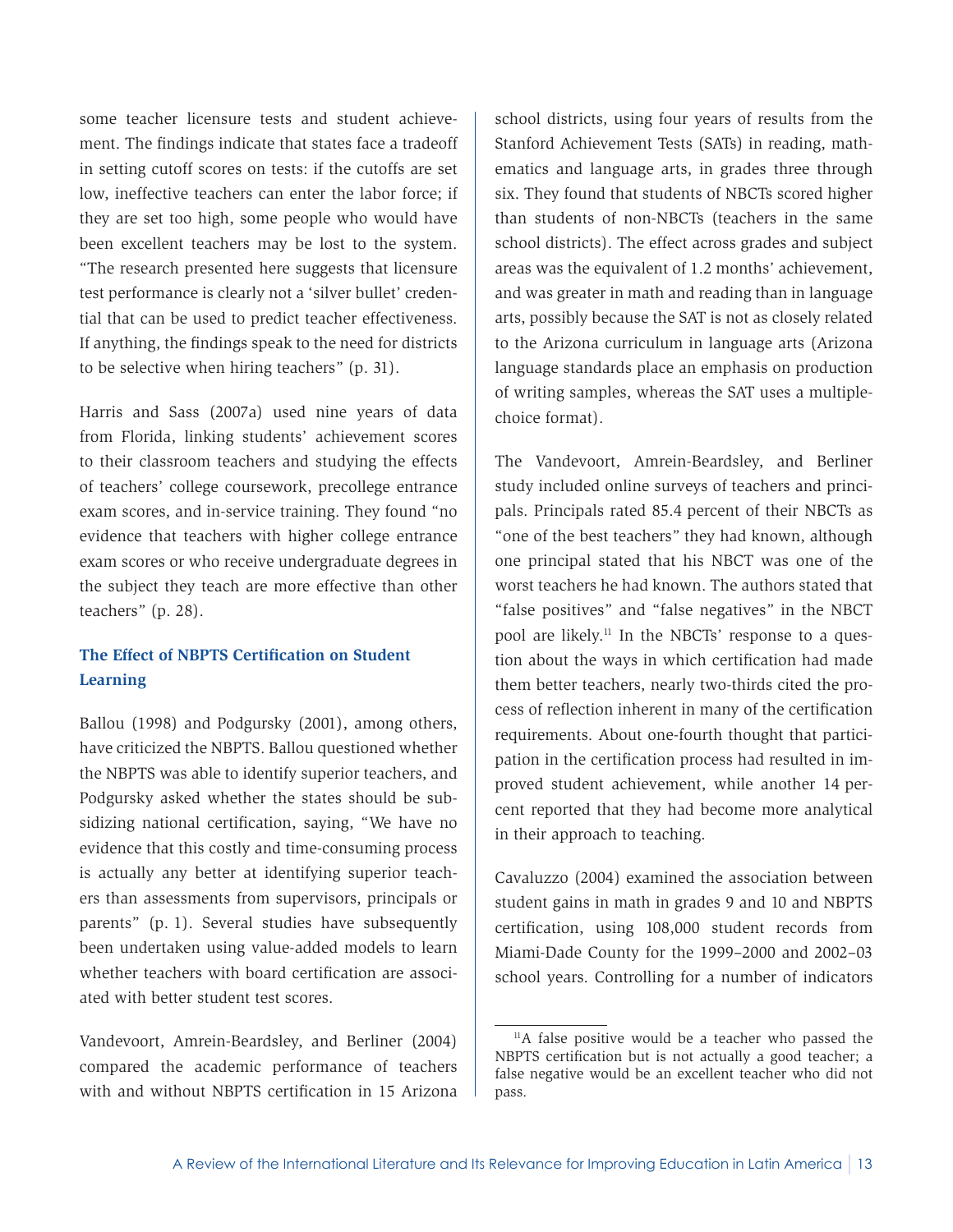of student motivation and performance, she reported that each of the teacher quality indicators made a positive, significant contribution to student outcomes with the exception of undergraduate school quality. The gains were smaller if the teacher failed or withdrew from the NBPTS certification process.

Goldhaber and Anthony (2005) matched 771,537 students in grades three through five with their teachers using data from 1996–97 to 1998–99. They found consistent evidence that NBPTS identifies more effective teacher applicants and that NBCTs are more effective than those who never applied; they also found the effects of NBCTs to be stronger in the early grades and with lower socioeconomic status students. Students taught by future NBCTs scored higher the year before their teachers started the application process, and scored lower during the year their teachers participated in the application process. Participation in the process itself was not found to increase future effectiveness. Furthermore, the test scores of students taught by NBCTs did not return to the levels recorded before the application process in following years. The authors suggested that this finding merits further research.

In a more recent study, Harris and Sass (2007b) used information about teachers in elementary, middle, and high schools in Florida over a four-year span to link students and teachers to specific classrooms and to estimate models of student achievement gains over three years. Their study yielded mixed results. NBCTs were more effective than other teachers before starting the certification process, and the effect was higher for black students and students receiving free or reduced price lunches. However, they found no evidence that the certification process itself improved teacher effectiveness and, like Goldhaber and Anthony, noted that NBCT-related student test scores dropped during the year of application and did not return to previous highs after that year. Overall, the effects produced by

NBCTs varied by subject and grade level, and according to the test used.

The NBPTS itself put out a small booklet compiling research on the effects of board certification, including both positive and negative findings. The booklet cited several studies of NBCTs, suggesting that their students have "deeper understanding" of materials learned, and mentioned survey data that show that the average NBCT is involved in almost 10 leadership activities. More than 80 percent of NBCTs say they mentor struggling teachers, while 90 percent report that they mentor candidates for board certification (NBPTS 2007, p. 12).

#### **The Effect of Merit Pay on Student Learning**

Dee and Keys (2004) used a value-added methodology to study the effects of a merit pay system in Tennessee on student performance. By using a sample created for a large class size study in which teachers and pupils had been randomly assigned, they avoided one of the major validity problems inherent in this research. Tennessee's merit pay system used observations and evaluation protocols to assess teachers on several different areas of competence, enabling those who applied to move progressively up a career ladder. Test score data from the class size study were linked with teachers at different levels of the career ladder, with mixed results. Students assigned to teachers at lower rungs of the ladder showed significant gains in math scores. However, student gains in reading achievement were only significant for those whose teachers were at the top of the ladder.

### **Teacher Characteristics Associated with Student Learning**

The studies discussed thus far in this section all worked around "black boxes" obscuring not only what is really happening inside classrooms, but also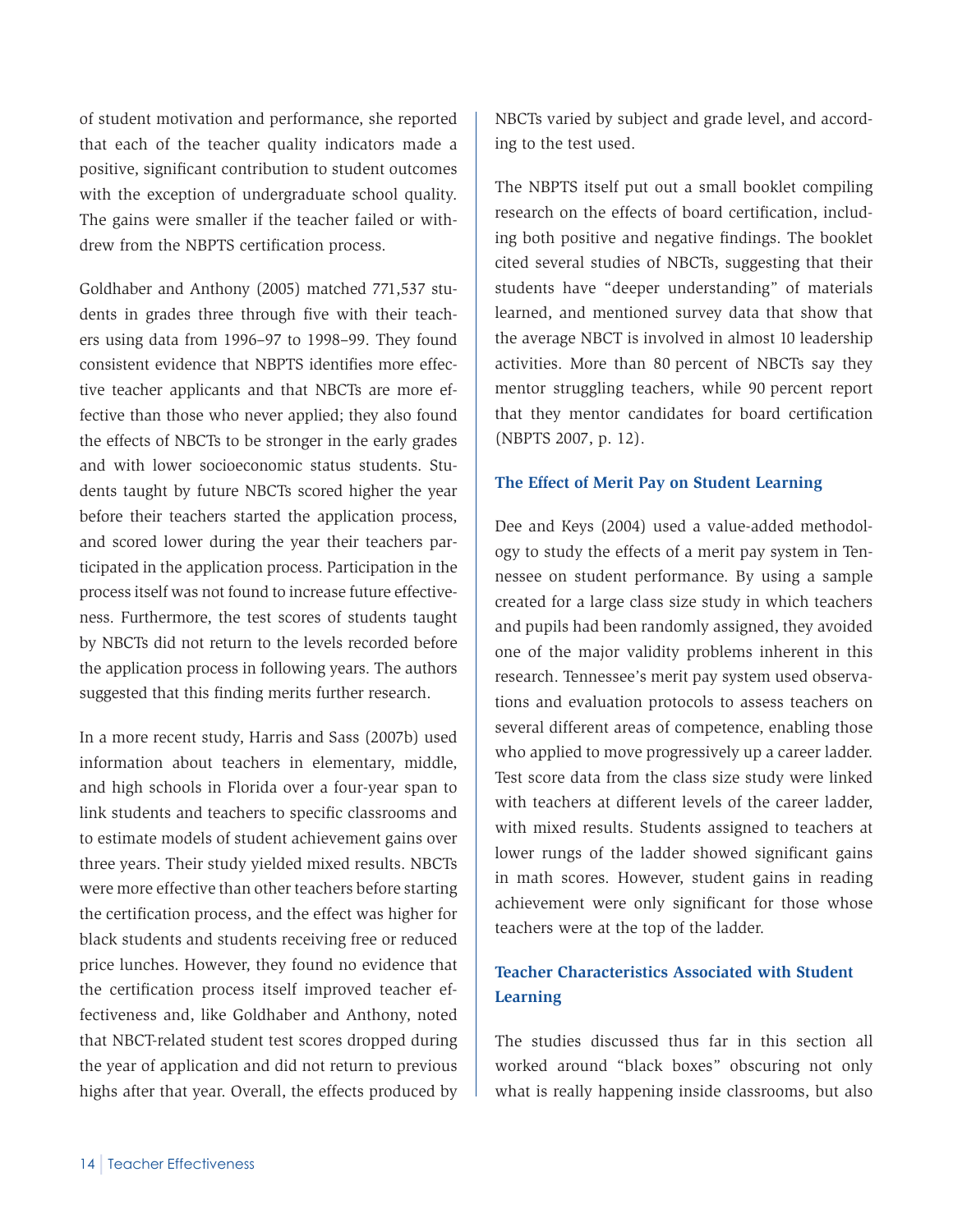the actual teacher education, student teaching, and professional development experiences teachers have had. Furthermore, they have little to tell us about teacher effectiveness during students' highly important first grades of schooling. The consistent findings of large variations within given categories of teachers mean that it is essential to know more about what is in those black boxes in order to understand what makes teachers effective.

The two following studies, both from the United Kingdom, combined a value-added approach with other data to help provide some of the missing information about classrooms and teachers.

Hay McBer (2000) identified three main factors within teachers' control that significantly influence pupil progress, noting that these factors will predict over 30 percent of variance:

- **Professional characteristics:** the underlying dispositions and patterns of behavior that drive what teachers do—these are related to fundamental values, commitments, and attitudes
- **Teaching skills:** the "micro-behaviors" or the specific skills of teaching—these can be identified and learned
- **Classroom climate:** an "output measure" of students' collective perceptions about working in a particular teacher's classroom—this relates very strongly to students' motivation to learn and work to the best of their ability

Hay McBer found that information about teachers' age, qualifications, experience, etc., did not allow the researchers to predict teaching effectiveness. "Whilst the data that existed on the achievement gains of pupils was not ideal, it proved possible and practicable to reach broad judgments about teachers' effectiveness…The project also concluded that work is

required to improve the capacity of schools to make judgments about pupil progress"  $(p. 69)$ .<sup>12</sup> Table 1 presents a summary of Hay McBer's list of the professional characteristics of teacher effectiveness.

From 2001 to 2005, Day et al. (2007) studied 300 teachers in grades two, six, and nine in 100 schools representing a cross section of types and levels in England. The researchers conducted interviews and focus groups with teachers, school leaders, and students, and linked those findings with value-added results on student achievement tests. They found that variations among teachers in grades six and nine accounted for between 15 and 30 percent of the variance in student progress. Six professional life phases of teachers were identified. No systematic links between effectiveness and age, life phase, or gender were noted; negative links were found for schools with a high incidence of students qualifying for free lunch $13$  and groups of students exhibiting unusually difficult behavior problems, and primary teachers were more likely to sustain their commitment through a career than were secondary teachers. Commitment and resilience were found to be characteristics of effective teachers, while the quality of school leadership, professional development that addressed the needs and concerns of teachers, and opportunities for collaboration with peers were key to retaining positive attitudes through the professional life phases.

### *3.5.3 Studies Using Classroom Observations, Ethnographic Approaches*

The value-added studies discussed above sometimes compared alternative certification programs but gave

<sup>&</sup>lt;sup>12</sup>The appendixes of this study, detailing the analysis, were not available for use in this review.

<sup>&</sup>lt;sup>13</sup>Both in England and the United States, the percentage of students in a school receiving government-subsidized free lunches is used as an indicator of the poverty level of the population served by that school.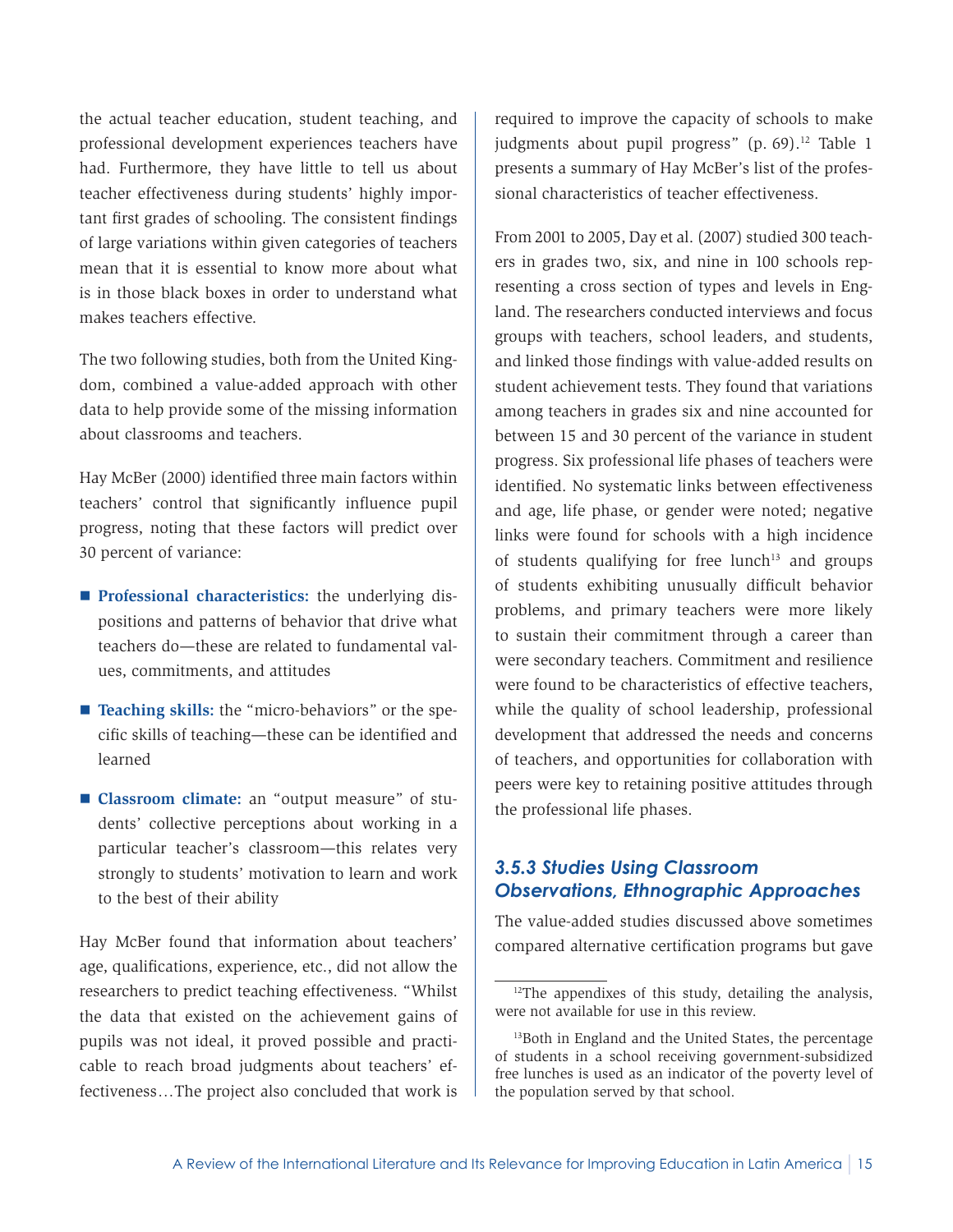| Professionalism                         | • Challenge and support: a commitment to do everything possible for each student and enable<br>all students to be successful                                                                                                                                       |
|-----------------------------------------|--------------------------------------------------------------------------------------------------------------------------------------------------------------------------------------------------------------------------------------------------------------------|
|                                         | • Confidence: the belief in one's ability to be effective and to take on challenges                                                                                                                                                                                |
|                                         | • Creating trust: being consistent and fair; keeping one's word                                                                                                                                                                                                    |
|                                         | . Respect for others: the underlying belief that individuals matter and deserve respect                                                                                                                                                                            |
| Thinking                                | <b>- Analytical thinking:</b> the ability to think logically, break things down, and recognize cause and<br>effect                                                                                                                                                 |
|                                         | <b>Conceptual thinking:</b> the ability to see patterns and links, even when there is a lot of detail                                                                                                                                                              |
| Planning<br>and setting<br>expectations | <b>• Drive for improvement:</b> relentless energy for setting and meeting challenging targets, for stu-<br>dents and the school                                                                                                                                    |
|                                         | <b>Information seeking:</b> a drive to find out more and get to the heart to things; intellectual curiosity<br>. Initiative: the drive to act now to anticipate and preempt events                                                                                 |
| Leading                                 | <b>- Flexibility:</b> the ability and willingness to adapt to the needs of a situation and change tactics<br><b>• Holding people accountable:</b> the drive and ability to set clear expectations and parameters<br>and to hold others accountable for performance |
|                                         | <b>• Managing students:</b> the drive and ability to provide clear direction to students and to enthuse<br>and motivate them                                                                                                                                       |
|                                         | <b>- Passion for learning:</b> the drive and ability to support students in their learning and to help them<br>become confident and independent learners                                                                                                           |
| Relating to<br>others                   | <b>Impact and influence:</b> the drive and ability to produce positive outcomes by impressing and<br>influencing others                                                                                                                                            |
|                                         | • Team working: the ability to work with others to achieve shared goals                                                                                                                                                                                            |
|                                         | <b>■ Understanding others:</b> the drive and ability to understand others and why they behave as they do                                                                                                                                                           |

#### *Table 1: Professional Characteristics of Effective Teachers (Hay McBer)*

SOURCE: Hay McBer 2000.

little information about their characteristics. Humphrey and Wechsler (2007) did case studies of seven alternative certification programs in the United States, finding that they varied considerably in length and type of coursework required, student teaching requirements, quality of mentoring and supervision, and characteristics and previous experience of participants. In contrast to planners' hopes that such programs would attract more men as well as experts in math and science, three-quarters of the participants were women, and very few had math or science expertise. Many of the participants had previous classroom experience as aides or substitutes. Humphrey and Wechsler found important connections between the characteristics and background of the participants and the program and school setting into which they were placed.

Two cases illustrate the danger of drawing sweeping generalizations about the role of alternative certification programs: one case involves a woman with a limited educational background who was placed into the school where she had previously worked as an aide. She already had classroom management skills and an understanding of how to teach reading and math. Provided with a supportive network in the school, she was able to become an effective teacher. In contrast, a much more highly educated woman from the business world was placed in the same urban school but was never assigned a mentor. Not knowing how to teach her subject or how to manage a classroom, she struggled with her problems in isolation and felt too exhausted to benefit from her evening credentialing classes.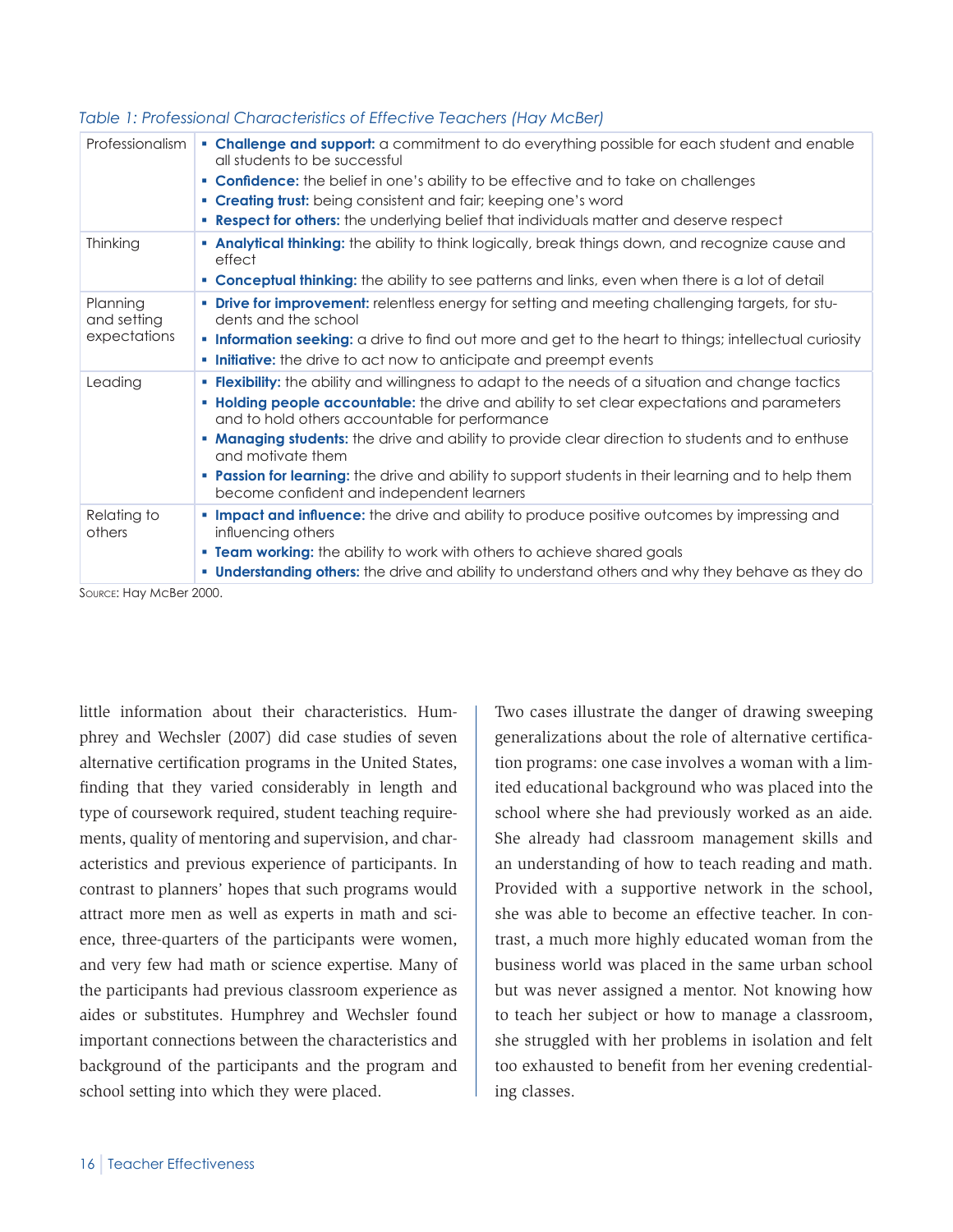Allington and Johnston (2000) observed and interviewed fourth grade teachers in the United States who had been identified as excellent teachers, noting substantial convergence between their findings and several lists of characteristics of highly effective teachers. Their results highlighted the importance of the nature of classroom talk, which was "personalized and personal"; these teachers "found what was productive about a response or behavior, supported the partially correct, turned attention to the process and encouraged further thinking or reflection, even about a 'correct' answer" (p. 14). These excellent teachers used a variety of materials at different levels, including relevant and meaningful resources beyond textbooks—such as historical fiction, items from the Internet, or materials developed in projects such as planning a class trip. Instruction was well organized, but teachers took advantage of "teachable moments," prioritizing learner engagement, and "strategically arranged for students to have choices" (p. 16). Evaluation tended to be based on improvement, progress, and effort.

Avalos and her colleagues did a classic ethnographic study of primary grade classrooms in Bolivia, Chile, Colombia, and Venezuela in order to better understand the causes of school failure. They found that teachers' relationships with students were characterized by irony and "intermittent deafness"—the practice of selectively ignoring responses from some children. Teachers also labeled children publicly and did not stimulate reflection about errors made. Students' educational experience included dictation, memorization of meaningless items, "teaching as a guessing game," and a general emphasis on form rather than content (e.g., valuing only beautiful handwriting in children's copying of text). Teachers tended to blame poverty, students' personal deficiencies, or uncooperative parents for children's failure and did not see themselves as having a role in it. The researchers

commented that, although the definition of school failure is usually repeating a grade, the educational system in some of these classrooms was failing even those children who were supposedly succeeding. They concluded that "in this atmosphere, some children would never comprehend what they read, use their imagination to write a story, or understand why textbooks have information that is so different from their own experience" (Avalos 1986, p. 138).

Carnoy (2007) visited classrooms in Brazil, Chile, and Cuba to try to learn why Cuba's performance on the tests given by UNESCO's Laboratorio Latinoamericano de Evaluación de la Calidad de Educación (LLECE) in 1997–98 so far surpassed those of all other Latin American countries.<sup>14</sup> LLECE tests of language and mathematics were given to third and fourth graders in 13 Latin American countries. The test scores of Cuban students were more than 1 standard deviation higher in language and about 1.5 standard deviations higher in math than the scores of students in the other countries in the sample. In contrast to the other countries, in Cuba there was little difference between rural and urban scores or among different socioeconomic groups. Carnoy developed the concept that Cuba has "social capital" making a strong contribution to the educational process. Cubans have an overall climate supporting children's health and education which has produced literate parents and teachers who are well educated, have reasonable status, and receive pay comparable to that of doctors.

The researchers videotaped third grade math classrooms in the three countries; reviewed textbooks; and interviewed education officials, principals, teachers,

<sup>14</sup>Also see Hunt (2003) for a brief account of a visit to Cuban schools, and PREAL (2008) for a report on the results of UNESCO's Second Regional Comparative and Explanatory Study (SERCE) and "the notable results of the Cuban educational system."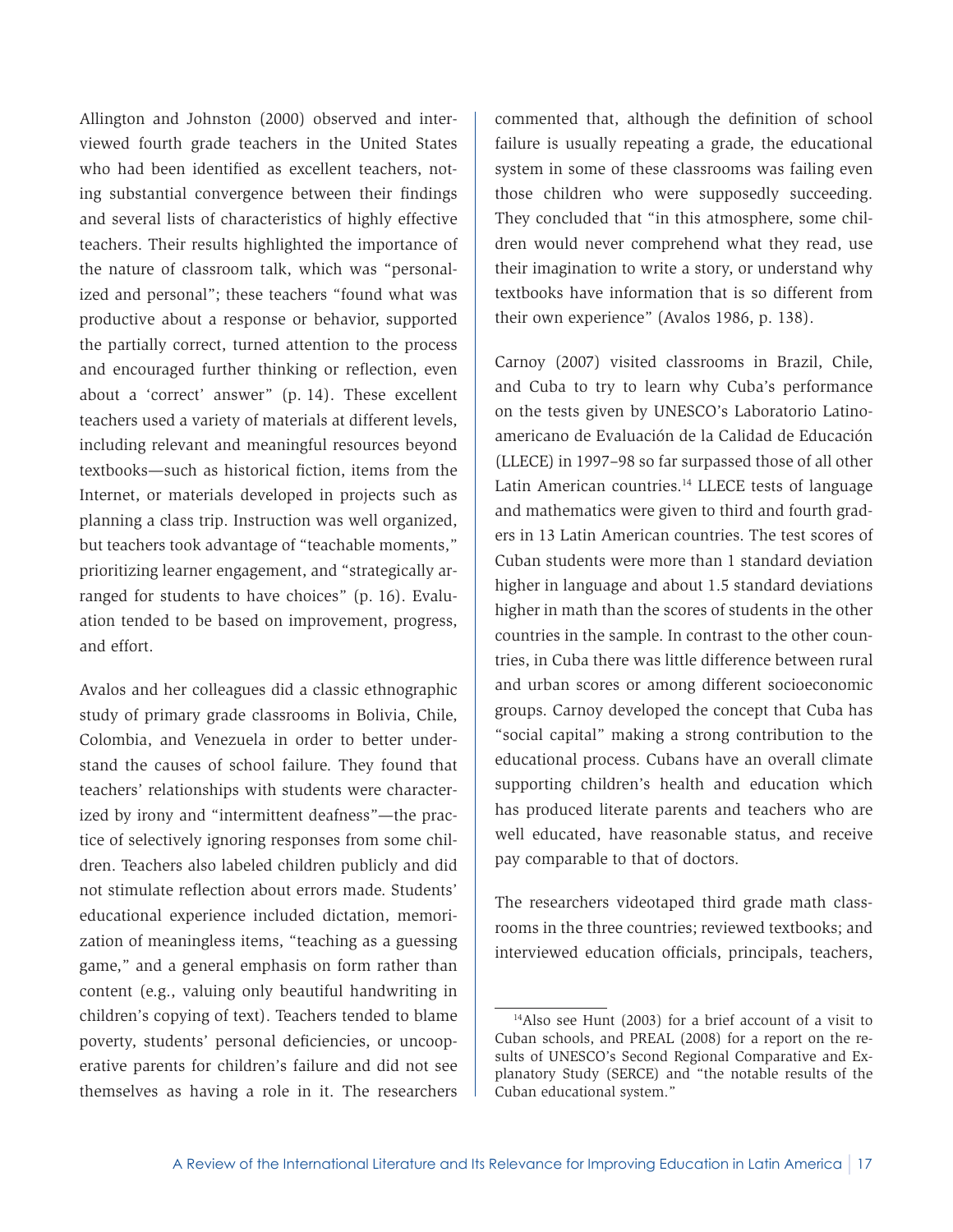<span id="page-21-0"></span>children, and parents. They found that principals in Cuba provided support and regular supervision to teachers, and that both teachers and principals felt responsible for the learning of their students. The interviews with children and teachers found a lower incidence of school fights in Cuba than in Brazil and Chile, and the researchers found that virtually no students were working in Cuba. In Cuban classrooms, they found a higher incidence of time on task. Classrooms were quite teacher directed, contrasting strongly with the "group work" in Brazil, in which children were seated in groups but were not really working. The review of texts showed that Cuba focused on fewer objectives, but taught them all with consistently high expectations for student learning. In Brazil, in contrast, there was a wide range of difficulty in the textbooks; while some teachers covered the more difficult topics, other teachers taught fewer topics.

Arregui, Díaz, and Hunt (1996) undertook a teacher training study in Peru as part of preparation for a proposed reform of the system. An ethnographic study in two teacher training institutions found that the professors gave little attention to their teaching. They were absent from class in 30 of the 98 hours observed. When they were present, they were only actually teaching for 28 hours. The other hours were spent with the professor doing his or her own work or sitting in the back correcting papers while students gave presentations that were generally poorly planned and received no feedback. The students developed a comfortable culture of their own, selling items to each other and focusing on social interactions. Although it is sometimes said that teachers in Latin America are taught theory and not practice, in these classrooms aspiring teachers were taught neither. Students presented homework consisting of brief passages copied directly from books, and assignments were returned with no comments. "We could confirm that the material that these professors offer is poor, scarce, and

very simplified, which causes the exams to be very easy, since they cover so little. Also, their classes are very short and in general they are willing to grant hours of class time for extra-curricular activities" (Arregui, Díaz, and Hunt 1996, p. 23). The students read little, and many had difficulty expressing themselves in writing.

One purpose of the study was to learn why the students thought they were there and what they hoped to get out of the experience. Many revealed that they hoped to rescue poor children by giving them love. The goals implied or expressed did not include student learning. Unfortunately, the models proffered in practice teaching did not give aspiring teachers the means of achieving their goal of being able to reach the children.

### **4. How to Improve Teacher Effectiveness**

### **4.1 School Climate, Leadership, and Supervision**

Teachers do not work in a vacuum, and an individual teacher working alone cannot change school culture. However, there is a vast literature on effective schools showing that even in very difficult environments, teachers can become effective and their students can learn if the schools provide a clear mission, high expectations for success, instructional leadership, frequent monitoring of student progress, opportunity to learn and student time on task, a safe and orderly environment, and home-school relationships that provide understanding and support from parents (Association for Effective Schools 1986). This is consistent with Carnoy's findings in Cuba.

Much literature also mentions the importance of reflection and collaboration. For example, Barth (1990)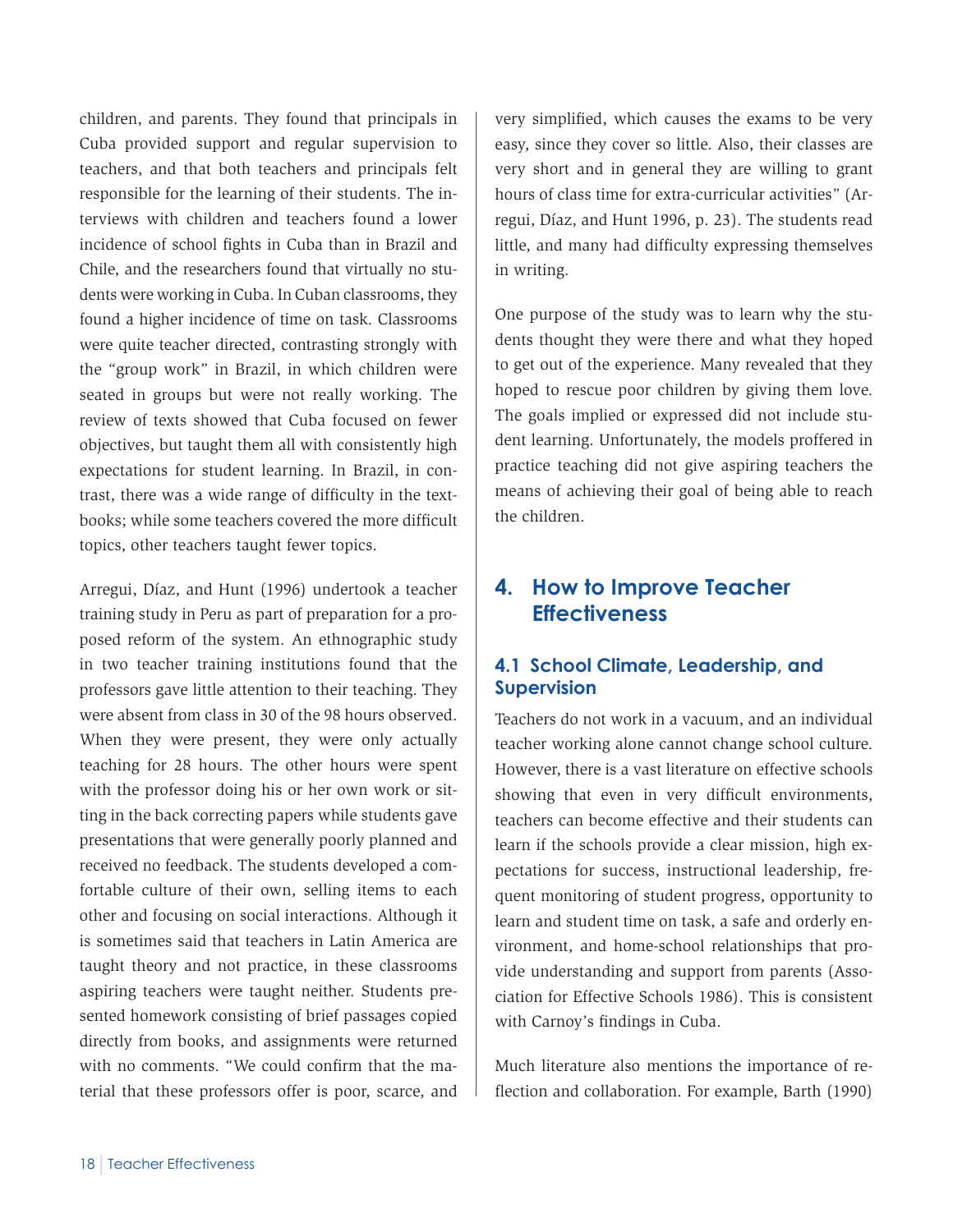wrote of the need to build a "community of learners" in which principal and teachers together engage in ongoing learning work in a collaborative culture with the goal of improving student learning. Gordon (2004) noted that trust among teachers, between teachers and principals, and between teachers and parents is an essential ingredient in developing a collaborative culture.

School autonomy over personnel management and process decisions appears to be correlated with improved student performance, according to Vegas and Petrow (2008). However, they also mentioned that decentralization alone does not automatically provide local schools and principals with the support and resources needed to develop more effective learning climates.

Elmore discussed the difficulties involved in improving school leadership. He stated that collaboration is necessary but not sufficient for improvement: "In other words, participation in collaborative work increases commitment and satisfaction among teachers, but it is unlikely to result in changes in teachers' practice, skill, or knowledge in the absence of a clear organizational focus on those issues" (Elmore 2004, p. 17). He argued that it is necessary to recognize that both teachers and principals need to view their work as being comprised of a set of competencies and skills that can be learned. He presented the need for "distributed leadership," pointing out that in learning organizations, "adults in the organization all frame their responsibilities in terms of their contribution to enhancing someone else's capacity and performance" (p. 32). He provided five principles for distributed leadership (pp. 20–21):

1. The purpose of leadership is the improvement of instructional practice and performance, regardless of role.

- 2. Instructional improvement requires continuous learning.
- 3. Learning requires modeling.
- 4. The roles and activities of leadership flow from the expertise required for learning and improvement, not from the formal dictates of the institution.
- 5. The exercise of authority requires reciprocity of accountability and capacity.

Fink and Resnick (2000) describe the process used in New York City's District Two to improve and support the leadership of principals.15 Two concepts are integral to the process:

- Schools are considered to be "nested learning communities" and the principal is responsible for establishing a culture of learning in the school.
- Both principals' and teachers' learning is considered to be a "cognitive apprenticeship."

An apprenticeship is the type of learning people use to learn crafts, by observing masters at work. Everyone in the school system is considered to be a learner; principals meet regularly to discuss their problems, visit each other's schools to observe teachers, and analyze what they see. Meetings for principals "treat problem sharing as a positive process of professional engagement…problem sharing is treated not as evidence of poor performance but as the creation of an opportunity for figuring out improvements in practice" (Fink and Resnick 2000, p. 13). The superintendent and staff provide individualized coaching for principals in the same way that principals are expected to provide coaching for their teachers. Principals also mentor each other.

<sup>15</sup>District Two is now one of the highest performing urban school districts in the United States, and 60 percent of its students are low income (Elmore 2004).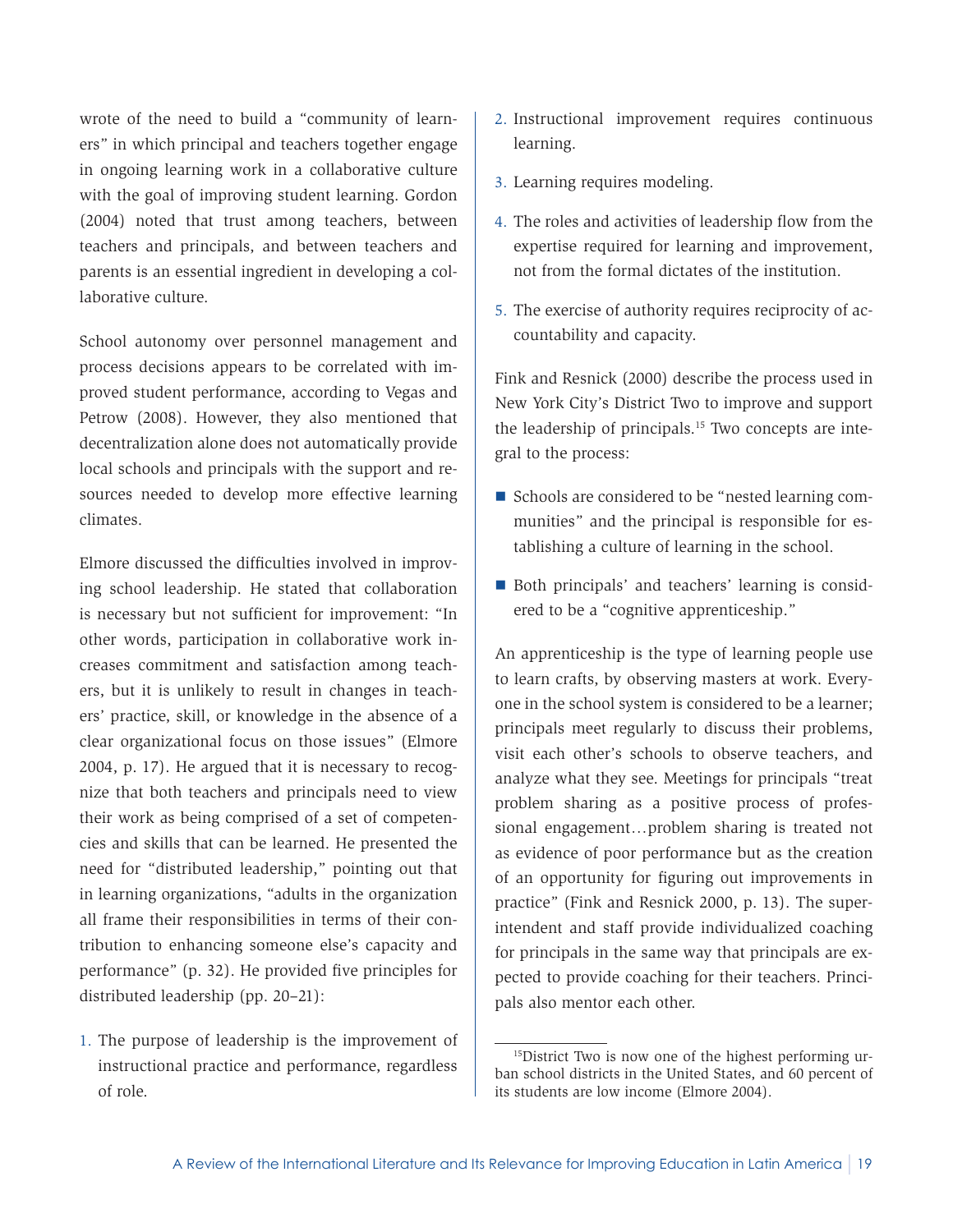<span id="page-23-0"></span>Much of the literature on school leadership is summed up in "Seven Strong Claims about Successful School Leadership" (Leithwood et al. 2006).

### **4.2 Improving Teacher Education**

Leu (2005) stated that "The literature makes clear that the robotic approach to teacher development produces neither the teaching skills nor the attitudes required for improving classroom approaches and student learning. It stresses that if teachers are to become reflective practitioners and users of active teaching and learning methods they must participate in professional development programs that advocate and use these same models" (p. iii). Obviously, this principle holds true for both preservice teacher education and for continuing professional development.

Vaillant (2002) highlighted an area that seems strangely overlooked in the literature. In Latin America, training is rarely provided to professors in teacher education institutions, evidently because no one thinks there is anything special they need to know. However, the dearth of possible trainers who already know how to teach with the new pedagogies being promoted has been a stumbling block in many large educational projects. Vaillant (2004b) reviewed several projects to improve teacher education in Latin America and provided a case study of one such effort, a successful project to develop four regional teacher training institutes in Uruguay (Project CERP—Centros Regionales de Professores). The project was planned and implemented in a very short time and, with hindsight, Vaillant commented that "Perhaps due to the urgency to get started and then the ongoing administrative pressures, it wasn't possible to provide adequate support to help the trainers diversify their teaching strategies" (p. 81).

As mentioned above, alternative certification programs can vary greatly in quality. Darling-Hammond (2006) provided a useful account of an effort at Stan-

ford University to improve its Stanford Teacher Education Program (STEP) in secondary education, which had received a very critical evaluation. STEP offers a master's degree and a California teaching credential. Faculty collaborated in "redesigning courses to build on one another and add up to a coherent whole" (Darling-Hammond 2006, p. 122). Students' practice teaching assignments, which last throughout the 12-month program, were reviewed to develop strong relationships with a smaller number of schools and to make sure the cooperating teachers were experts in practices compatible with the program's vision of good teaching. Citing Cochran-Smith (2001), Darling-Hammond mentioned that outcomes of teacher testing may be thought of in three ways:

- Through evidence about the professional performance of teacher candidates
- Through evidence about teacher test scores
- Through evidence about impacts on teaching practice and student learning

Information is being gathered about all three outcomes for program graduates through performance in the classroom during student teaching, surveys and interviews of graduates, pre- and post-tests of teacher knowledge, and observations of teaching practice of novice teacher graduates. Stanford is also making collaborative plans with other teacher education institutions to link a sample of their graduates' teaching performance to students' test scores and other data collected about the graduates.

Elmore and Burney (1998) described an unusual professional development program offered for teachers in New York City's District Two. The district made a decision to devote most of its resources to professional development. To this end, it hired a group of well-qualified substitute teachers who were used as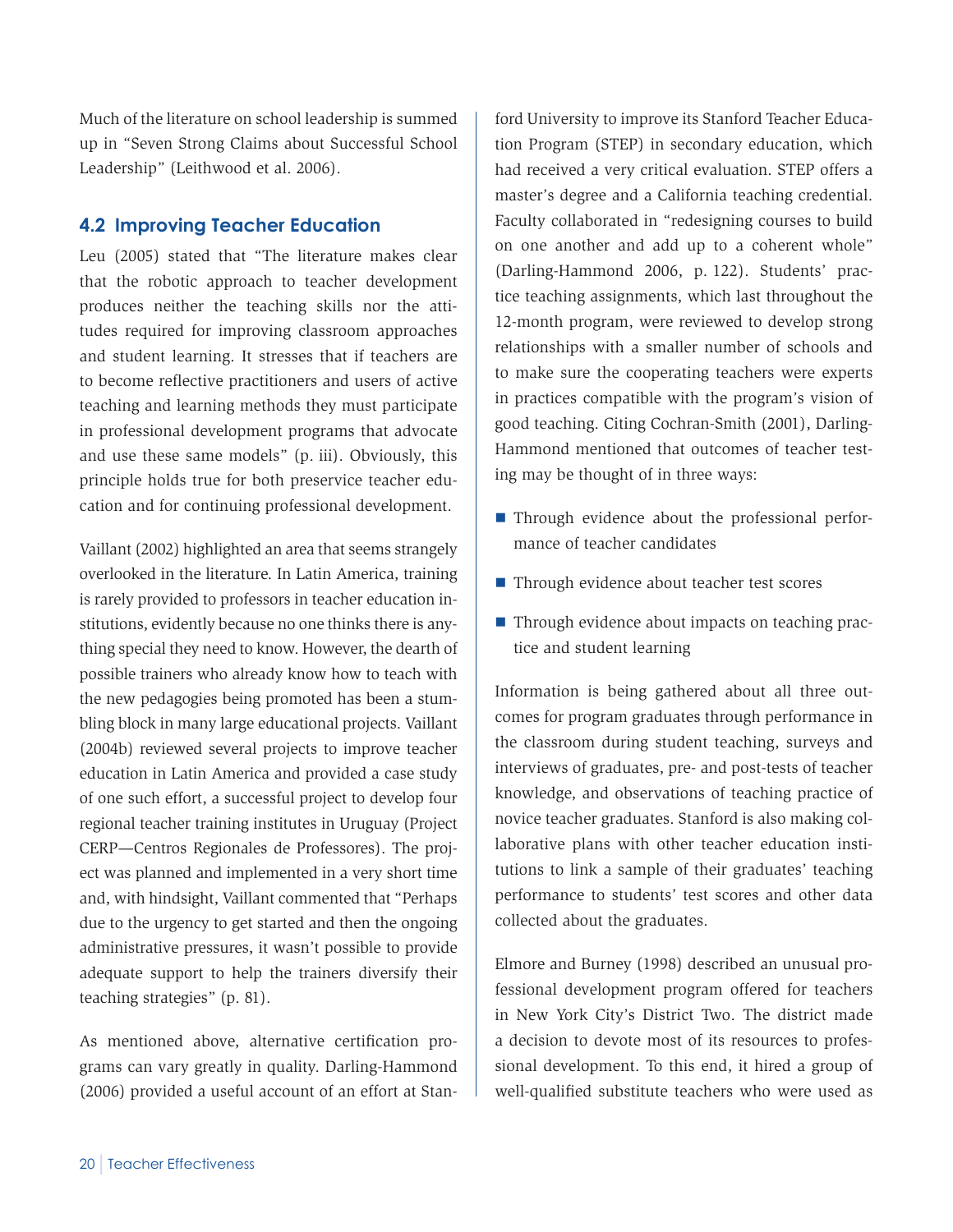<span id="page-24-0"></span>needed to cover the classrooms of teachers being released for professional development purposes. In this way, a teacher who was deemed in need of improvement could be released for a week or two to visit the classroom of an excellent teacher. The visiting teacher would then return to the classroom to try out the new pedagogical strategies; at times, the "master" teacher would be released from the classroom to visit and assist the teachers who had visited. Supervisors or coaches were also made available to provide support to teachers trying new approaches. Principals were part of the overall learning community, as noted earlier.

Interestingly, the Escuela Nueva (New School) project in Colombia used very similar approaches to professional development when it first began (Schiefelbein 1993). Escuela Nueva was started as a special project for rural one-room schools. In the original program, teachers met in groups to discuss case studies exemplifying certain common problems and desired teaching practices, and were provided with self-paced teaching materials for the students. When new teachers entered the project, they were released from class to observe an Escuela Nueva classroom in action. As in District Two, the teachers would then return to their own classrooms and try out the new approach. The experienced teacher whom they had visited might then be released to come and assist a new teacher and discuss questions or problem areas. Students participated in student governments, and parents were encouraged to become involved. The basic idea has spread to several other countries including Guatemala, Nicaragua, and Peru.

Adekola (2007) provided recommendations for the improvement of the primary education program in Nigeria, including the following:

 $\blacksquare$  The establishment of performance benchmarks for teachers, so that the teacher education program can be modularized and delivered through multiple modalities and over different time periods (see table 2 for a list of what teachers should know and be able to do)

- $\blacksquare$  School-based mentoring and support systems that are incorporated into ongoing professional development programs
- $\blacksquare$  Staff development for teacher educators that links their college work to practice in schools
- Study of the costs and benefits of various approaches for preparation and development of new teachers in order to provide policy makers with the information needed to make difficult choices

### **4.3 The Process of Change**

Villegas-Reimers and Reimers (1996) pointed out that teachers are all too rarely included in the discourse and planning of proposed reform efforts, many of which include efforts to provide "teacher-proof" pedagogies. "That serious discussions of reform in education systems have overlooked the role and the potential of 60 million teachers is not just politically and administratively naïve (after all, who is going to implement the reforms), but it also shows poor understanding of the factors which influence educational opportunity in schools" (Villegas-Reimers and Reimers 1996, p. 470). They cited examples of teachers who did not use educational kits provided because they had received no training in their use and did not understand their importance. Many large reforms have proceeded one grade at a time—meaning, for example, that first grade teachers who start the reform in the first year are out of step with the other teachers when they return to their schools. It is difficult to create a climate of collaboration when one teacher or one grade is trying to change teaching practices alone.

Vaillant (2005) discussed the need to involve teachers' unions in planning educational reforms. In the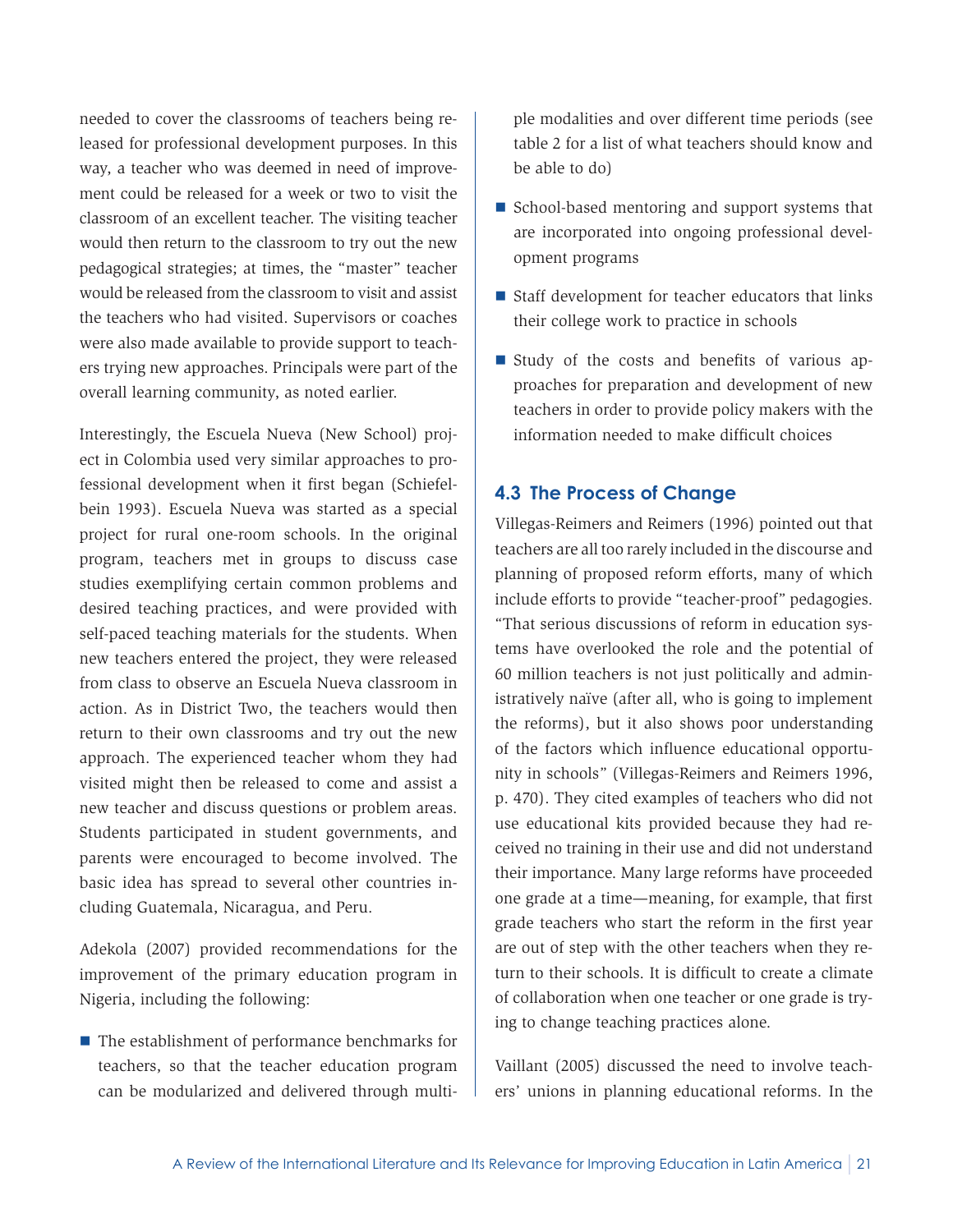#### *Table 2: What Teachers Need to Know and Be Able to Do (OECD)*

| Content knowledge                                              | . Understand subject matter deeply and flexibly to help students create cognitive maps,<br>link ideas, address misconceptions<br>• See how ideas connect across fields of knowledge and to life<br>• Make ideas accessible to others, understanding the perspective of the learner                                                                                                                                                                                                                                                                                                     |
|----------------------------------------------------------------|----------------------------------------------------------------------------------------------------------------------------------------------------------------------------------------------------------------------------------------------------------------------------------------------------------------------------------------------------------------------------------------------------------------------------------------------------------------------------------------------------------------------------------------------------------------------------------------|
| Learner knowledge                                              | • Have knowledge of child and adolescent development and how to support growth in<br>cognitive, social, physical, and emotional domains to interpret learners' statements and<br>actions and to shape productive learning experiences<br>. Understand and respect differences linked to culture, family experience, forms of intelligence,<br>approaches to learning, and the ability to teach in a way that connects with students<br>· Inquire sensitively, listen carefully, look thoughtfully at student work, and structure situations<br>to allow students to express themselves |
| Motivating students                                            | • Understand what individual students believe about themselves, care about, and how to<br>give them encouragement                                                                                                                                                                                                                                                                                                                                                                                                                                                                      |
| Knowledge about<br>learning                                    | . Decide which type of learning is most appropriate in specific circumstances, which mate-<br>rial to use when and for which purpose<br>. Be able to use different strategies for teaching, evaluating students' knowledge and as-<br>sessing their learning<br>• Have a capacity to understand the strengths of individual students<br>• Have a capacity to work with disabled students<br>• Understand how students acquire language (the gateway to learning) to build skills and<br>create accessible learning experiences                                                         |
| Knowledge about<br>curriculum resources<br>and technologies to | . Allow students to explore ideas, acquire and synthesize information, frame and solve<br>problems                                                                                                                                                                                                                                                                                                                                                                                                                                                                                     |
| Knowledge about<br>collaboration                               | • Structure student interaction for more powerful shared learning<br>• Collaborate with other teachers<br>. Work with parents to learn more about their children and help shape supportive experi-<br>ences at school and home                                                                                                                                                                                                                                                                                                                                                         |
|                                                                |                                                                                                                                                                                                                                                                                                                                                                                                                                                                                                                                                                                        |

Source: OECD 2001.

best of cases, a union may be helpful in promoting teacher change. In some instances, Vaillant pointed out, decentralization efforts have affected teachers' unions negatively, since their administrative structures no longer match those in the newly decentralized system.

Discussing programs to provide teacher incentives or merit pay, Carnoy (2007) commented that such systems seem to be based on the notion "that teachers know how to increase student learning but are not willing to do so unless they get pay premiums. Yet there is little evidence that teachers are actually holding back on fully using their competence" (p. 102). Anderson (1991, p. 89) stated, "There is ample evidence that few teachers can engage in serious attempts to improve their teaching without the support of others." He listed several reasons why teachers often resist change, such as the lack of awareness that change is needed, lack of the knowledge and skill necessary to make changes, or the belief that change will make no difference (p. 84).

Garet et al. (2001) identified three core features of professional development programs that were linked to successful efforts to change teaching behavior: fo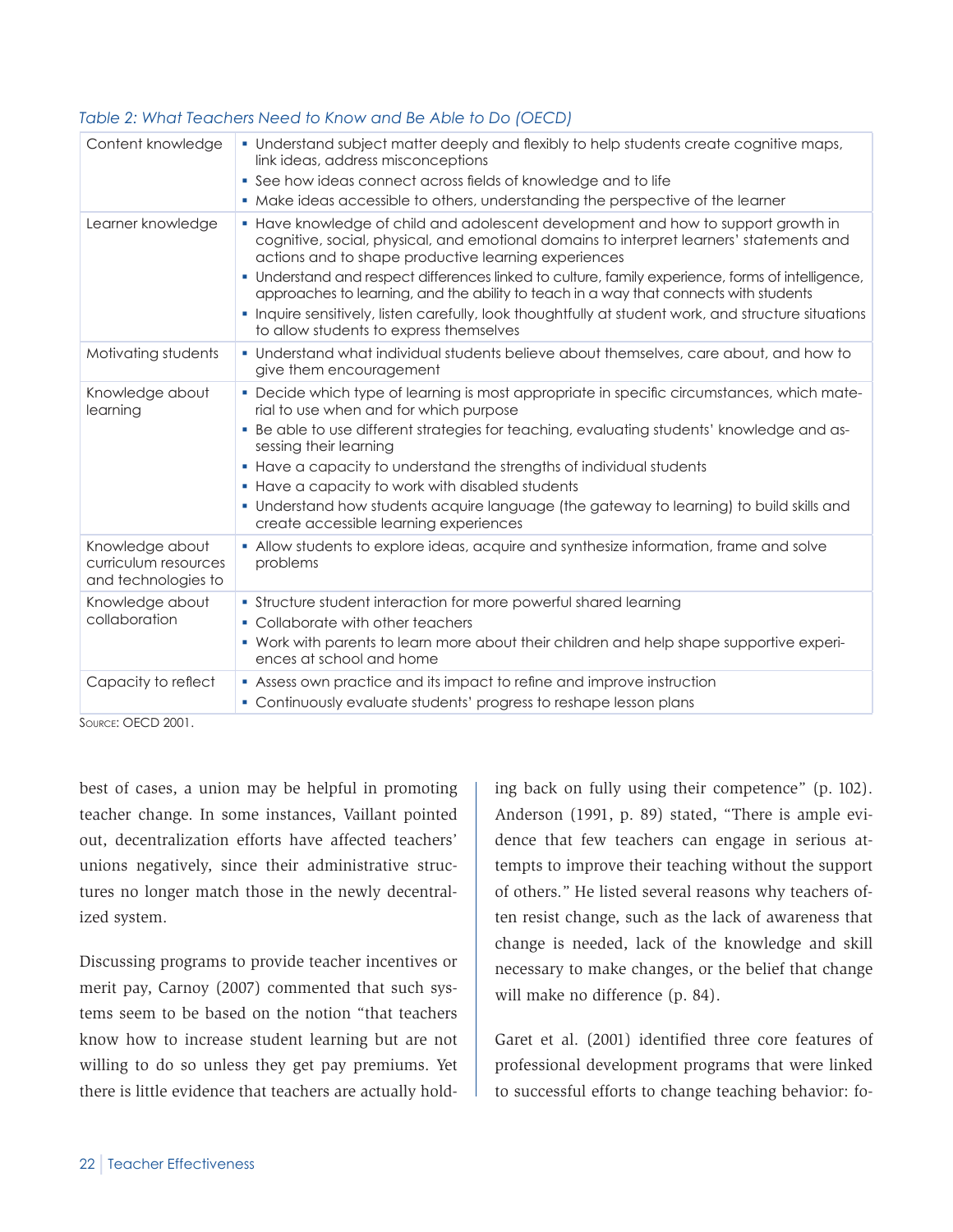cus on content knowledge, opportunities for active learning, and coherence with other teacher learning activities. These core features interacted with three structural items:

- **The type of activity.** Activities can include single lectures in large group settings, participatory workshops, coaching, or teaching demonstrations in a teacher's classroom. There is an obvious interaction between the type of activity and the core feature, active learning; types of activities fostering active learning are more likely to assist in producing teacher change.
- The duration of the training. Professional development efforts that are sustained over time have greater impact on teacher behavior.
- **Collective participation.** Collaboration with colleagues in the same grade level, subject, or school can help produce a climate that supports teachers in making the difficult changes in behavior that are sought.

Joyce and Showers (1996) noted that a coherent professional development model should include changing what is taught, how it is taught, the social climate of the school, and the tools provided to students.

An interesting project using in-class coaching as part of its professional development model is currently in progress in three regions of Latin America. The Centers for Excellence in Teacher Training (CETTs), funded by the U.S. Agency for International Development, focus on the improvement of teaching in reading in grades one through three. The CETT in each region provides ongoing professional development to a group of teacher trainers, who each run workshops and provide in-class coaching to teachers in the project. The project has been evaluated twice, in 2004 (Chesterfield et al. 2004) and 2006 (Culver, Hunt, and

Linan-Thompson 2006). In 2004, the evaluators established criteria for excellence in the teaching of reading/language arts and conducted classroom observations and interviews with teachers, placing teaching behaviors observed on a scale showing four stages of growth. It was found that CETT teachers were at higher stages of growth than were teachers in control groups. In 2006, evaluators returned to some of the same classrooms and found that many project teachers had continued moving up through the stages.

The findings suggest that changing teaching behavior is a slow process and that some behaviors are more easily changed than others. For example, it is relatively easy to turn one's classroom into an environment that promotes literacy by putting up posters, charts, student writing, etc. Most teachers did that quickly and enthusiastically within a few months. It is much more difficult to provide instruction that is differentiated for students with different needs and abilities, since that requires the thorough understanding and consolidation of everything learned in the project, not to mention extra resources and considerable time and effort. Many teachers were just beginning to do that after three years in the program. It was observed that, after three years, levels of teacher enthusiasm and commitment were still high; teachers valued the coaching and the opportunities to work with their peers. Many appeared to have been stimulated by seeing that the new strategies were actually resulting in progress they had not thought possible for their students.

Another finding from the CETT experience was the importance of involving principals and supervisors, and creating a corps of knowledgeable teacher trainers. When the project started, there were few professionals in the field of reading/language arts in the countries involved. Now there is a corps of professionals, some of whom have gone on to graduate work in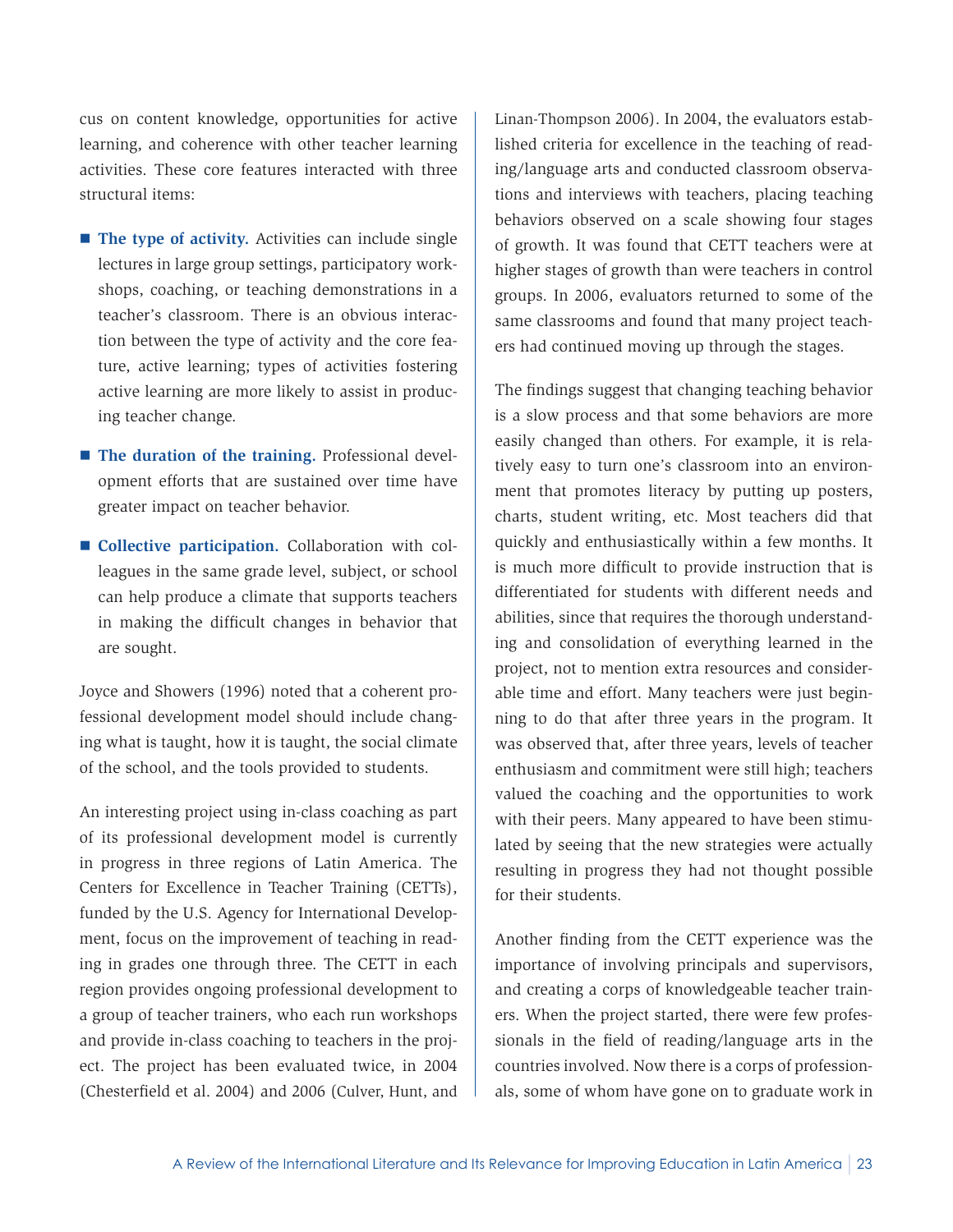<span id="page-27-0"></span>the field; also, some of the universities involved have created graduate programs in reading. Teacher education institutions in most of the countries have also participated in the CETT.

McKinsey & Company (2007) studied top-performing school systems including those scoring exceptionally well on the PISA, such as Finland and South Korea, or on the TIMSS, such as Singapore. The study also examined school systems found to be making rapid improvements on local tests, such as Boston, Chicago, and New York in the United States. This valuable study yielded three main conclusions about the practices used in high-performance systems:

- It is important to attract the best people. The researchers note that selection before entry into teacher training produces better results and is more efficient than selection after graduation from teacher education programs.
- It is necessary to provide ongoing, high-quality professional development to help teachers become and remain effective.
- $\blacksquare$  It is essential to develop practices to ensure that all children get the specialized attention they need.

### **5. Applicability of Findings to Latin America**

This section focuses on the relevance to the Latin American context of the literature reviewed in sections 3 and 4.

### **5.1 The Importance of Effective Teachers**

The literature consistently finds that teachers make a difference to student learning, with several studies reporting that up to 30 percent of the variance in student test scores in a given year may be attributed to teachers. Another consistent finding is that within any group of teachers studied, certified or not, there is more variance within the groups of teachers than there is between them. The quality of a teacher can make the difference of a full year's growth in learning for a student in a single year.<sup>16</sup> This finding highlights the importance of observing and evaluating new teachers before the decision is made to grant tenure.

Although several authors cautioned that definitions of educational quality differ across cultures, in fact the literature reveals considerable agreement about the competencies and skills needed for teachers to be effective. The last section of this paper proposes a definition of teacher effectiveness based on a review of these characteristics.

### **5.2 Effects of Teacher Characteristics on Student Learning**

Many studies report on the relative success of different groups of teachers without delving into the internal processes leading to teacher effectiveness, leaving a number of black boxes still to be explored. These include processes within classrooms and the varieties of support and professional development provided in schools. In addition, certification and various forms of alternative certification are grouped together in many studies, where in fact there are numerous variables involved, including the background of the students preparing to become teachers, the particular mix of courses and field experiences provided, and the connection with schools and support provided during teachers' first placement.

#### *5.2.1 Certification*

There were mixed findings with regard to the effects of certification on student learning in the United

<sup>&</sup>lt;sup>16</sup>It is worth remembering that these effects are cumulative for students who repeatedly were assigned to more or less effective teachers.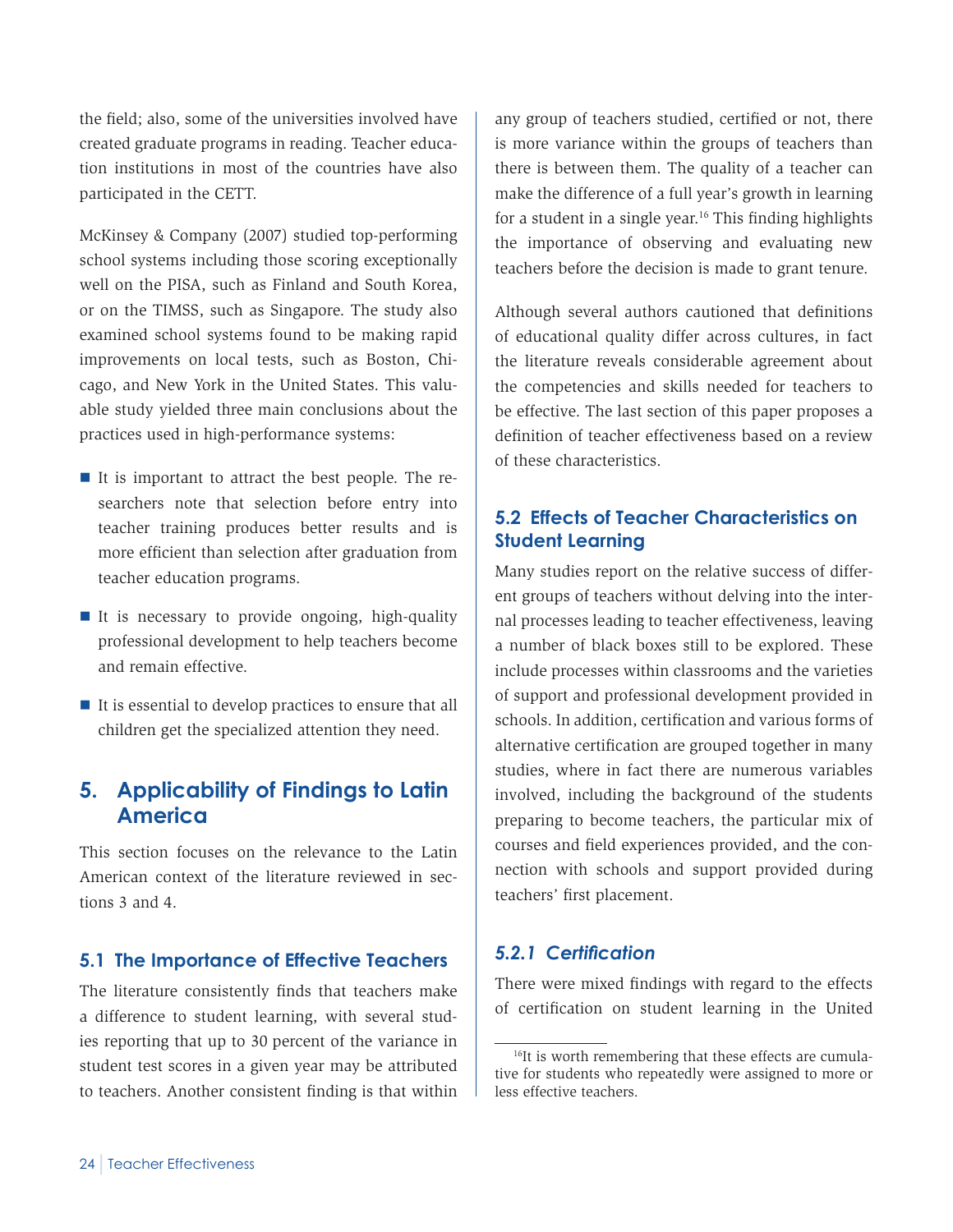States. Some studies found no differences among certified, alternatively certified, and uncertified teachers; while others found that students of certified teachers did significantly better on standardized tests. Several studies showed that subject specialization or certification—especially in math—had an impact on student test scores, and noted that students of TFA teachers tended in math to do as well as or better than those of certified teachers. This result is likely due to the fact that TFA teachers are graduates of selective colleges and therefore could be expected to have better math backgrounds than graduates of typical teacher education programs.

With regard to literacy, the picture is different and caveats seem in order. Some of the value-added studies found that students of certified teachers achieve better scores in reading than students of uncertified or alternatively certified teachers, including TFA teachers. A highly specialized body of knowledge is involved in teaching reading, and non-education graduates are not likely to be familiar with the research-based methodology in this field. Furthermore, because standardized tests are not routinely administered in the earliest grades, and are often not considered valid at grade one, the value-added research yields virtually no information about the effects of teachers in the first three grades on the achievement of literacy. Literacy is a problem in most of Latin America's public schools, and teaching expertise in the first few grades is key for establishing literacy, the foundation for virtually all school learning to follow.

In the Latin American setting, where there is an especially strong need to encourage the professionalization of teachers, it would seem particularly unwise to abandon efforts to certify teachers. In the United States, all groups of teachers included in the valueadded literature had bachelor's degrees, and most had passed tests ensuring competency in basic skills.

In Latin America—where in some countries it cannot be guaranteed that teachers have basic competencies in reading, writing, and mathematics, and where standards for teaching still need to be widely established—there is a strong case to be made for increasing expectations for teacher education, not for abandoning them.

In the United States, the NBPTS has proven useful for identifying excellent teachers. Research indicates that NBPTS-certified teachers provide deep learning experiences that encourage critical thinking and problem solving; also, in many instances, their students do better on standardized tests, as compared with students of non-NBPTS-certified teachers. It is also interesting to consider that the incentives provided by many states to NBPTS-certified teachers serve as a form of merit pay while removing the difficulties involved in managing such systems at the local or school level where they could be subject to charges of favoritism or nepotism. It might be useful to develop a high-quality, voluntary certification system for teachers in Latin America to set the standard for teaching excellence.

#### *5.2.2 Alternative Certification*

The findings in the United States regarding alternative certification are complicated by the fact that many teachers in such programs are taking courses and being mentored in their first years of teaching. In addition, professional development is offered in most schools; some schools provide mentoring or other informal support networks to new teachers, as well as careful supervision from principals and supervisors. In Latin America, systems typically provide much less support to new teachers.

Given the frequent findings that teachers from alternative certification programs perform about as well as certified teachers, and considering the need to entice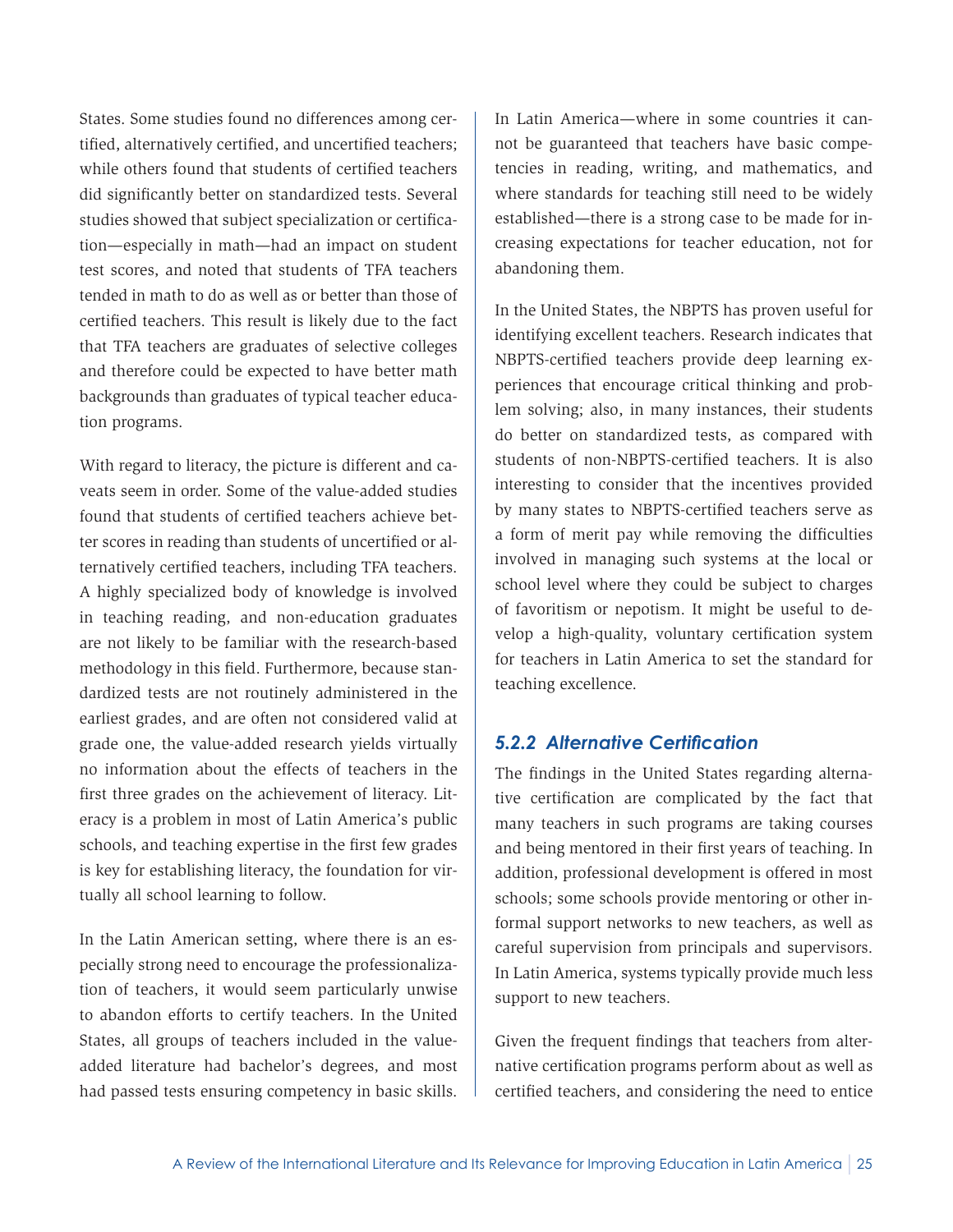good students to enter teaching in Latin America, it would seem wise for Latin American countries to explore alternative avenues to certification for graduates in fields other than education. As Darling-Hammond (2006) pointed out, such programs can be effective if they are well thought out and carefully planned. Alternative certification programs should be flexible and adapted to the various backgrounds and needs of those who enter them. Research as to their effectiveness would be extremely helpful in identifying the factors most important for ensuring the success of beginning teachers.

#### *5.2.3 Teacher Tests*

As with certification, findings regarding the links between teacher performance on assessment tests and student achievement are mixed, with at least some researchers reporting that students of teachers who passed such assessments did better on standardized achievement tests. Some research suggests that teachers' verbal abilities may contribute to student performance.

In the Latin American setting, the use of a quality test of basic competencies and pedagogical knowledge seems important as a screening device. Research by McKinsey & Company (2007) would suggest that such tests should be administered before students' entry into teacher education programs. In contrast, teacher tests have been used primarily at the point of entry into teaching in many Latin American countries, sometimes as the sole criterion for hiring teachers, and even for decisions about tenure. This practice is followed in an effort to avoid corruption and guarantee transparency. However, research presented in this paper clearly shows the importance of evaluating teachers carefully in their first few years and of granting tenure only to those who are teaching effectively. Teachers should be hired and evaluated on the basis of multiple measures, and tenure should not be awarded on the basis of a single teacher test without in-class observations of teacher performance.

### *5.2.4 Specific Teacher Behaviors Linked to Student Learning*

Several studies have found links between certain classroom methods and student learning. These include the use of hands-on learning; a focus on higher order thinking skills; use of the discovery-inquiry method; and professional development focused on diverse student populations, especially students with limited ability in the language of instruction and special needs students. In addition, studies find that opportunity to learn is a key underlying factor in student learning; students cannot learn what they have not been taught, and many Latin American classrooms are characterized by an ineffective use of time.

Many of the most important teaching behaviors are the small interactions that take place each day between teachers and students; for example, a teacher's response when a student gives an incorrect answer to a question. Interactions among students also contribute to student learning. Further detailed research on such interactions is needed to clarify not only which teaching behaviors lead to student learning, but also under which circumstances and with which students they are most effective.

### *5.2.5 Improvement with Experience and Teacher Attrition*

One of the consistent findings across all studies is that teachers improve with experience, regardless of their initial route into teaching. However, another finding is that many teachers leave teaching after a few years, especially in areas of high poverty where students are in particular need of effective teachers. Since new teachers are often placed in the least desirable schools, this means that the neediest students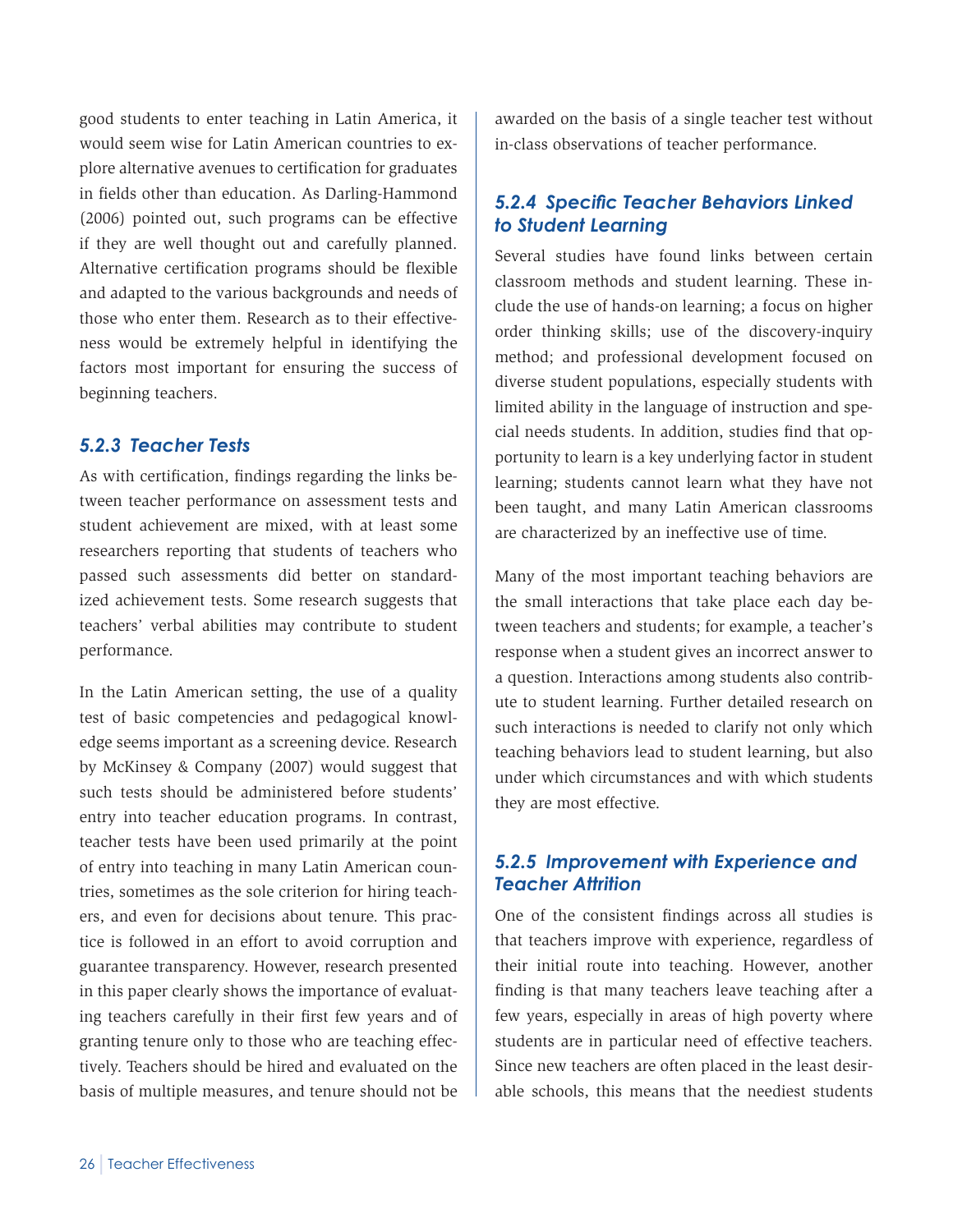<span id="page-30-0"></span>are subjected to a procession of teachers who are struggling to learn on the job.

Growth through experience is often mentioned as though it happens automatically, whereas the process may include considerable anguish for many struggling new teachers, especially for those who eventually give up and leave the profession. Beginning teachers have various types of experience; some have already worked in schools as aides or substitutes, and many have had some sort of student practicum or practice teaching experience. They also receive a range of support, from none at all to helpful mentoring from supportive principals and colleagues. More research is needed to determine what in this mix of factors is most helpful to beginning teachers. It is certain that for many teachers there is not a sufficient connection between the training they receive and the realities of the classroom. In Latin America, it would clearly be desirable to develop support systems that will help more teachers succeed and stay on the job.

#### **5.3 Teacher Education**

The literature makes it clear that teacher education in Latin America needs strengthening; both preservice teacher education and ongoing professional development are considered in this section.

### *5.3.1 Preservice Teacher Education*

There are models of good practice in Latin America, but in general two deficiencies stand out: the professors need continued professional development themselves, and they need to work collaboratively in establishing links with schools and programs to mentor novice teachers as they enter the profession.

Teachers tend to teach in the style in which they were instructed. In Latin America, this too often has meant a teacher-centered approach requiring copying and

memorization. Diagnosing students' needs and planning instruction to meet those needs is not common practice in Latin America, although the McKinsey & Company study (2007) found this to be one of the three most important features of high-performing school systems. Institutions providing preservice teacher education must provide models of exemplary practice in order to demonstrate for their students what such practice looks like. Education students need to experience teaching that is more student centered, uses active learning methods, encourages them to think, and uses formative evaluation in order to provide differentiated instruction and prevent student failure. To meet this challenge, professors in these institutions must receive continuing professional development and opportunities for graduate work in their specialties.

Activities that bring students as close as possible to classroom realities—for example, microteaching, simulation, role playing, and the use of case studies were consistently reported to be effective in promoting changes in teaching techniques; professors must be trained in their use.

It is also essential that links with schools be strengthened and that teachers who receive student teachers in their classrooms be carefully selected to ensure that they are models of good teaching. In addition, programs to monitor and provide mentoring for beginning teachers should be created. The very creation of such programs should prove a valuable learning experience for professors who may be out of touch with the current realities and needs of the schools near them.

#### *5.3.2 Ongoing Professional Development*

The literature emphasizes the importance of lifelong learning for both teachers and administrators. This is true in any country, but it is especially important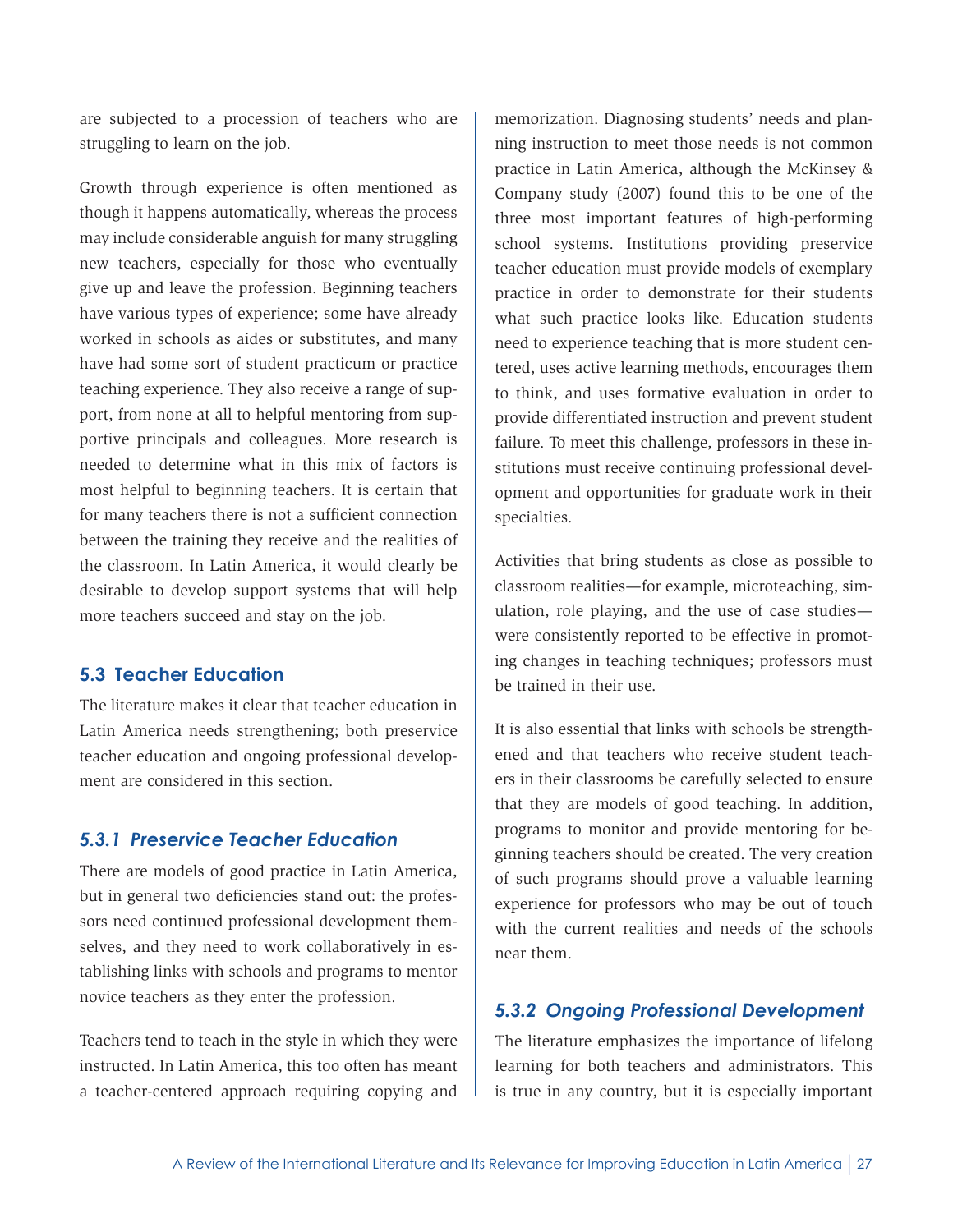<span id="page-31-0"></span>in Latin America, where many teachers need assistance in moving away from traditional methods that are causing many students to fail. It is a mistake to assume that teachers would do better if they were only provided higher pay or more incentives. Most teachers know which of their students are not learning well, and most would do a better job if they knew how.

The research suggests that student learning is improved when teachers are given professional development in the content they are teaching and in working with students with special needs and those whose native language is not the language of instruction. Findings also indicate that student learning is improved when teachers provide active learning opportunities and focus on higher order thinking skills. Teachers need ongoing professional development that is centered in their schools, tailored to their needs at different career phases, and provides effective mentoring and in-class coaching. They need opportunities to collaborate with their peers and effective supervision and support as they endeavor to change their practices.

The literature suggests that teachers with a strong sense of efficacy and commitment are more likely to remain in the profession. These are not inborn traits; there are many instances of successful projects in Latin America showing that teachers' sense of efficacy and level of commitment are increased when they receive professional development that enables them to improve not only their relationships with their students, but also their students' learning.

#### **5.4 Incentives and Merit Pay**

Two widespread problems in Latin America are the need to attract better students into teaching and the need to provide better teachers in the most difficult teaching situations, including high-poverty areas in and around many cities and extremely remote rural areas. Some countries now provide a pay increment to teachers who teach in remote one-room schools, but these are not usually sufficient to entice effective, experienced teachers away from their homes. Monetary incentives may be helpful, but the working and living conditions in the hard-to-staff areas pose a problem.

The experience of TFA is interesting, and such an approach might prove fruitful in some Latin American countries. Like the Peace Corps, TFA draws bright young people from high-quality colleges into teaching. Although the program is criticized because the teachers make only a two-year commitment, it appears that many of them maintain their interest and commitment to improving education, and some go on to related work in education. Since many Latin American countries have considerable difficulty in attracting the better students into teaching, such a program might be combined with scholarship aid to lure students into difficult-to-staff areas as a service to their country.

Another productive route might be the creation of special programs for young people who live in the difficult areas. For example, a special program in rural education might encourage bright young people to teach near their homes and families.

### **5.5 Value-Added Methodologies: Useful in Latin America?**

Value-added approaches have undoubtedly made useful contributions in disaggregating the mix of variables that contribute to student learning. For example, the use of the gain score makes it possible to distinguish the effect of the current year's teacher on student test scores as opposed to the impact of teachers in all previous years. Such research is statistically sophisticated, but it can still be difficult to control for the multiple variables involved in administration of tests to students.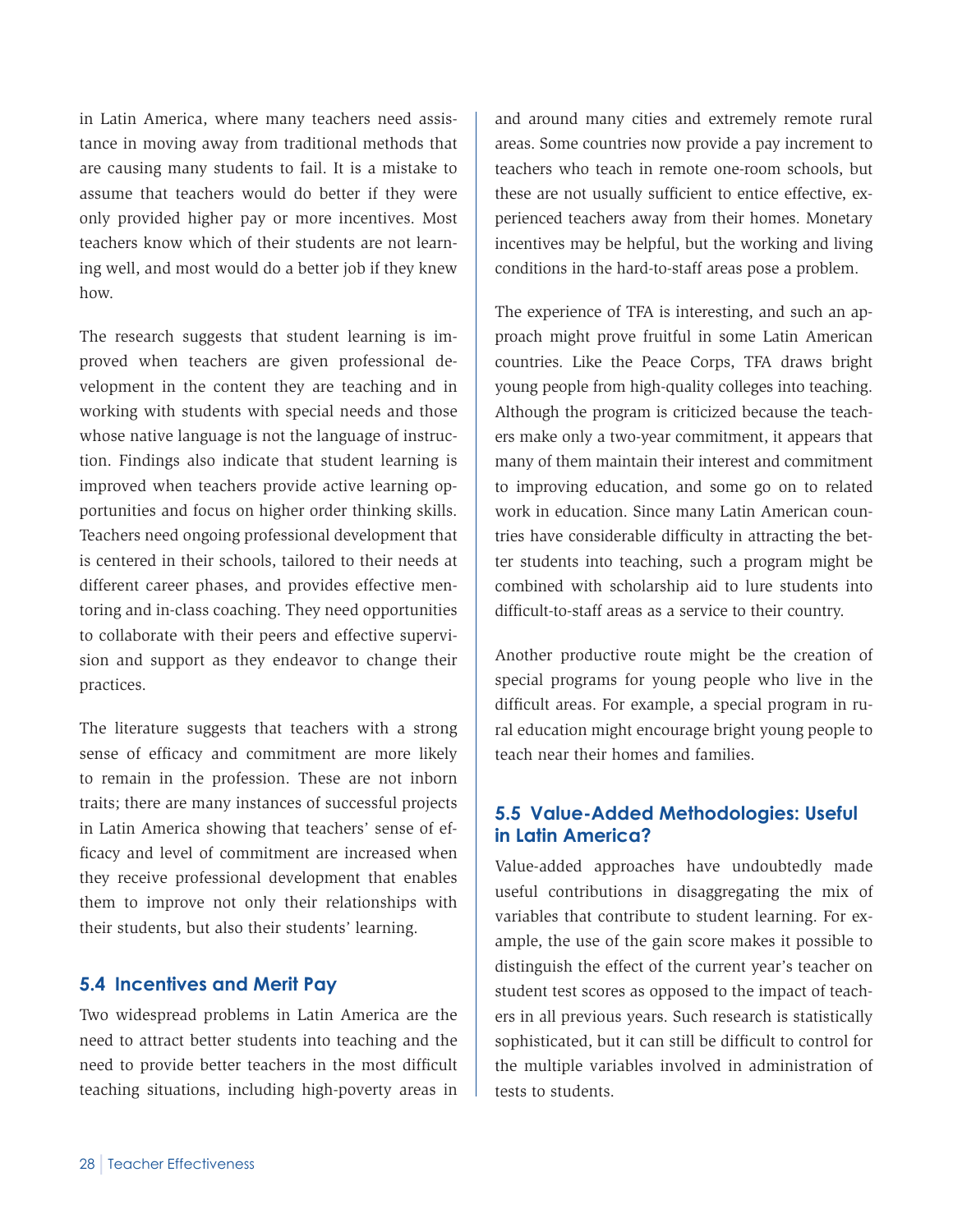<span id="page-32-0"></span>Vegas and Petrow (2008) provided data on two points relevant for considering whether this type of research would be productive in Latin America. First, most Latin American countries only administer national assessments to a sample of the student population. Only a few countries administer censal tests; even there, different grades are often tested in different years. Such testing systems would make it difficult to establish gain scores for students from one year to the next. Second, only a few countries in Latin America currently have the technical capacity to undertake large-scale value-added studies. Thus, it would seem that the time is not ripe for the region to embark on wide-scale efforts to use this methodology.

Of course, it is probable that some countries or some researchers will find it advantageous to experiment with value-added models. Research using such methodologies could make valuable contributions to the Latin American setting because of its emphasis on connecting teacher input with student learning. The danger is that too much importance may be given to scores on a standardized test and not enough to other aspects of a student's learning, such as problem solving, critical thinking, and learning to work with others. Measuring teacher effectiveness by student test scores should always be supplemented with effective observations of teacher performance and behavior in the classroom, school, and community as well as other observations of student learning, such as work samples or portfolios.

#### **5.6 Leadership and Supervision**

Effective teaching is facilitated by collaborative work with peers in a school environment that focuses on student learning. In many Latin American schools, the role of the principal is framed in purely administrative and management terms, and the principal is not expected to provide educational leadership. Because

most schools do have a principal, and many areas lack qualified inspectors and supervisors altogether, while others often do not have funds to pay for their visits to schools, the leadership that principals could provide in improving teaching represents an enormous potential resource that is now being wasted.

The literature is clear and consistent on the need for strong, supportive evaluation of teachers in their first years so that only effective teachers will be given tenure. Yet in most Latin American countries, principals receive no special training or certification and are not taught how to provide effective supervision. They need to know what to look for in classrooms and how to support teachers who are trying to change their practices.

Effective school leadership, like effective teaching, is not an ineffable, inborn trait; rather, it involves a set of skills and competencies that can be learned. Programs should be developed so principals can gain the skills and competencies to enable them to provide effective supervision and support for school improvement. Such programs would logically fit in teacher education institutions. Those institutions that do not already do so should consider offering graduate work for those who wish to become principals.

The supervision and evaluation of principals is also generally given little attention in Latin America. The literature shows that principals need supervision and support as much as teachers do. In decentralized programs, it is not realistic to imagine that parents will provide knowledgeable supervision of principals. Systems need to be developed to clarify how principals are supervised and evaluated, and by whom. In addition, principals benefit from networks permitting them to make visits to each other's schools, observe teachers together, share problems, and discuss possible solutions.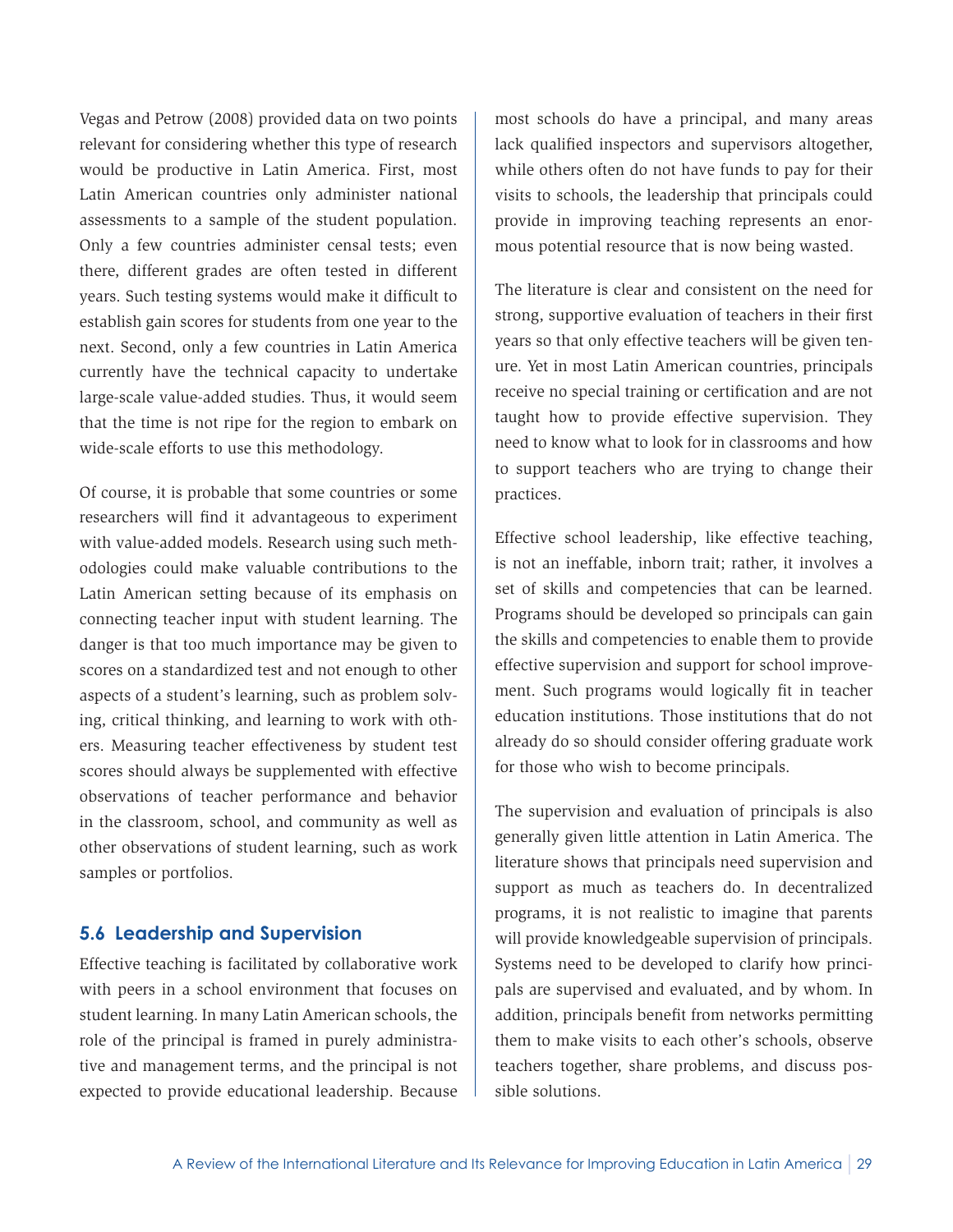### <span id="page-33-0"></span>**6. A Proposed Definition of Teacher Effectiveness**

Effective teachers consistently achieve goals that focus on desired outcomes for their students. Teacher effectiveness is encompassed in knowledge, attitudes, and performance.

#### **Knowledge**

- Teachers have excellent verbal and written communication skills.
- $\blacksquare$  Teachers have thorough knowledge of the subjects they teach and pedagogical methods for teaching those subjects to students.
- Teachers know a variety of pedagogical strategies, and when and with which students these are appropriate and likely to be effective.
- $\blacksquare$  Teachers have a thorough understanding of the linguistic and cultural backgrounds of their students, and how best to maximize learning for students with diverse needs and characteristics.
- Teachers know how to organize and manage classrooms, using time effectively.
- **Teachers know how to assess student learning,** both formally and informally, and how to vary instruction for students based on these assessments.
- Teachers know how to select and make resources that are appropriate for student learning activities.
- Teachers understand language development and children's developmental stages at the level they teach.

#### **Attitudes**

 $\blacksquare$  Teachers respect their students regardless of their background, language, or ethnicity.

- $\blacksquare$  Teachers have high expectations for the learning of all students.
- $\blacksquare$  Teachers view student errors as a window to their thinking that can be used to improve student learning.
- $\blacksquare$  Teachers are reflective about their practice.
- Teachers believe in collaboration with others toward common goals for student learning.
- $\blacksquare$  Teachers are receptive to involvement of parents and community members in their classrooms.
- Teachers are eager to continue to learn and to improve their practice.
- Teachers are committed to their profession.

#### **Performance**

- Teachers' classrooms are well organized, providing an environment that fosters an interest in learning.
- Teachers develop classroom rules with students and maintain safe and orderly classrooms in which all students are treated fairly and equitably.
- Teachers make effective use of time, both of overall classroom time and the time of individual students.
- $\blacksquare$  Teachers use effective teaching techniques: planning lessons, presenting new material clearly, helping students connect new learning with previous learning, and providing guided and independent practice for new material taught.
- $\blacksquare$  Teachers provide opportunities for students to be actively involved in their own learning.
- $\blacksquare$  Teachers respond to student errors in positive ways that help students understand and learn the concepts involved.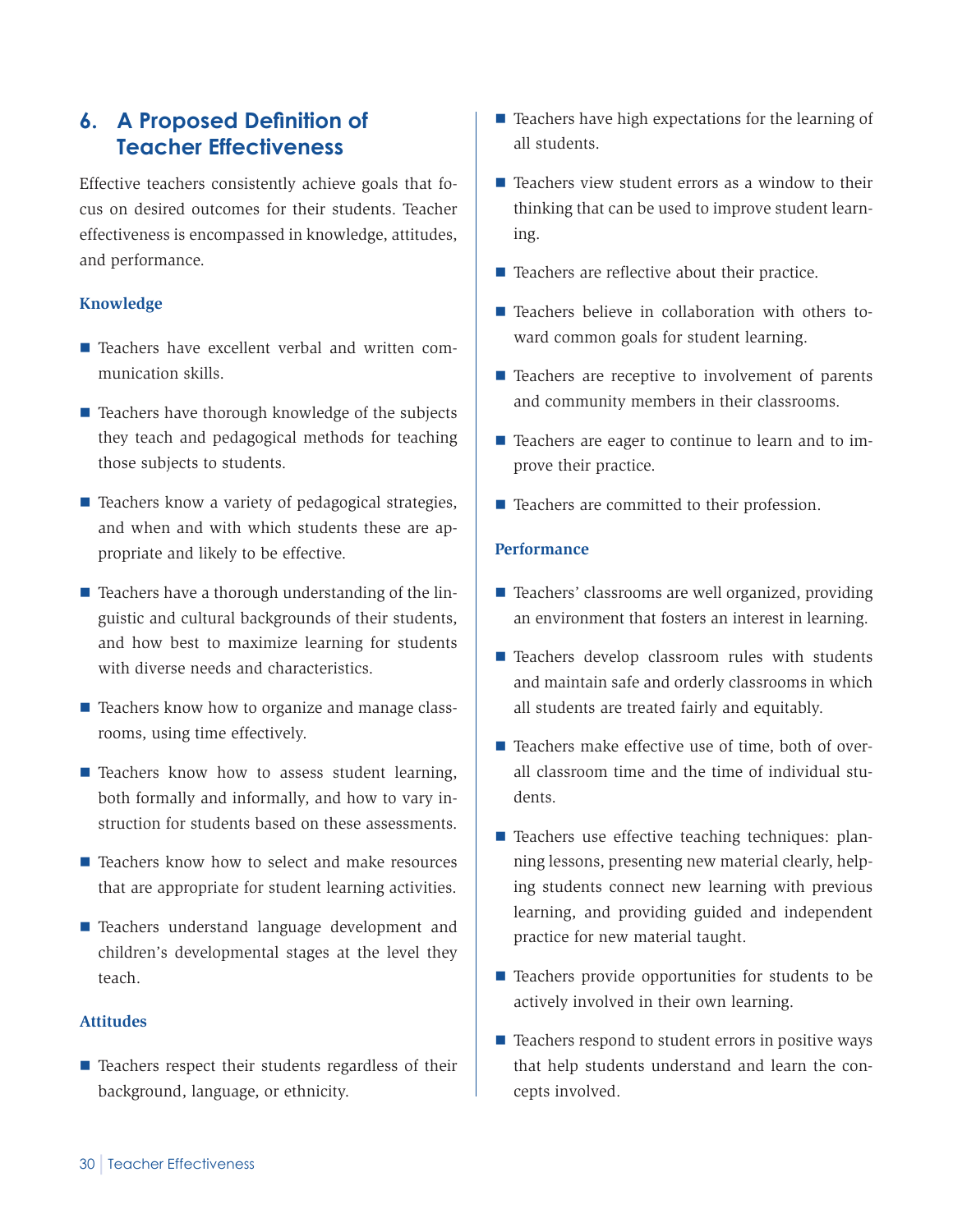- <span id="page-34-0"></span> $\blacksquare$  Teachers use formative evaluation to adjust instruction and diversify it for the needs of individual or groups of students.
- **Teachers create warm and caring relationships** with their students.
- $\blacksquare$  Teachers maintain collaborative relationships with their peers and with parents and community members.

### **Bibliography**

- Abell Foundation. 2001. *Teacher Certification Reconsidered; Stumbling for Quality.* [www.abell.org/pubsitems/](www.abell.org/pubsitems/ed_cert_1101.pdf) [ed\\_cert\\_1101.pdf](www.abell.org/pubsitems/ed_cert_1101.pdf) (retrieved August 30, 2007).
- Adekola, O. A. 2007. "Language, Literacy and Learning in Primary Schools; Implications for Teacher Development Programs in Nigeria." Africa Human Development Series, Working Paper No. 96. Washington, DC: World Bank.
- Allington, R. L., and P. H. Johnston. 2000. "What Do We Know about Effective Fourth-Grade Teachers and Their Classrooms?" CELA Research Report (ERIC No. ED 447 494). [http://eric.](http://eric.ed.gov/ERICDocs/data/ericdocs2sql/content_storage_01/0000019b/80/16/a8/e6.pdf) [ed.gov/ERICDocs/data/ericdocs2sql/content\\_](http://eric.ed.gov/ERICDocs/data/ericdocs2sql/content_storage_01/0000019b/80/16/a8/e6.pdf) [storage\\_01/0000019b/80/16/a8/e6.pdf](http://eric.ed.gov/ERICDocs/data/ericdocs2sql/content_storage_01/0000019b/80/16/a8/e6.pdf) (retrieved January 3, 2007).
- Anderson, L. W. 1991. *Increasing Teacher Effectiveness.*  Paris: UNESCO, International Institute for Educational Planning.
- Archer, J. 2001. "Darling-Hammond Comments on Abell Foundation's Report." *Education Week* October 17. [http://ed.stanford.edu/suse/faculty/display](http://ed.stanford.edu/suse/faculty/displayFacultyNews.php?id=290&tablename=notify1) [FacultyNews.php?id=290&tablename=notify1](http://ed.stanford.edu/suse/faculty/displayFacultyNews.php?id=290&tablename=notify1) (retrieved August 28, 2007).
- Arregui, P., H. Díaz, and B. Hunt. 1996. "Problemas, Perspectivas y Requerimientos de la Formación Magisterial en el Perú; Informe final del diagnóstico elaborado a solicitud del Ministerio de Educación y la GTZ." Lima: Grupo de Análisis para el Desarrollo (GRADE).
- Association for Effective Schools. 1986. "Correlates of Effective Schools."
- Avalos, B. 1986. "Teaching Children of the Poor: An Ethnographic Study in Latin America." Ottawa, Ontario: International Development Research Centre.
- Avalos, B., and W. Haddad. 1981. "A Review of Teacher Effectiveness Research in Africa, India, Latin America, Middle East, Malaysia, Philippines and Thailand: Synthesis of Results." Ottawa: International Development Research Centre.
- Ballou, D. 1998. "Some Unanswered Questions Concerning National Board Certification of Teachers." *Education Week* June 10.
- Barth, R. 1990. *Improving Schools from Within.* San Francisco: Jossey Bass.
- Boyd, D., P. Grossman, H. Lankford, S. Loeb, and J. Wyckoff. 2006. "How Changes in Entry Requirements Alter the Work Force and Affect Student Achievement. *Education Finance and Policy* 1 (2). [www.mitpressjournals.org/doi/pdf/10.1162/](www.mitpressjournals.org/doi/pdf/10.1162/edfp.2006.1.2.176) [edfp.2006.1.2.176](www.mitpressjournals.org/doi/pdf/10.1162/edfp.2006.1.2.176) (retrieved October 13, 2007).
- Braun, H. I. 2005. "Using Student Progress to Evaluate Teachers." Educational Testing Service, Policy Information Center. [www.cgp.upenn.](www.cgp.upenn.edu/pdf/Braun-ETS%20Using%20Student%20Progress%20to%20Evaluate%20Teachers.pdf) [edu/pdf/Braun-ETS%20Using%20Student%20](www.cgp.upenn.edu/pdf/Braun-ETS%20Using%20Student%20Progress%20to%20Evaluate%20Teachers.pdf) [Progress%20to%20Evaluate%20Teachers.pdf](www.cgp.upenn.edu/pdf/Braun-ETS%20Using%20Student%20Progress%20to%20Evaluate%20Teachers.pdf) (retrieved October 10, 2007).
- Burnett, P. C., and D. Meacham. 2002. "Measuring the Quality of Teaching in Elementary Classrooms." *Asia-Pacific Journal of Teacher Education* 30(2).
- Carnoy, M. 2007. *Cuba's Academic Advantage.* Stanford, CA: Stanford University Press.
- Cavaluzzo, L. C. 2004. "Is National Board Certification an Effective Signal of Teacher Quality?" CNA Corporation. [www.cna.org/documents/CavaluzzoStudy.](www.cna.org/documents/CavaluzzoStudy.pdf) [pdf](www.cna.org/documents/CavaluzzoStudy.pdf) (retrieved October 8, 2007).
- Chang, J. A. 2007. "La Ley del Profesorado Está Desfasada. El Comercio." [www.elcomercioperu.](www.elcomercioperu.com.pe/EdicionImpresa/Html/2007-04-02/ ImEcLima0701223.html) [com.pe/EdicionImpresa/Html/2007-04-02/](www.elcomercioperu.com.pe/EdicionImpresa/Html/2007-04-02/ ImEcLima0701223.html) [ImEcLima0701223.html](www.elcomercioperu.com.pe/EdicionImpresa/Html/2007-04-02/ ImEcLima0701223.html).
- Chesterfield, R., K. Culver, B. Hunt, and S. Linan-Thompson. 2004. "Un Estudio Reflexivo del Desarrollo Profesional de los Docentes en los Centros Regionales de América Latina y el Caribe para la Excelencia de la Capacitación a Docentes, Abril a Noviembre 2004 Reporte Final." Aguirre International; Evaluation of CETT Project for USAID International. [http://pdf.](http://pdf.usaid.gov/pdf_docs/PNADF179.pdf) [usaid.gov/pdf\\_docs/PNADF179.pdf](http://pdf.usaid.gov/pdf_docs/PNADF179.pdf).
- Cheung, H.-Y. 2006. "The Measurement of Teacher Efficacy: Hong Kong Primary In-Service Teachers." *Journal of Education for Teaching* 32(4): 435–51.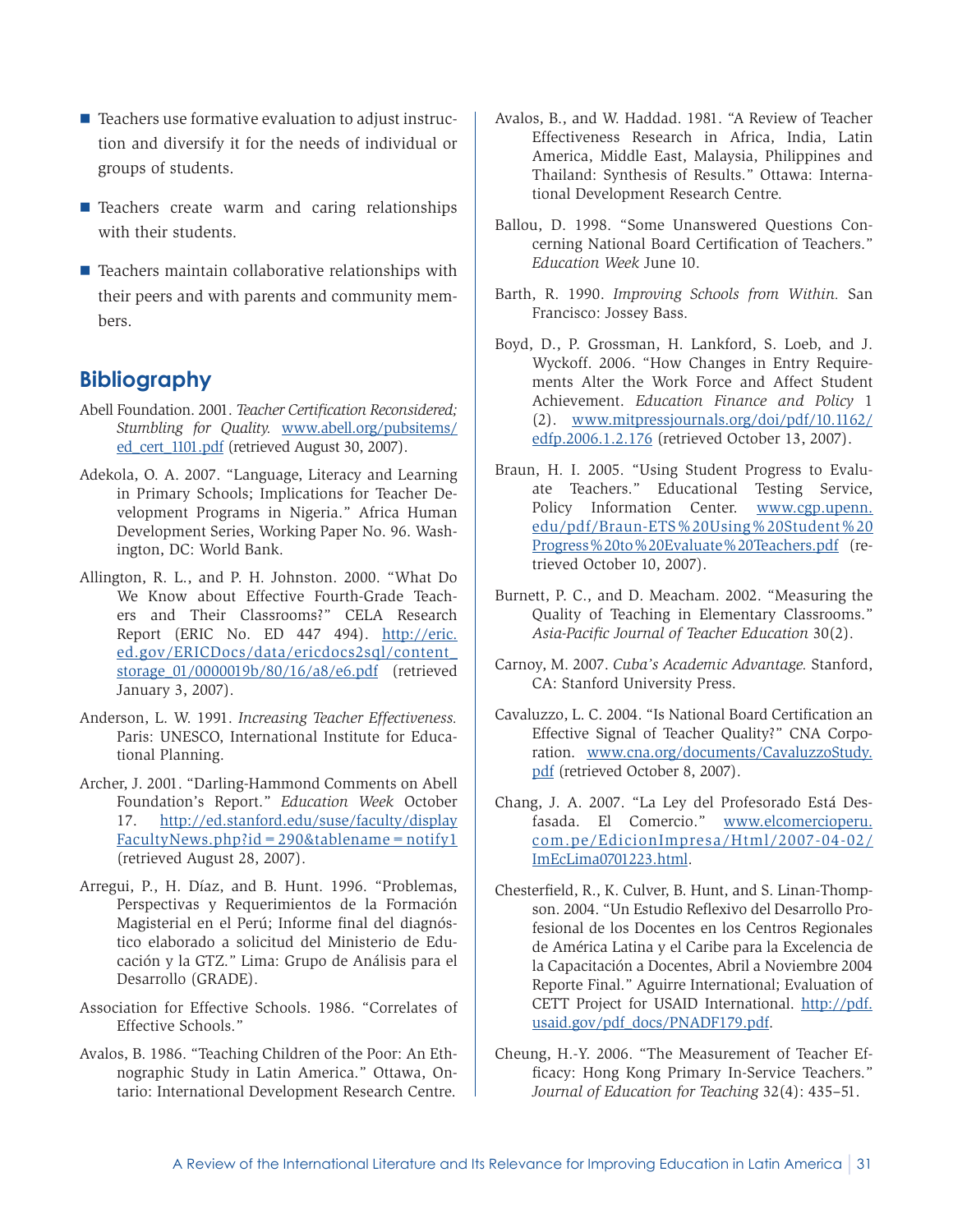- Cochran-Smith, M. 2001. "Constructing Outcomes in Teacher Education: Policy, Practice and Pitfalls." *Education Policy Analysis* 9(11). [http://epaa.asu.](http://epaa.asu.edu/epaa/v9n11.html) [edu/epaa/v9n11.html](http://epaa.asu.edu/epaa/v9n11.html) (retrieved October 11, 2007).
- Coleman, J. S., E. Q. Campbell, C. J. Hobson, J. McPartland, A. M. Mood, F. D. Weinfeld, and R. L. York. 1966. *Equality of Educational Opportunity.* Washington, DC: U.S. Government Printing Office.
- Culver, K., B. Hunt, and S. Linan-Thompson. 2006. "Centers of Excellence for Teacher Training (CETT) Professional Development Review." Report prepared for the United States Agency for International Development by the Aguirre Division of JBS International. Washington, DC.
- Darling-Hammond, L. 2006. "Assessing Teacher Education." *Journal of Teacher Education* 57(2): 120–38.
- Darling-Hammond, L., D. J. Holtzman, S. J. Gatlin, and J. V. Heilig. 2005. "Does Teacher Preparation Matter? Evidence about Teacher Certification, Teach for America and Teacher Effectiveness." AERA. [www.](www.ncate.org/documents/EdNews/StanfordTeacherCertificationReport.pdf) [ncate.org/documents/EdNews/StanfordTeacher](www.ncate.org/documents/EdNews/StanfordTeacherCertificationReport.pdf) [CertificationReport.pdf.](www.ncate.org/documents/EdNews/StanfordTeacherCertificationReport.pdf)
- Darling-Hammond, L., and G. Sykes. 2003. "Wanted: A National Teacher Supply Policy for Education: The Right Way to Meet the 'Highly Qualified Teacher' Challenge." *Education Policy Analysis* 11(33). <http://epaa.asu.edu/epaa/v11n33/> (retrieved October 4, 2007).
- Day, C., G. Stobart, P. Sammons, A. Kington, Q. Gu, R. Smees, and T. Mujtaba. 2007. *Variations in Teachers' Work, Lives and Effectiveness.* Research Report No. 743. London: Department for Education and Skills. [www.dcsf.gov.uk/research/data/](www.dcsf.gov.uk/research/data/uploadfiles/RR743.pdf) [uploadfiles/RR743.pdf.](www.dcsf.gov.uk/research/data/uploadfiles/RR743.pdf)
- Dee, T. S., and B. J. Keys. 2004. "Does Merit Pay Reward Good Teachers? Evidence from a Randomized Experiment." *Journal of Policy Analysis and Management* 23(3).
- Dunkin, M. 1997. "Assessing Teachers' Effectiveness." *Issues in Educational Research* 7(1).
- *The Economist.* 2007. "A Hard Row to Hoe: Does the Teach for America Programme Really Improve Schools?" *The Economist* October 4.
- *Education Week.* 2004. "Teacher Quality; Research Shows That Good Teaching Matters." *Education Week* September 21. [www.edweek.org/rc/issues/](www.edweek.org/rc/issues/teacher-quality/) [teacher-quality/](www.edweek.org/rc/issues/teacher-quality/) (retrieved August 28, 2007).
- Elmore, R. F. 2004. "Chapter 2: Building a New Structure for School Leadership." In R. Elmore, ed., *School Reform from the Inside Out*, pp. 41–88. Cambridge, MA: Harvard Education Press.
- Elmore, R., and D. Burney. 1998. "Improving Instruction through Professional Development in New York City's Community District #2." Consortium for Policy Research in Education Policy Bulletin.
- Fink, E., and L. B. Resnick. 2000. "Developing Principals as Instructional Leaders." [www.lrdc.pitt.edu/](www.lrdc.pitt.edu/hplc/Publications/FinkResnick.PDF) [hplc/Publications/FinkResnick.PDF](www.lrdc.pitt.edu/hplc/Publications/FinkResnick.PDF).
- Garet, M. S., A. C. Porter, L. Desimone, B. F. Birman, and K. S. Yoon. 2001. "What Makes Professional Development Effective? Results from a National Sample of Teachers." *American Educational Research Journal* 38(4): 915–45.
- Goldhaber, D. 2007. "Everybody's Doing It, But What Does Teacher Testing Tell Us about Teacher Effectiveness?" CALDER Working Paper 9. Washington, DC: U.S. Department of Education. [www.caldercenter.org/](www.caldercenter.org/PDF/1001072_everyones_doing.PDF) [PDF/1001072\\_everyones\\_doing.PDF](www.caldercenter.org/PDF/1001072_everyones_doing.PDF) (retrieved September 30, 2007).
- Goldhaber, D., and E. Anthony. 2005. "Can Teacher Quality Be Effectively Assessed? National Board Certification as a Signal of Effective Teaching." Urban Institute: ERIC Clearinghouse on Urban Education, ED 400 237. [www.eric.ed.gov/ERICDocs/data/](www.eric.ed.gov/ERICDocs/data/ericdocs2sql/content_storage_01/0000019b/80/1b/c5/1e.pdf) [ericdocs2sql/content\\_storage\\_01/0000019b/80/1b/](www.eric.ed.gov/ERICDocs/data/ericdocs2sql/content_storage_01/0000019b/80/1b/c5/1e.pdf) [c5/1e.pdf](www.eric.ed.gov/ERICDocs/data/ericdocs2sql/content_storage_01/0000019b/80/1b/c5/1e.pdf) (retrieved October 1, 2007).
- Goldhaber, D. D., and D. J. Brewer. 1997. "Why Don't Schools and Teachers Seem to Matter? Assessing the Impact of Unobservables on Educational Productivity." *Journal of Human Resources* 32(3). [www.eric.ed.gov/ERICDocs/data/ericdocs2sql/](www.eric.ed.gov/ERICDocs/data/ericdocs2sql/content_storage_01/0000019b/80/14/bb/67.pdf ) [content\\_storage\\_01/0000019b/80/14/bb/67.pdf](www.eric.ed.gov/ERICDocs/data/ericdocs2sql/content_storage_01/0000019b/80/14/bb/67.pdf ) (retrieved October 3, 2007).
- Goodlad, J. I. 1991. *Teachers for Our Nation's Schools.* San Francisco: Jossey-Bass.
- Gordon, D. 2004. "The Importance of Social Trust in Changing Schools." In A. Russo, ed., *School Reform in Chicago; Lessons in Policy and Practice*, pp. 37– 46. Cambridge, MA: Harvard Education Press.
- Gordon, R., T. J. Kane, and D. O. Staiger. 2006. "Identifying Effective Teachers Using Performance on the Job." The Hamilton Project, Discussion Paper 2006- 01. Washington, DC: The Brookings Institution.
- Hanushek, E. A. 1992. "The Trade-Off between Child Quantity and Quality." *Journal of Political Economy* 100(1): 84–117. Cited in Goldhaber and Anthony 2005.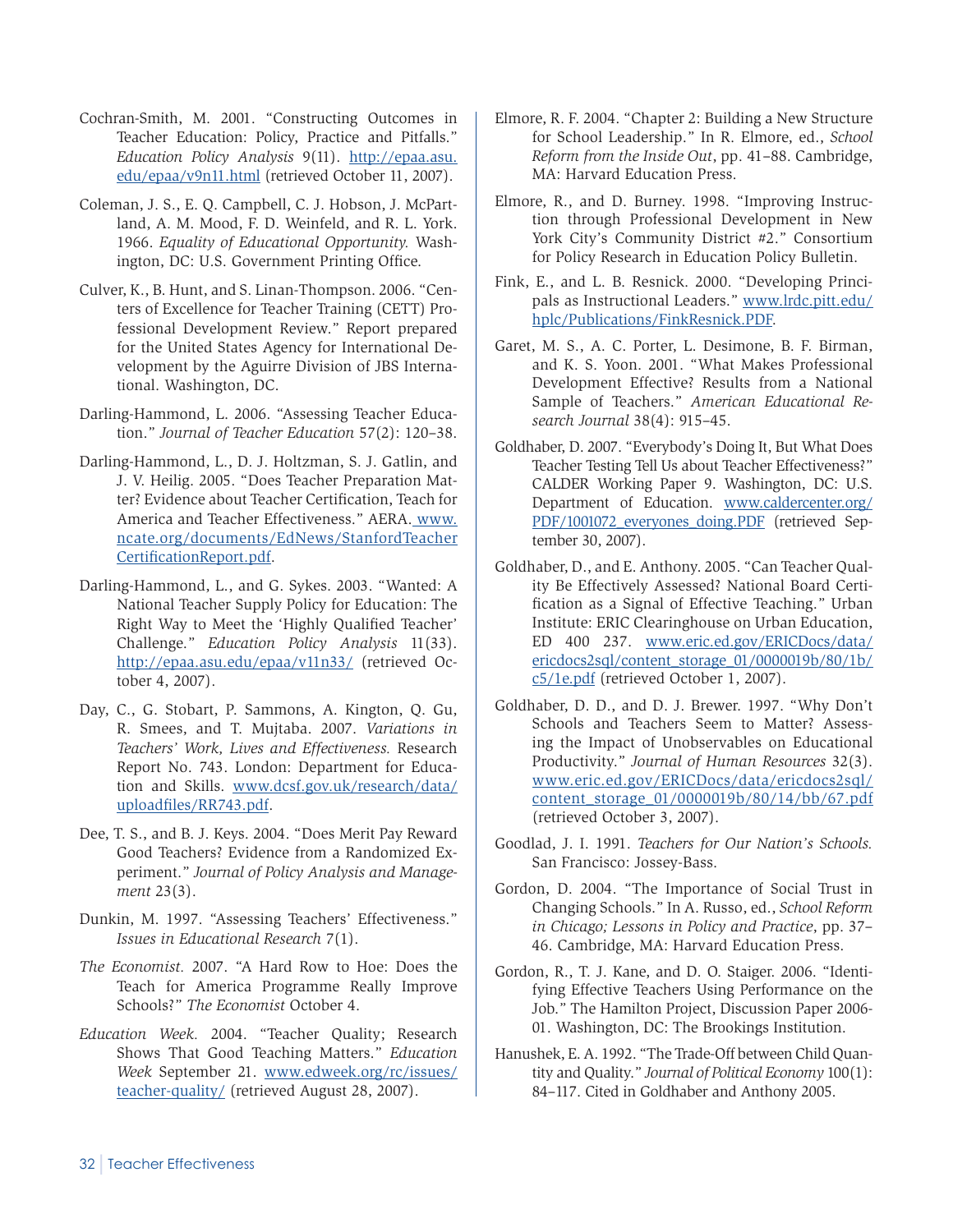- Harris, D. M., and T. R. Sass. 2007a. "Teacher Training, Teacher Quality and Student Achievement." CALDER Working Paper 3. Washington, DC: U.S. Department of Education. [www.caldercenter.org/](www.caldercenter.org/PDF/1001059_Teacher_Training.pdf) [PDF/1001059\\_Teacher\\_Training.pdf](www.caldercenter.org/PDF/1001059_Teacher_Training.pdf) (retrieved September 30, 2007).
- —. 2007b. "The Effects of NBPTS-Certified Teachers on Student Achievement." CALDER Working Paper 4. Washington, DC: U.S. Department of Education. [www.caldercenter.org/PDF/1001060\\_NBPTS\\_](www.caldercenter.org/PDF/1001060_NBPTS_Certified.pdf) [Certified.pdf](www.caldercenter.org/PDF/1001060_NBPTS_Certified.pdf) (retrieved October 14, 2007).
- Hay McBer. 2000. "Research into Teacher Effectiveness; A Model of Teacher Effectiveness." Research Report No. 216. London: Department for Education and Employment.
- Hopkins, D., and D. Stern. 1996. "Quality Teachers, Quality Schools: International Perspectives and Policy Implications." *Teaching and Teacher Education* 12: 501–17. Cited in Nuthall 1994.
- Humphrey, D. C., and M. E. Wechsler. 2007. "Insights into Alternative Certification: Initial Findings from a National Study." SRI International. [http://](http://policyweb.sri.com/cep/publications/AltCert_TCR_article.pdf) [policyweb.sri.com/cep/publications/AltCert\\_](http://policyweb.sri.com/cep/publications/AltCert_TCR_article.pdf) [TCR\\_article.pdf](http://policyweb.sri.com/cep/publications/AltCert_TCR_article.pdf) (retrieved October 10, 2007).
- Hunt, B. C. 2003. "A Look at Cuban Schools: What is Cuba Doing Right?" *Phi Delta Kappan* 85(3), 246-49.
	- —. 2004. "La Educación Primaria Peruana: Aun Necesita Mejorarse. In ¿Es Posible Mejorar la Educación Peruana?" Lima: Grupo de Analsís para el Desarrollo (GRADE).
- Imig, D. G., and S. R. Imig. 2006. "The Teacher Effectiveness Movement." *Journal of Teacher Education* 57(2): 167–80.
- Joyce, B., and B. Showers. 1996. "Staff Development as a Comprehensive Service Organization." *Journal of Staff Development* 17(1), 2–6.
- Kane, T. J., J. E. Rockoff, and D. O. Staiger. 2006. "What Does Certification Tell Us About Teacher Effectiveness? Evidence from New York City." NBER Working Paper No. 12155. [www.nber.org/papers/](www.nber.org/papers/w12155) [w12155](www.nber.org/papers/w12155) (retrieved October 2, 2007).
- Kozol, J. 2005. *The Shame of the Nation; The Restoration of Apartheid Schooling in America.* New York City: Crown Publishers.
- Kupermintz, H., L. Shepard, and R. Linn. 2001. "Teacher Effects as a Measure of Teacher Effectiveness: Construct Validity Considerations in TVAAS (Tennessee Value Added Assessment System)." Paper pre-

sented at the National Council on Measurement in Education Annual Meeting, Seattle, April 2001. www-stat.stanford.edu/ ~ rag/ed351/tvaas.pdf (retrieved October 9, 2007).

- Leithwood, K., C. Day, P. Sammons, A. Harris, and D. Hopkins. 2006. "Seven Strong Claims about Successful School Leadership." National College for School Leadership, Department for Education and Skills. [www.npbs.ca/2007-elements/pdfs/seven](www.npbs.ca/2007-elements/pdfs/seven-strong%20claims.pdf)[strong%20claims.pdf](www.npbs.ca/2007-elements/pdfs/seven-strong%20claims.pdf) (retrieved January 7, 2008).
- Leu, E. 2005. "The Role of Teachers, Schools, and Communities in Quality Education: A Review of the Literature." Working Paper #1. Academy for Educational Development, Global Education Center.
- McKinsey & Company. 2007. *How the World's Best Performing School Systems Come Out on Top.* [www.](www.mckinsey.com/clientservice/socialsector/resources/pdf/Worlds_School_Systems_Final.pdf ) [mckinsey.com/clientservice/socialsector/re](www.mckinsey.com/clientservice/socialsector/resources/pdf/Worlds_School_Systems_Final.pdf )[sources/pdf/Worlds\\_School\\_Systems\\_Final.pdf](www.mckinsey.com/clientservice/socialsector/resources/pdf/Worlds_School_Systems_Final.pdf ) (retrieved December 29, 2007).
- Medley, D. M., and D. M. Shannon. 1994. "Teacher Evaluation." In T. Husen and T. N. Postlethwaite, eds., *The International Encyclopedia of Education, Vol. 10,* 2nd ed., pp. 6015–20. New York: Pergamon.
- Ministerio de Educación (MED). 2004. "IV Evaluación Nacional Estudiantil - 2004; Resultados." Lima: MED, Unidad de Medición.
- —. 2007. "Evaluación Censal; Docentes de Educación Básica Regular; Resultados Generales." Lima: MED, Unidad de Medición.
- Montero, C., P. Oliart, P. Ames, Z. Cabrera, and F. Uccelli. 2001. "La Escuela Rural: Modalidades y Prioridades de Intervención" Documento de Trabajo No. 2. Lima: Ministerio de Educación, MECEP.
- Muñoz, F. 1991. "¡A Ver Niños … Silencio! Un Estudio de Interacción Educativa." Lima: El Proyecto Escuela Ecología y Comunidad Campesina.
- National Board of Professional Teaching Standards. (NBPTS). 1989. "What Teachers Should Know and Be Able to Do." [www.nbpts.org/UserFiles/File/](www.nbpts.org/UserFiles/File/what_teachers.pdf) [what\\_teachers.pdf.](www.nbpts.org/UserFiles/File/what_teachers.pdf)
- —. 2007. "A Research Guide on National Board Certification of Teachers." [www.nbpts.org/resources/](www.nbpts.org/resources/research) [research](www.nbpts.org/resources/research) (retrieved October 14, 2007).
- —. 2008. "New Report Affirms National Board Certification's Positive Impact on Student Achievement and Learning." Press release, June 11. [www.nbpts.org/aboutus/news\\_media/press\\_](www.nbpts.org/aboutus/news_media/press_releases?ID=422) releases?ID =  $422$ .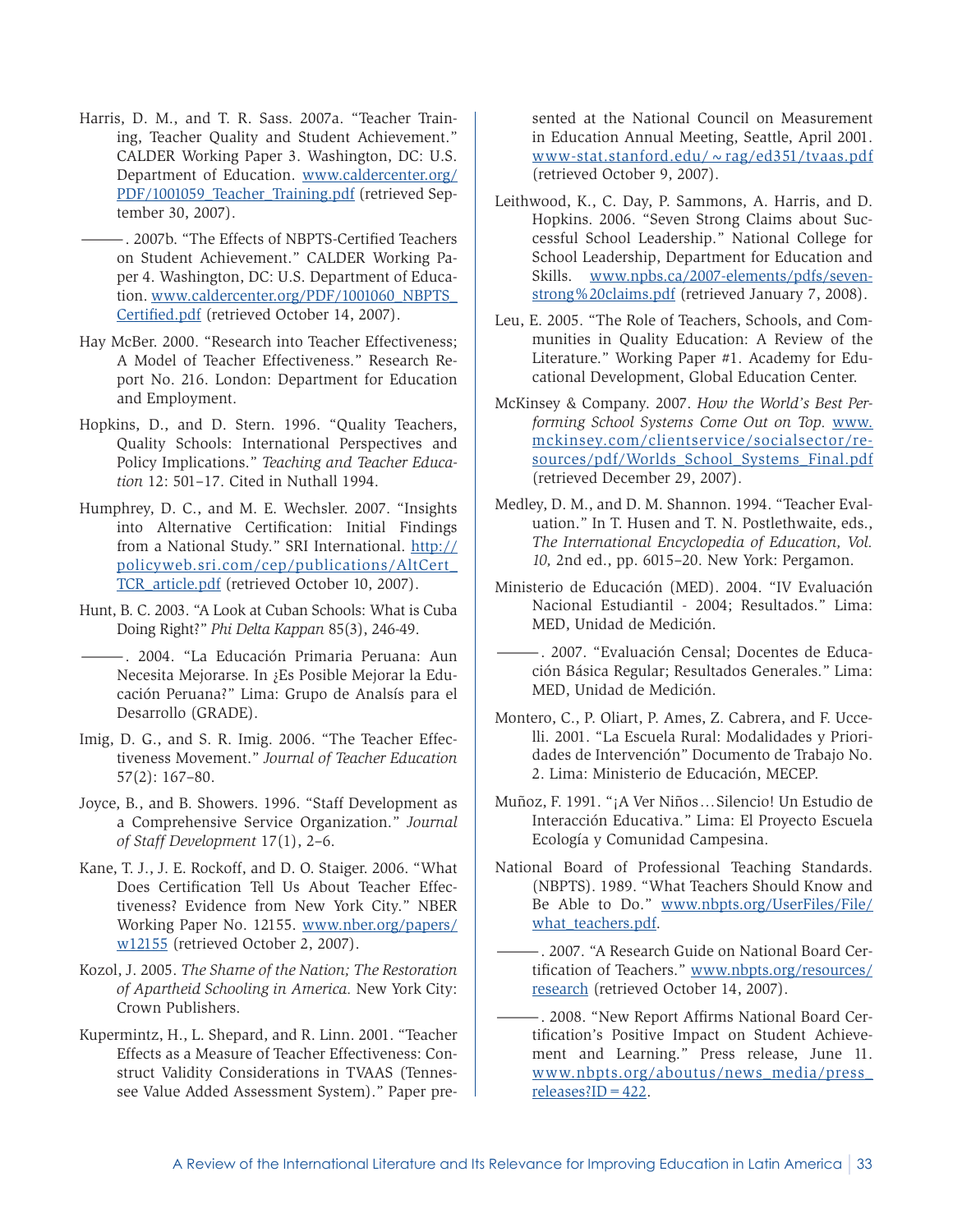- Nuthall, G. 2004. "Relating Classroom Teaching to Student Learning: A Critical Analysis of Why Research Has Failed to Bridge the Theory-Practice Gap." *Harvard Educational Review*, 74(3): 272–306.
- Organisation for Economic Co-operation and Development (OECD). 2001. "Teachers for Tomorrow's Schools." Paris. Cited in Adekola 2007.
- Podgursky, M. 2001. "Should States Subsidize National Certification?" *Education Week* April 11. [www.ed](www.edweek.org/ew/articles/2001/04/11/30podgursky.h20.html?print=1) [week.org/ew/articles/2001/04/11/30podgursky.](www.edweek.org/ew/articles/2001/04/11/30podgursky.h20.html?print=1) [h20.html?print=1](www.edweek.org/ew/articles/2001/04/11/30podgursky.h20.html?print=1) (retrieved October 10, 2007).
- PREAL. 2007a. "A Lot to Do: A Report Card on Education in Central America and the Dominican Republic." Task Force on Education Reform in Central America.<www.preal.org/>.
	- —. 2007b. "Escasez de Docentes: La Vía de la Certificación Alternativa." *GTD-PREAL Boletín* No 28. <www.preal.org/>.
- —. 2007c. "¿Hacía Donde Va la Formación Docente en la Unión Europea?" *GTD-PREAL Boletín* No. 27. <www.preal.org/>.
- —. 2007d. "Mejormiento de la profesión docente en Asia." *GTD-PREAL Boletín* No. 26. <www.preal.org/>.
	- —. 2008. *GTEE Boletín No. 5.* [www.preal.org/.](www.preal.org/)
- Rivkin, S. G., E. A. Hanushek, and J. F. Kain. 2005. "Teachers, Schools and Academic Achievement." *Econometrica* 73(2). [http://edpro.stanford.edu/](http://edpro.stanford.edu/Hanushek/admin/pages/files/uploads/teachers.econometrica.pdf) [Hanushek/admin/pages/files/uploads/teachers.](http://edpro.stanford.edu/Hanushek/admin/pages/files/uploads/teachers.econometrica.pdf) [econometrica.pdf](http://edpro.stanford.edu/Hanushek/admin/pages/files/uploads/teachers.econometrica.pdf) (retrieved October 14, 2007).
- Rizvi, M., and B. Elliott. 2005. "Teachers' Perceptions of Their Professionalism in Government Primary Schools in Karachi, Pakistan." *Asia Pacific Journal of Teacher Education* 33(1): 35–52.
- Sanders, W. S., A. M. Saxton, and S. P. Horn. 1997. "The Tennessee Value-Added System: A Quantitative Outcomes-Based Approach to Educational Assessment." In J. Millman, ed., *Grading Teachers, Grading Schools: Is Student Achievement a Valid Measure?*, pp. 137–62). Thousand Oaks, CA: Corwing Press, Inc. Cited in Braun 2005.
- Schiefelbein, E. 1993. "En Busca de la Escuela del Siglo XXI: ¿Puede Darnos la Pista la Escuela Nueva de Colombia?" Santiago: UNESCO, en coordinación con la Oficina Regional para America Latina y el Caribe del Unicef.
- Trei, L. 2005. "Study: Student Success Linked to Certification." *Stanford Report* April 20. [http://](http://news-service.stanford.edu/news/2005/april20/
teacham-042005.html?view=print) [news-service.stanford.edu/news/2005/april20/](http://news-service.stanford.edu/news/2005/april20/
teacham-042005.html?view=print) [teacham-042005.html?view=print](http://news-service.stanford.edu/news/2005/april20/
teacham-042005.html?view=print) (retrieved August 27, 2007).
- Vaillant, D. 2002. "Formación de Formadores. Estado de Práctica PREAL." Documentos de Trabajo No. 25. <www.preal.org/>.
	- —. 2004a. "Construcción de la Profesión Docente en América Latina. Tendencias, Temas y Debates." GTD-PREAL Documentos de Trabajo No. 31. <www.preal.org/>.
- —. 2004b. "Formación de Docentes en América Latina; Re-Inventando el Modelo Tradicional." Barcelona: Octaedro.
- —. 2005. *Education Reforms and Teachers' Unions: Avenues for Action.* Paris: UNESCO, International Institute for Educational Planning.
- Vaillant, D., and C. Rossel. 2006. "Maestros de Escuelas Básicas en América Latina: Hacia una Radiografía de la Profesión." PREAL. [www.preal.org/Grupo3.](www.preal.org/Grupo3.asp?Id_Noticia=96) asp?Id Noticia =  $96$ .
- Vandevoort, L. G., A. Amrein-Beardsley, and D. C. Berliner. 2004. "National Board Certified Teachers and Their Students' Achievement." *Education Policy Analysis* 12(46). [http://epaa.asu.edu/epaa/](http://epaa.asu.edu/epaa/v12n46/v12n46.pdf) [v12n46/v12n46.pdf](http://epaa.asu.edu/epaa/v12n46/v12n46.pdf) (retrieved October 1, 2007).
- Vásquez, M. C. (1965). "Educación Rural en el Callejón de Huaylas; El Caso de Vicos: Un Punto de Vista Antropológico." Lima: Editorial Estudios Andinos.
- Vegas, E., and J. Petrow. 2008. *Raising Student Learning in Latin America: The Challenge for the 21st Century.* Washington, DC: The World Bank.
- Villegas-Reimers, E., and F. Reimers. 1996. "Where Are 60 Million Teachers? The Missing Voice in Educational Reforms Around the World." *Prospects* XXVI(3). [http://gseacademic.harvard.](http://gseacademic.harvard.edu/~reimers/WhereAre60MillionTeachers_
Reimers1996pp469-492.pdf) [edu/~reimers/WhereAre60MillionTeachers\\_](http://gseacademic.harvard.edu/~reimers/WhereAre60MillionTeachers_
Reimers1996pp469-492.pdf) [Reimers1996pp469-492.pdf](http://gseacademic.harvard.edu/~reimers/WhereAre60MillionTeachers_
Reimers1996pp469-492.pdf) (retrieved October 9, 2007).
- Wenglinsky, H. 2002. "How Schools Matter: The Link between Teacher Classroom Practices and Student Academic Performance." *Education Policy Analysis* 10(12). <http://epaa.asu.edu/epaa/v10n12/>(retrieved August 25, 2007).